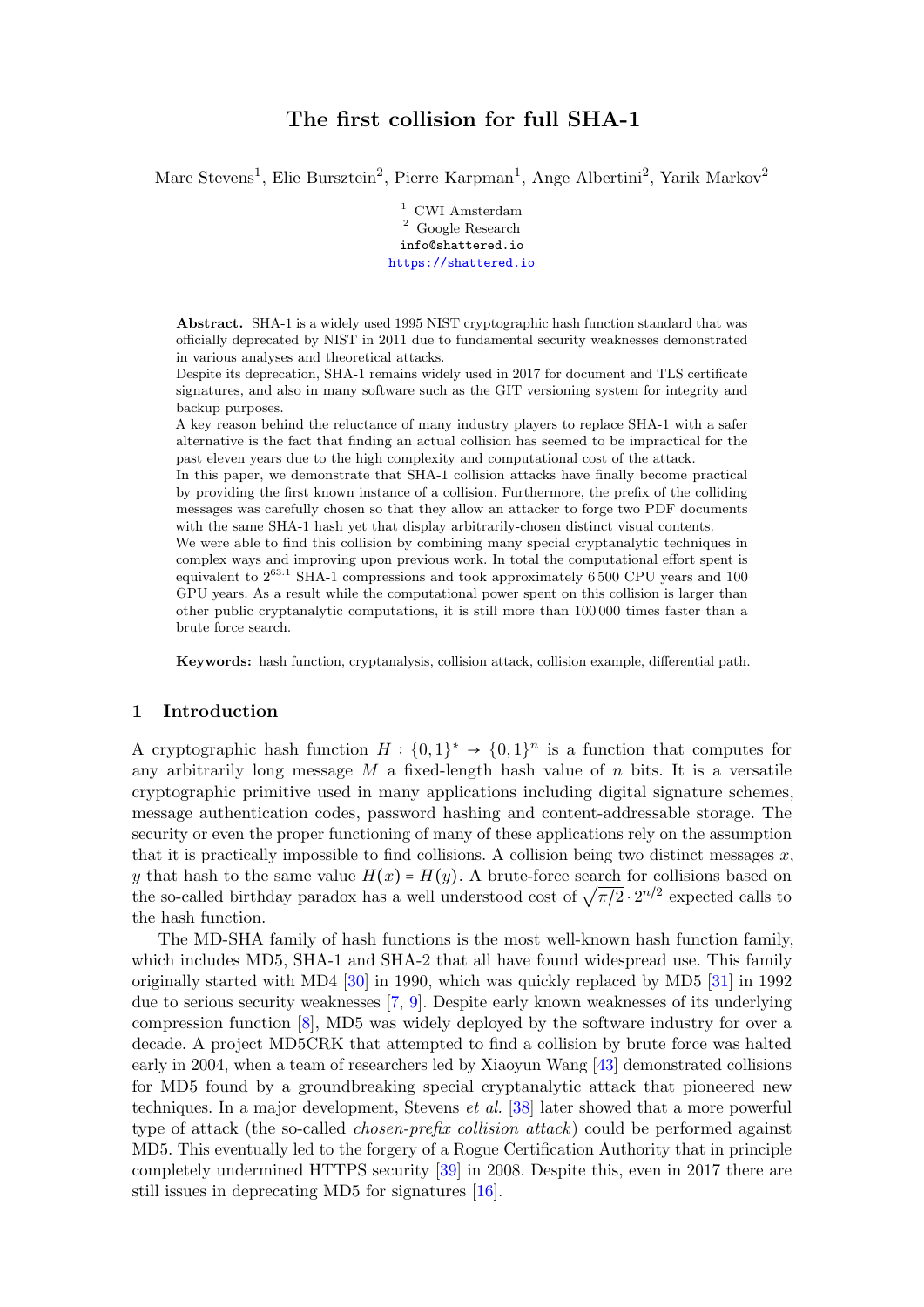Currently, the industry is facing a similar challenge in the deprecation of SHA-1, a 1995 NIST standard [\[27\]](#page-16-4). It is one of the main hash functions of today, and it also has been facing important attacks since 2005. Based on previous successful cryptanalysis works [\[4,](#page-16-5) [2,](#page-16-6) [3\]](#page-16-7) on SHA-0 [\[26\]](#page-16-8) (SHA-1's predecessor, that only differs by a single rotation in the message expansion function), a team led again by Wang *et al.* [\[42\]](#page-17-5) presented in 2005 the very first theoretical collision attack on SHA-1 that is faster than brute-force. This attack, while groundbreaking, was purely theoretical as its expected cost of  $2^{69}$  calls to SHA-1 was practically out-of-reach.

Therefore, as a proof of concept, many teams worked on generating collisions for reduced versions of SHA-1: 64 steps  $[6]$  (with a cost of  $2^{35}$  SHA-1 calls), 70 steps  $[5]$  (cost  $2^{44}$  SHA-1), 73 steps [\[13\]](#page-16-11) (cost  $2^{50.7}$  SHA-1) and finally 75 steps [\[14\]](#page-16-12) (cost  $2^{57.7}$  SHA-1) using extensive GPU computation power.

In 2013, building on these advances and a novel rigorous framework for analyzing SHA-1, the current best collision attack on full SHA-1 was presented by Stevens [\[36\]](#page-17-6) with an estimated cost of  $2^{61}$  calls to the SHA-1 compression function. Nevertheless, a publicly known collision still remained out of reach. This was also highlighted by Schneier [\[32\]](#page-17-7) in 2012, when he estimated the cost of a SHA-1 collision attack to be around US\$ 700 K in 2015, down to about US\$ 173 K in 2018 (using calculations by Walker based on a  $2^{61}$  attack cost [\[36\]](#page-17-6), Amazon EC2 spot prices and Moore's Law), which he deemed to be within the resources of criminals.

More recently, a collision for the full compression function underlying SHA-1 was obtained by Stevens et al. [\[37\]](#page-17-8) using a start-from-the-middle approach and a highly efficient GPU framework (first used to mount a similar freestart attack on the function reduced to 76 steps [\[18\]](#page-16-13)). This required only a reasonable amount of GPU computation power, about 10 days using 64 GPUs, equivalent to approximately  $2^{57.5}$  calls to SHA-1 on GPU. Based on this attack, the authors projected that a collision attack on SHA-1 may cost between US\$ 75 K and US\$ 120 K by renting GPU computing time on Amazon EC2 [\[33\]](#page-17-9) using spot-instances, which is significantly lower than Schneier's 2012 estimates. These new projections had almost immediate effect when CABForum Ballot 152 to extend issuance of SHA-1 based HTTPS certificates was withdrawn [\[11\]](#page-16-14), and SHA-1 was deprecated for digital signatures in the IETF's TLS protocol specification version 1.3.

Unfortunately CABForum restrictions on the use of SHA-1 only apply to actively enrolled Certification Authority certificates and not on any other certificates. E.g., retracted CA certificates that are still supported by older systems (and CA certificates have indeed been retracted for continued use of SHA-1 certificates to serve to these older systems unchecked by CABForum regulations<sup>[1](#page-2-0)</sup>), and certificates for other TLS applications including up to 10% of credit card payment systems [\[40\]](#page-17-10). It thus remains in widespread use across the software industry for, e.g., digital signatures on software, documents, and many other applications, most notably in the GIT versioning system.

Worth noting is that not only academic efforts have been spent on breaking hash functions. Nation-state actors [\[28,](#page-16-15) [22,](#page-16-16) [21\]](#page-16-17) have been linked to the highly advanced espionage malware "Flame" that was found targeting the Middle-East in May 2012. As it turned out, it used a forged signature to infect Windows machines via a man-in-the-middle attack on Windows Update. Using a new technique of counter-cryptanalysis that is able to expose cryptanalytic collision attacks given only one message from a colliding message pair, it was proven that the forged signature was made possible by a then secret chosen-prefix attack on MD5 [\[35,](#page-17-11) [10\]](#page-16-18).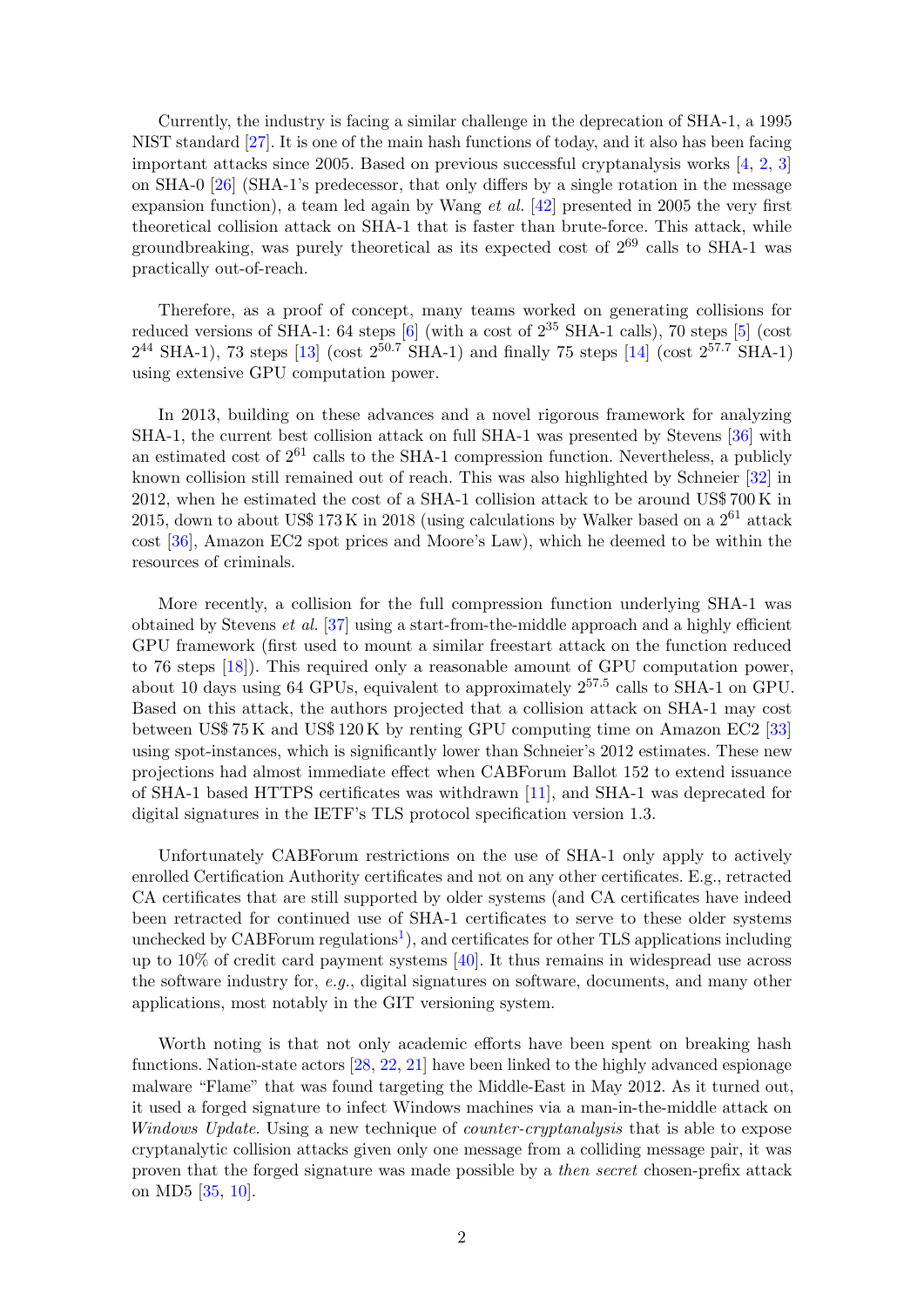<span id="page-2-1"></span>

| $CV_0$                         |                                                             |                                                             |  |  |  |                                                 |  |  |  |  | 4e a9 62 69 7c 87 6e 26 74 d1 07 f0 fe c6 79 84 14 f5 bf 45 |
|--------------------------------|-------------------------------------------------------------|-------------------------------------------------------------|--|--|--|-------------------------------------------------|--|--|--|--|-------------------------------------------------------------|
| $M_1^{(1)}$                    |                                                             |                                                             |  |  |  | 7f 46 dc 93 a6 b6 7e 01 3b 02 9a aa 1d b2 56 0b |  |  |  |  |                                                             |
|                                |                                                             |                                                             |  |  |  | 45 ca 67 d6 88 c7 f8 4b 8c 4c 79 1f e0 2b 3d f6 |  |  |  |  |                                                             |
|                                |                                                             | 14                                                          |  |  |  | f8 6d b1 69 09 01 c5 6b 45 c1 53 0a fe df b7    |  |  |  |  |                                                             |
|                                |                                                             |                                                             |  |  |  | 60 38 e9 72 72 2f e7 ad 72 8f 0e 49 04 e0 46 c2 |  |  |  |  |                                                             |
| $\frac{CV_1^{(1)}}{M_2^{(1)}}$ |                                                             | 8d 64 d6 17 ff ed 53 52 eb c8 59 15 5e c7 eb 34 f3 8a 5a 7b |  |  |  |                                                 |  |  |  |  |                                                             |
|                                |                                                             |                                                             |  |  |  | 30 57 Of e9 d4 13 98 ab e1 2e f5 bc 94 2b e3 35 |  |  |  |  |                                                             |
|                                |                                                             |                                                             |  |  |  | 42 a4 80 2d 98 b5 d7 0f 2a 33 2e c3 7f ac 35 14 |  |  |  |  |                                                             |
|                                |                                                             |                                                             |  |  |  | e7 4d dc 0f 2c c1 a8 74 cd 0c 78 30 5a 21 56 64 |  |  |  |  |                                                             |
|                                |                                                             |                                                             |  |  |  | 61 30 97 89 60 6b d0 bf 3f 98 cd a8 04 46 29 a1 |  |  |  |  |                                                             |
|                                |                                                             |                                                             |  |  |  |                                                 |  |  |  |  |                                                             |
| $CV_2$                         |                                                             | 1e ac b2 5e d5 97 0d 10 f1 73 69 63 57 71 bc 3a 17 b4 8a c5 |  |  |  |                                                 |  |  |  |  |                                                             |
|                                |                                                             |                                                             |  |  |  |                                                 |  |  |  |  |                                                             |
|                                |                                                             | 4e a9 62 69 7c 87 6e 26 74 d1 07 f0 fe c6 79 84 14 f5 bf 45 |  |  |  |                                                 |  |  |  |  |                                                             |
| $\frac{CV_0}{M_1^{(2)}}$       |                                                             |                                                             |  |  |  | 73 46 dc 91 66 b6 7e 11 8f 02 9a b6 21 b2 56 0f |  |  |  |  |                                                             |
|                                |                                                             |                                                             |  |  |  | f9 ca 67 cc a8 c7 f8 5b a8 4c 79 03 0c 2b 3d e2 |  |  |  |  |                                                             |
|                                |                                                             |                                                             |  |  |  | 18 f8 6d b3 a9 09 01 d5 df 45 c1 4f 26 fe df b3 |  |  |  |  |                                                             |
|                                |                                                             |                                                             |  |  |  | dc 38 e9 6a c2 2f e7 bd 72 8f 0e 45 bc e0 46 d2 |  |  |  |  |                                                             |
| $\frac{CV_1^{(2)}}{M_2^{(2)}}$ |                                                             | 8d 64 c8 21 ff ed 52 e2 eb c8 59 15 5e c7 eb 36 73 8a 5a 7b |  |  |  |                                                 |  |  |  |  |                                                             |
|                                |                                                             |                                                             |  |  |  | 3c 57 Of eb 14 13 98 bb 55 2e f5 a0 a8 2b e3 31 |  |  |  |  |                                                             |
|                                |                                                             |                                                             |  |  |  | fe a4 80 37 b8 b5 d7 1f 0e 33 2e df 93 ac 35 00 |  |  |  |  |                                                             |
|                                |                                                             |                                                             |  |  |  | eb 4d dc 0d ec c1 a8 64 79 0c 78 2c 76 21 56 60 |  |  |  |  |                                                             |
|                                |                                                             |                                                             |  |  |  |                                                 |  |  |  |  |                                                             |
|                                |                                                             |                                                             |  |  |  | dd 30 97 91 d0 6b d0 af 3f 98 cd a4 bc 46 29 b1 |  |  |  |  |                                                             |
| $CV_2$                         | 1e ac b2 5e d5 97 0d 10 f1 73 69 63 57 71 bc 3a 17 b4 8a c5 |                                                             |  |  |  |                                                 |  |  |  |  |                                                             |

Table 1: Colliding message blocks for SHA-1.

#### $\overline{2}$ Our contributions

We are the first to exhibit an example collision for SHA-1, presented in Table 1, thereby proving that theoretical attacks on SHA-1 have now become practical. Our work builds upon the best known theoretical collision attack [36] with estimated cost of  $2^{61}$  SHA-1 calls. This is an *identical-prefix collision attack*, where a given prefix  $P$  is extended with two distinct *near-collision block pairs* such that they collide for any suffix S:

$$
\text{SHA-1}\left(P||M_{1}^{(1)}||M_{2}^{(1)}||S\right)=\text{SHA-1}\left(P||M_{1}^{(2)}||M_{2}^{(2)}||S\right).
$$

The computational effort spent on our attack is estimated to be equivalent to  $2^{63.1}$  $SHA-1$  calls (see Section 6). There is certainly a gap between the theoretical attack as presented in [36] and our executed practical attack that was based on it. Indeed, the theoretical attack's estimated complexity does not include the inherent relative loss in efficiency when using GPUs, nor the inefficiency we encountered in actually launching a large scale computation distributed over several data centers. Moreover, the construction of the second near-collision attack was significantly more complicated than could be expected from the literature.

To find the first near-collision block pair  $(M_1^{(1)}, M_1^{(2)})$  we employed the open-source code from [36], which was modified to work with our prefix  $P$  given in Table 2 and for large scale distribution over several data centers. To find the second near-collision block pair  $(M_2^{(1)}, M_2^{(2)})$  that finishes the collision was significantly harder, as the attack cost is known to be significantly higher, but also because of additional obstacles.

<span id="page-2-0"></span><sup>&</sup>lt;sup>1</sup> E.g., SHA-1 certificates are still being sold by CloudFlare at the time of writing: https://www.cloudflare. com/ssl/dedicated-certificates/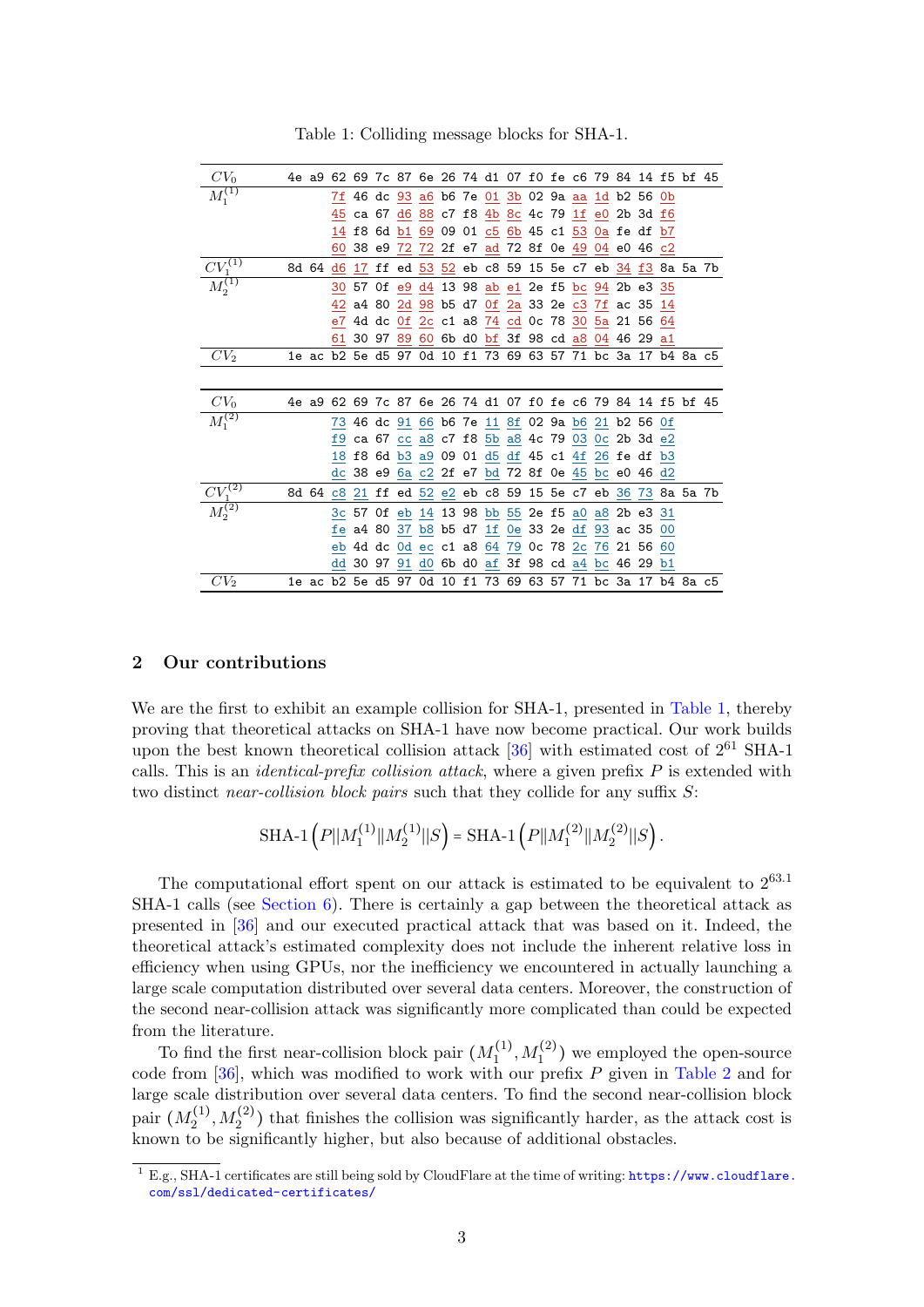Table 2: Identical prefix of our collision.

<span id="page-3-0"></span>25 50 44 46 2d 31 2e 33 0a 25 e2 e3 cf d3 0a 0a  $\frac{1}{6}$ PDF-1.3. $\frac{1}{6}$ ..... 0a 31 20 30 20 6f 62 6a 0a 3c 3c 2f 57 69 64 74 .1 0 obj. <</Widt 68 20 32 20 30 20 52 2f 48 65 69 67 68 74 20 33 h 2 0 R/Height 3 20 30 20 52 2f 54 79 70 65 20 34 20 30 20 52 2f 0 R/Type 4 0 R/ 53 75 62 74 79 70 65 20 35 20 30 20 52 2f 46 69 Subtype 5 0 R/Fi 6c 74 65 72 20 36 20 30 20 52 2f 43 6f 6c 6f 72 lter 6 0 R/Color 53 70 61 63 65 20 37 20 30 20 52 2f 4c 65 6e 67 Space 7 0 R/Leng 74 68 20 38 20 30 20 52 2f 42 69 74 73 50 65 72 th 8 0 R/BitsPer 43 6f 6d 70 6f 6e 65 6e 74 20 38 3e 3e 0a 73 74 Component 8>>.st 72 65 61 6d 0a ff d8 ff fe 00 24 53 48 41 2d 31  $\vert$  ream......\$SHA-1 20 69 73 20 64 65 61 64 21 21 21 21 21 85 2f ec is dead!!!!!./. 09 23 39 75 9c 39 b1 a1 c6 3c 4c 97 e1 ff fe 01 | .#9u.9...<L.....

In [Section 5](#page-5-0) we will discuss in particular the process of building the second near-collision attack. Essentially we followed the same steps as was done for the first near-collision attack [\[36\]](#page-17-6), combining many existing cryptanalytic techniques. Yet we further employed the SHA-1 collision search GPU framework from Karpman et al. [\[18\]](#page-16-13) to achieve a significantly more cost efficient attack.

We also describe two new additional techniques used in the construction of the second near-collision attack. The first allowed us to use additional differential paths around step 23 for increased success probability and more degrees of freedom without compromising the use of an early-stop technique. The second was necessary to overcome a serious problem of an unsolvable strongly over-defined system of equations over the first few steps of SHA-1's compression function that threatened the feasibility of finishing this project.

Our example colliding files only differ in two successive random-looking message blocks generated by our attack. We exploit these limited differences to craft two colliding PDF documents containing arbitrary distinct images. Examples can be downloaded from <https://shattered.io>; another smaller example is given in [Section B.1.](#page-21-0) PDFs with the same MD5 hash have previously been constructed by Gebhardt et al. [\[12\]](#page-16-19) by exploiting so-called Indexed Color Tables and Color Transformation functions. However, this method is not effective for many common PDF viewers that lack support for these functionalities. Our PDFs rely on distinct parsings of JPEG images, similar to Gebhardt et al.'s TIFF technique  $[12]$  and Albertini *et al.*'s JPEG technique  $[1]$ . Yet we improved upon these basic techniques using very low-level "wizard" JPEG features such that these work in all common PDF viewers, and even allow very large JPEGs that can be used to craft multi-page PDFs.

Some details of our work will be made public later only when sufficient time to implement additional security measures has passed. This includes our improved JPEG technique and the source-code for our attack and cryptanalytic tools.

The remainder of this paper is organized as follows. We first give a brief description of SHA-1 in [Section 3.](#page-3-1) Then in [Section 4](#page-4-0) we give a high-level overview of our attack, followed by [Section 5](#page-5-0) that details the entire process and the cryptanalytic techniques employed, where we also highlight improvements with respect to previous work. Finally, we discuss in [Section 6](#page-12-0) the large-scale distributed computations required to find the two near-collision block pairs. The parameters used to find the second colliding block are given in the appendix, in [Section A.](#page-17-12)

### <span id="page-3-1"></span>3 The SHA-1 hash function

We provide a brief description of SHA-1 as defined by NIST [\[27\]](#page-16-4). SHA-1 takes an arbitrarylength message and computes a 160-bit hash. It divides the (padded) input message into  $k$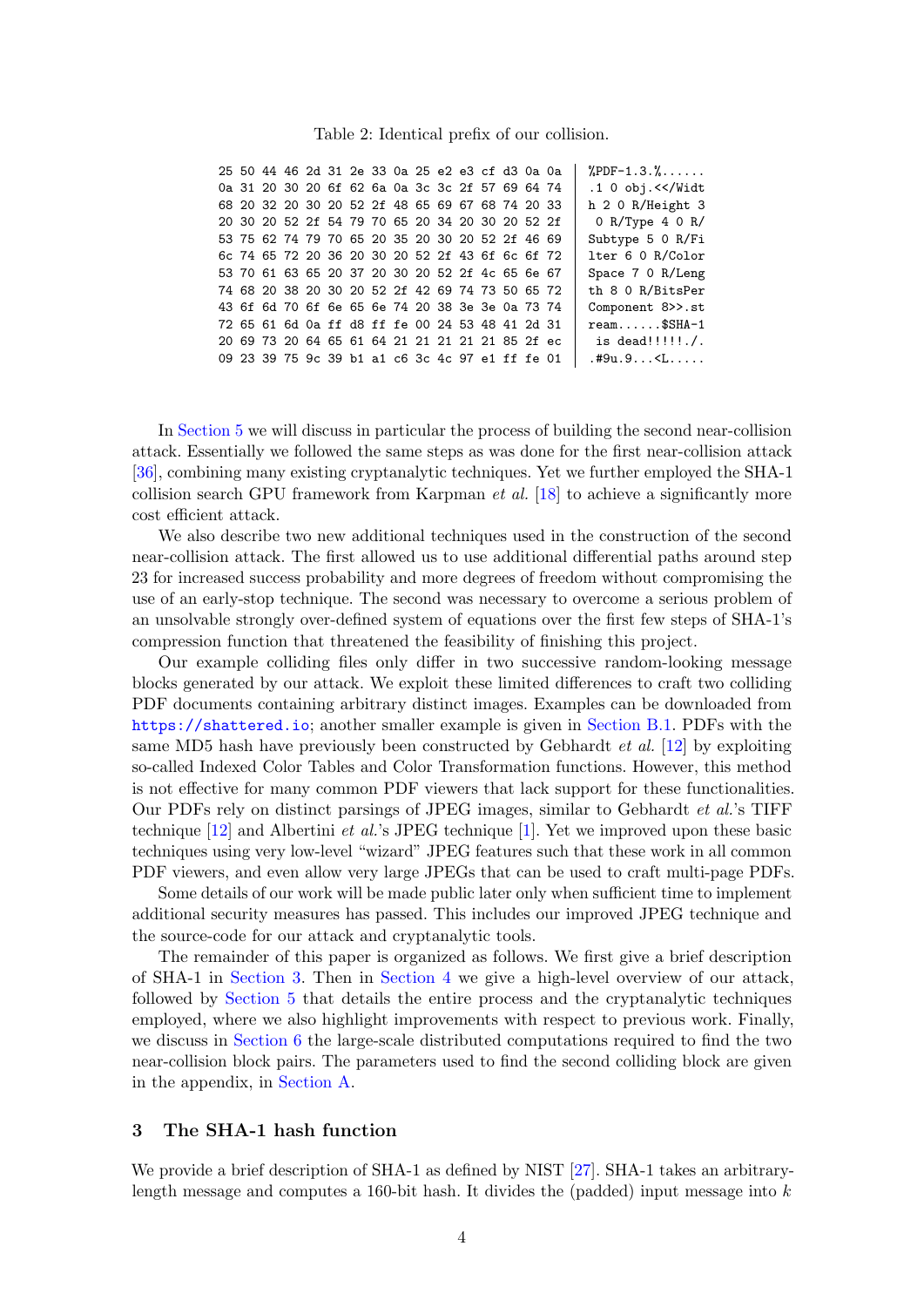blocks  $M_1, \ldots, M_k$  of 512 bits. The 160-bit internal state  $CV_j$  of SHA-1, called the chaining value, is initialized to a predefined initial value  $CV_0 = IV$ . Each block  $M_j$  is fed to a compression function h that updates the chaining value, i.e.,  $CV_{j+1} = h(CV_j, M_{j+1})$ , where the final  $CV_k$  is output as the hash.

The compression function h given a 160-bit chaining value  $CV<sub>j</sub>$  and a 512-bit message block  $M_{j+1}$  as inputs will output a new 160-bit chaining value  $CV_{j+1}$ . It mixes the message block into the chaining value as follows, operating on words, simultaneously seen as 32-bit strings and as elements of  $\mathbb{Z}/2^{32}\mathbb{Z}$ . The input chaining value is parsed as 5 words  $a, b, c, d, e$ , and the message block as 16 words  $m_0, \ldots, m_{15}$ . The latter are expanded into 80 words using the following recursive linear equation:

$$
m_i = (m_{i-3} \oplus m_{i-8} \oplus m_{i-14} \oplus m_{i-16})^{\circlearrowleft 1}, \quad \text{for } 16 \le i < 80.
$$

Starting from  $(A_{-4}, A_{-3}, A_{-2}, A_{-1}, A_0) \coloneqq (e^{\zeta_2}, d^{\zeta_2}, e^{\zeta_2}, b, a)$ , each  $m_i$  is mixed into an intermediate state over 80 steps  $i = 0, \ldots, 79$ :

$$
A_{i+1} = A_i^{\bullet} \mathfrak{s} + \varphi_i (A_{i-1}, A_{i-2}^{\bullet} \mathfrak{s}, A_{i-3}^{\bullet} \mathfrak{s}) + A_{i-4}^{\bullet} \mathfrak{s} + K_i + m_i,
$$

where  $\varphi_i$  and  $K_i$  are predefined Boolean functions and constants:

| step $i$        | $\varphi_i(x,y,z)$                                                         | $K_i$      |
|-----------------|----------------------------------------------------------------------------|------------|
| $0 \le i < 20$  | $\varphi_{IF} = (x \wedge y) \vee (\neg x \wedge z)$                       | 0x5a827999 |
| $20 \le i < 40$ | $\varphi_{XOR} = x \oplus y \oplus z$                                      | 0x6ed9eba1 |
| $40 \le i < 60$ | $\varphi_{\text{MA,I}} = (x \wedge y) \vee (x \wedge z) \vee (y \wedge z)$ | 0x8f1bbcdc |
| $60 \le i < 80$ | $\varphi_{XOR} = x \oplus y \oplus z$                                      | 0xca62c1d6 |

After the 80 steps, the new chaining value is computed as the sum of the input chaining value and the final intermediate state:

$$
CV_{j+1} = (a + A_{80}, b + A_{79}, c + A_{78}^{\bigcirc 2}, d + A_{77}^{\bigcirc 2}, e + A_{76}^{\bigcirc 2}).
$$

# <span id="page-4-0"></span>4 Overview of our SHA-1 collision attack

We illustrate our attack from a high level in [Figure 1,](#page-5-1) where differences between the two computations of the two colliding messages are depicted by red shading. Starting from identical chaining values for two messages, we use two pairs of blocks. The differences in the first block pair cause a small difference in the output chaining value, which is canceled by the difference in the second block pair, leading again to identical chaining values and hence a collision (indicated by  $(2)$ ). We employ *differential paths* that are a precise description of differences in state words and message words and of how these differences should propagate through the 80 steps.

Note that although the first five state words are fixed by the chaining value, one can freely modify message words and thus directly influence the next sixteen state words. Moreover, with additional effort this can be extended to obtain limited influence over another eight state words. However, control over the remaining state words (indicated by  $(1)$ ) is very hard and thus requires very sparse target differences that correctly propagate with probability as high as possible. Furthermore, these need to be compatible with differences in the expanded message words. The key solution is the concept of *local collisions* [\[4\]](#page-16-5), where any state bit difference introduced by a perturbation message bit difference is to be canceled in the next five steps using correction message bit differences.

To ensure all message word bit differences are compatible with the linear message expansion, one uses a *Disturbance Vector* (DV) [\[4\]](#page-16-5) that is a correctly expanded message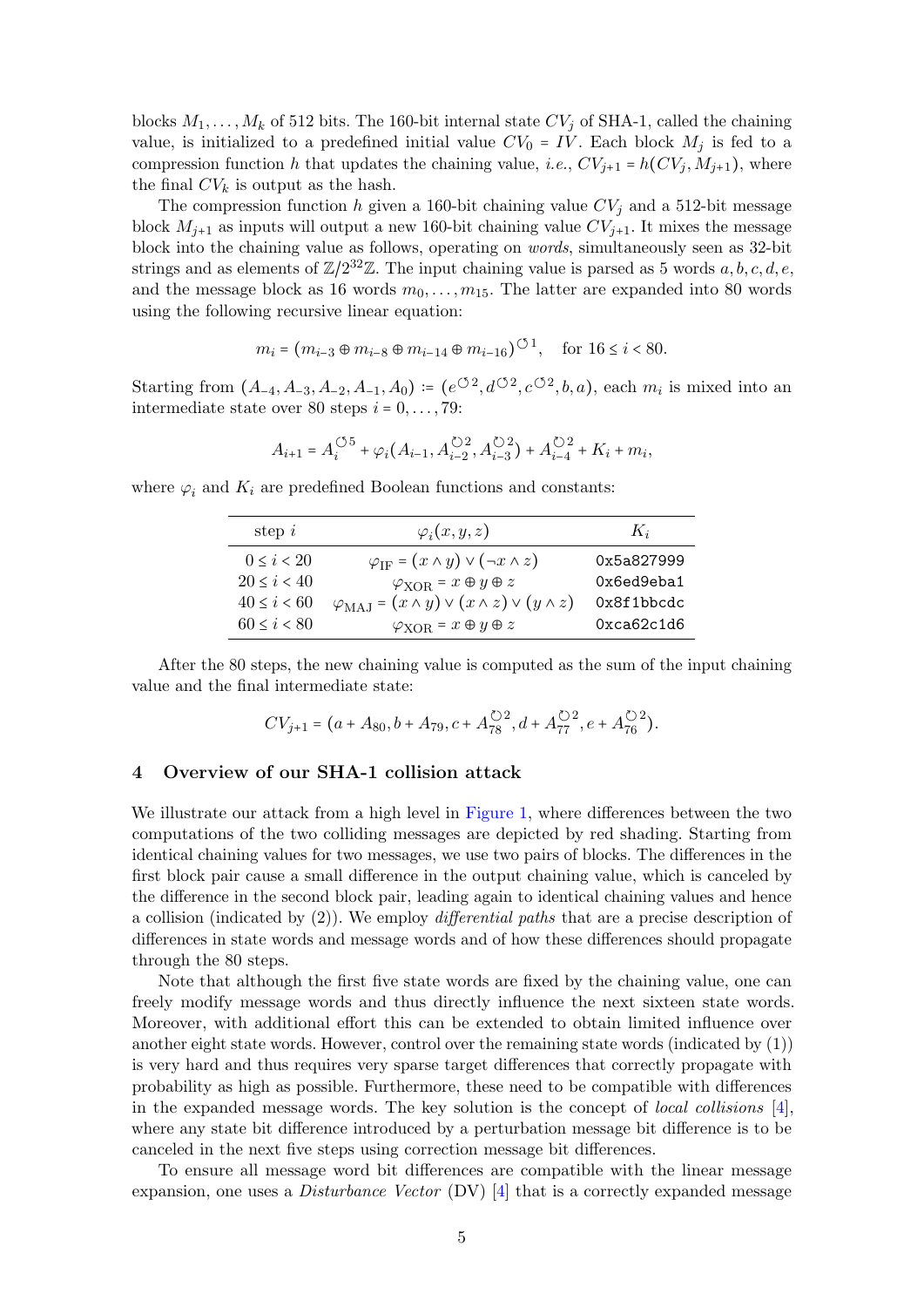<span id="page-5-1"></span>

Fig. 1: Attack overview

itself, but where every "1" bit marks the start of a local collision. The selection of a good disturbance vector is very important for the overall attack cost. As previously shown by Wang *et al.* [\[42\]](#page-17-5), the main reason of using two block pairs instead of just one pair is that this choice alleviates an important restriction on the disturbance vector, namely that there are no state differences after the last step. Similarly, it may be impossible to unite the input chaining value difference with the local collisions for an arbitrary disturbance vector. This was solved by Wang et al. [\[42\]](#page-17-5) by crafting a tailored differential path (called the Non-Linear (NL) path, indicated by (3)) that over the first 16 steps connects the input chaining value differences to the local collision differences over the remaining steps (called the Linear path, referring to the linear message expansion dictating the local collision positions).

One has to choose a good disturbance vector, then for each near-collision attack craft a non-linear differential path, determine a system of equations over all steps and finally find a solution in the form of a near-collision message block pair (as indicated by (4A) and (4B)). Note that one can only craft the non-linear path for the second near-collision attack once the chaining values resulting from the first block pair are known. This entire process including our improvements is described below.

# <span id="page-5-2"></span><span id="page-5-0"></span>5 Near-collision attack procedure



Fig. 2: The main steps for each near-collision attack.

This section describes the overall procedure of each of the two near-collision attacks. Since we relied on our modification of Stevens' public source-code [\[36,](#page-17-6) [15\]](#page-16-21) for the first near-collision attack, we focus on our extended procedure for our second near-collision attack. As shown in [Figure 2,](#page-5-2) this involves the following steps that are further detailed below:

- 1. selection of the disturbance vector (same for both attacks);
- 2. construction of the non-linear differential path;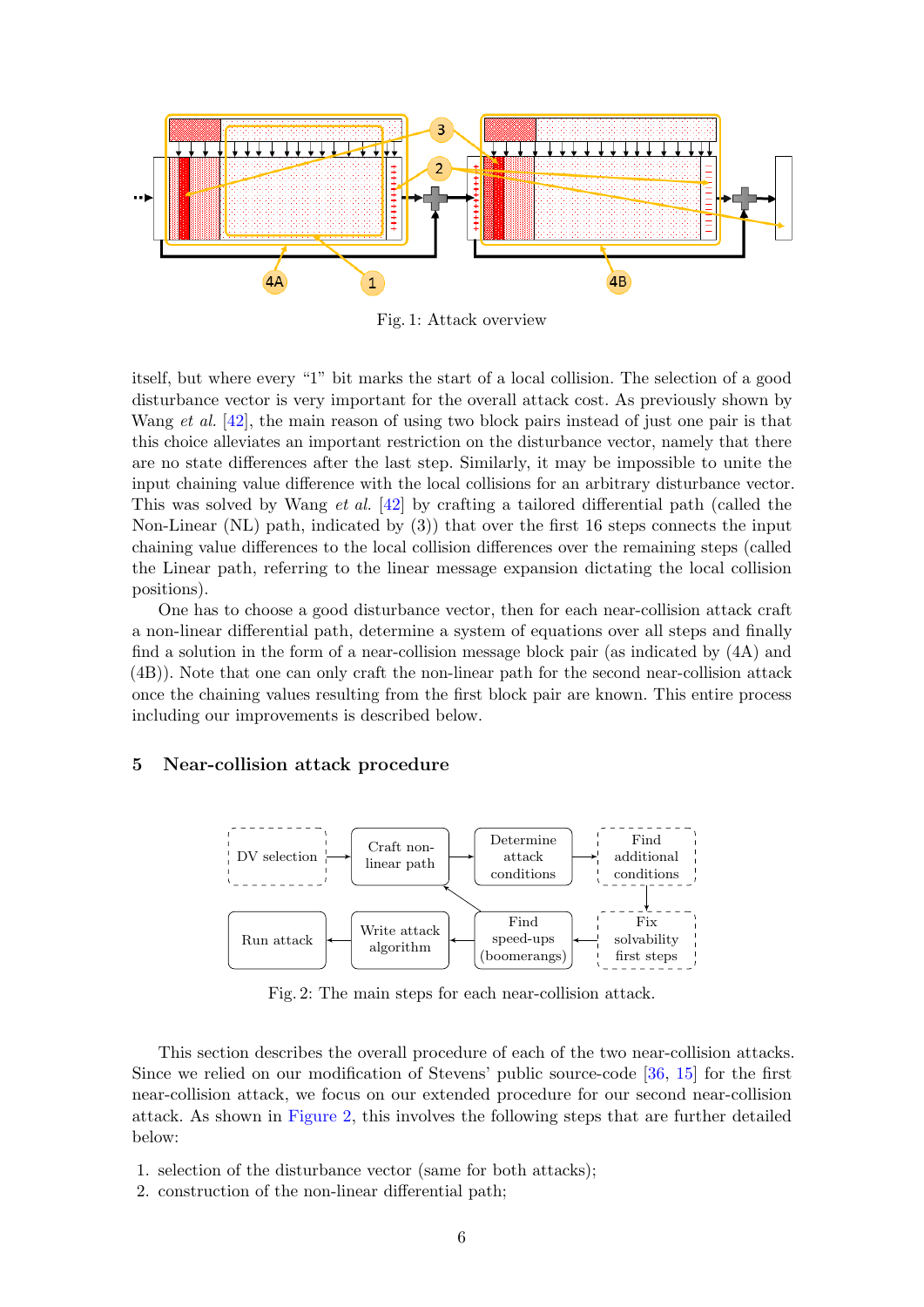- 3. determine attack conditions over all steps;
- 4. find additional conditions beyond fixed diff. path for early-stop;
- 5. if necessary fix solvability of attack conditions over first few steps;
- 6. find message modification rules to speed-up collision search;
- 7. write the attack algorithm;
- 8. finally, run the attack to find a near-collision block pair.

#### 5.1 Disturbance Vector selection

The selection of which Disturbance Vector to use is the most important choice as this directly determines many aspects of the collision attack. These include the message XOR differences, but also in theory the optimal attack choices over the linear path, including the optimal set of candidate endings for the non-linear path together with optimal linear message bit equations that maximize the success probability over the linear part.

Historically several approaches have been used to analyze a disturbance vector to estimate attack costs over the linear part. Initially, the hamming weight of the DV that counts the active number of local collisions was used (see e.g.  $[3, 29]$  $[3, 29]$  $[3, 29]$ ). For the first theoretical attack on SHA-1 with cost  $2^{69}$  SHA-1-calls by Wang *et al.* [\[42\]](#page-17-5) a more refined measure was used that counts the number of bit conditions on the state and message bits that ensure the differential path would be satisfied. This was later refined by Yajima *et al.* [\[45\]](#page-17-14) to a more precise count by exploiting all possible so-called bit compressions and interactions through the Boolean functions. However, this approach does not allow any carry propagation resulting in alternate differential paths that may improve the overall success probability. Therefore, Mendel et al. [\[25\]](#page-16-22) proposed to use the more accurate probability of single local collisions where carry propagations are allowed, in combination with known local collision interaction corrections.

The current state-of-the-art is joint local-collision analysis introduced by Stevens [\[36,](#page-17-6) [34\]](#page-17-15) which given sets of allowed differences for each state word  $A_i$  and message word  $m_i$  (given by the disturbance vector) computes the exact optimal success probability over the specified steps by exhaustively evaluating all differential paths with those allowed differences. This approach is very powerful as it also provides important information for the next steps, namely the set of optimal chaining value differences (by considering arbitrary high probability differences for the last five  $A_i$ s) and the set of optimal endings for the non-linear path together with a corresponding set of message bit equations, using which the optimal highest success probability of the specified steps can actually be achieved. The best theoretical collision attack on SHA-1 with cost  $2^{61}$  SHA-1 calls [\[36\]](#page-17-6) was built using this analysis. As we build upon this collision attack, we use the same disturbance vector, named  $II(52,0)$  by Manuel [\[23\]](#page-16-23).

#### 5.2 Construction of a non-linear differential path

Once the disturbance vector and the corresponding linear part of the differential path have been fixed, the next step consists in finding a suitable non-linear path connecting the chaining value pair (with fixed differences) to the linear part. This step needs to be done separately for each near-collision attack of the full collision attack.<sup>[2](#page-6-0)</sup>

As explained for instance in [\[36\]](#page-17-6), in the case of the first near-collision attack, the attacker has the advantage of two additional freedoms. Firstly, an arbitrary prefix can be included before the start of the attack to pre-fulfill a limited number of conditions on the chaining value. This allows greater freedom in constructing the non-linear path as this does not have to be restricted to a specific value of the chaining value pair, whereas the

<span id="page-6-0"></span><sup>&</sup>lt;sup>2</sup> We eventually produced two message block pair solutions for the first near-collision attack. This provided a small additional amount of freedom in the search for the non-linear path of the second block.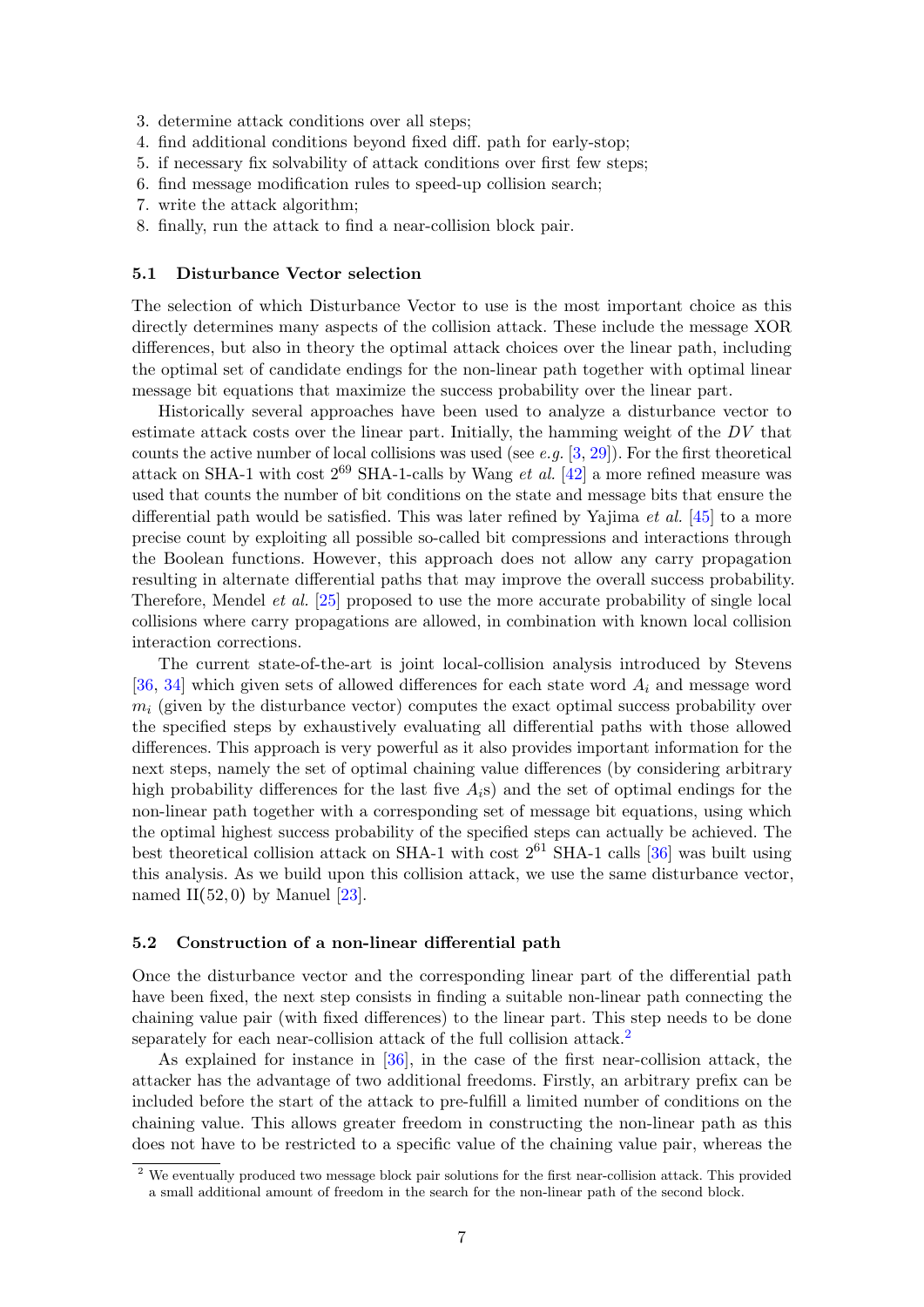non-linear path for the second near-collision attack has to start from the specific given value of input chaining value pair. Secondly, it can use the entire set of output chaining value differences with the same highest probability. The first near-collision attack is not limited to a particular value and succeeds when it finds a chaining value difference in this set, whereas the second near-collision attack has to cancel the specific difference in the resulting chaining value pair. Theory predicts the first near-collision attack to be at least a factor 6 faster than the second attack [\[36\]](#page-17-6). For our collision attack it is indeed the second near-collision attack that dominates the overall attack complexity.

Historically, the first non-linear paths for SHA-1 were hand-crafted by Wang et al.. Several algorithms were subsequently developed to automatically search for non-linear paths for MD5, SHA-1, and other functions of the MD-SHA family. The first automatic search for SHA-1 by De Cannière and Rechberger  $[6]$  was based on a guess-and-determine approach. This approach tracks the allowed values of each bit pair in the two related compression function computations. It starts with no constraints on the values of these bit pairs other than the chaining value pair and the linear part differences. It then repeatedly restricts values on a selected bit pair and then propagates this information via the step function and linear message expansion relation, i.e., it determines and eliminates previously-allowed values for other bit pairs that are now impossible due the added restriction. Whenever a contradiction occurs, the algorithm backtracks and chooses a different restriction on the last selected bit pair.

Another algorithm for SHA-1 was introduced by Yajima et al. [\[46\]](#page-17-16) that is based on a meet-in-the-middle approach. It starts from two fully specified differential paths. The first is obtained from a forward expansion of the input chaining value pair, whereas the other is obtained from a backward expansion of the linear path. It then tries to connect these two differential paths over the remaining five steps in the middle by recursively iterating over all solutions over a particular step.

A similar meet-in-the-middle algorithm was independently first developed for MD5 and then adapted to SHA-1 by Stevens et al. [\[38,](#page-17-3) [34,](#page-17-15) [15\]](#page-16-21), which operates on bit-slices and is more efficient. The open-source HashClash project [\[15\]](#page-16-21) seems to be the only publicly available non-linear path construction implementation, which we improved as follows. Originally, it expanded a large set of differential paths step by step, keeping only the best  $N$  paths after each step, for some user-specified number  $N$ . However, there might be several good differential paths that result in the same differences and conditions around the connecting five steps, where either none or all lead to fully connected differential paths. Since we only need the best fully connected differential path we can find, we only need to keep a best differential path from each subset of paths with the same differences and conditions over the last five steps that were extended. So to remove this redundancy, for each step we extend and keep say the  $4N$  best paths, then we remove all such superfluous paths, and finally keep at most N paths. This improvement led to a small but very welcome reduction in the amount of differential path conditions under the same path construction parameter choices, but also allowed a better positioning of the largest density of sufficient conditions for the differential path.

Construction of a very good non-linear path for the second near-collision attack using our improved HashClash version took a small effort with our improvements, yet even allowed us to restrict the section with high density of conditions to just the first six steps. However, to find a very good non-linear differential path that is also solvable turned out to be very complicated. Our final solution is described in [Section 5.5,](#page-9-0) which in the end did allow us to build our attack on the best non-linear path we found without any compromises. The fixed version of this best non-linear path is presented in [Figure 3,](#page-18-0) [Section A.](#page-17-12)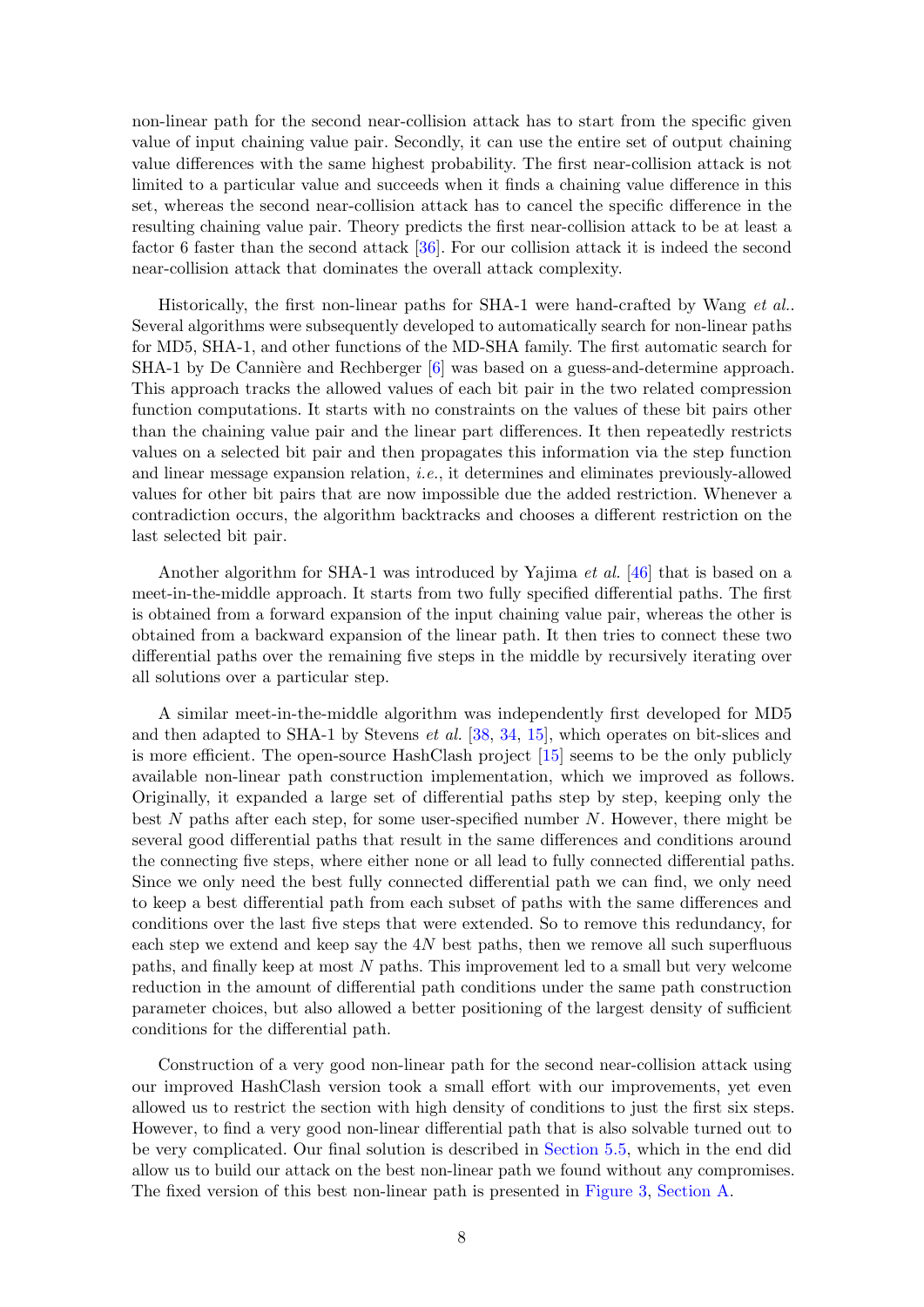#### <span id="page-8-1"></span>5.3 Determine attack conditions

Having selected the disturbance vector and constructed a non-linear path that bridges into the linear part, the next step is to determine the entire system of equations for the attack. This system of equations is expressed entirely over the computation of message  $M^{(1)}$ , and not over  $M^{(2)}$ , and consists of two types of equations. First, linear equations over message bits. These are used to control the additive signs of the message word XOR differences implied by the disturbance vector. Since there are many different "signings" over the linear part with the same highest probability, instead of one specific choice one uses a linear hull that captures many choices to reduce the amount of necessary equations. Secondly, linear equations over state bits given by a fixed differential path up to some step  $i$  (that includes the non-linear path). These control whether there is a difference in a state bit and which sign it has, furthermore they force target differences in the outputs of the Boolean functions  $\varphi_i$ .

We determine this entire system by employing our implementation of joint-local collision analysis that has been improved as follows. JLCA takes input sets of allowed differences for each  $A_i$  and  $m_i$  and exhaustively analyzes the set of differential paths with those allowed differences, which originally is only used to analyze the linear part. We additionally provide it with specific differences for  $A_i$  and  $m_i$  as given by the non-linear path, so we can run JLCA over all 80 steps and have it output an optimal fixed differential path over steps  $0, \ldots, 22$  together with an optimal set of linear equations over message bits over the remaining steps. These are optimal results since JLCA guarantees these lead to the highest probability that is possible using the given allowed differences, but furthermore that a largest linear hull is used to minimize the amount of equations.

Note that having a fixed differential path over more steps directly provides more state bit equations which is helpful in the actual collision search because we can apply the early-stop technique. However, this also adds further restrictions on  $A_i$  limiting a set of allowed differences to a single specific difference. In our case limiting  $A_{24}$  would result, besides a drop in degrees of freedom, in a lower overall probability, thus we only use a fixed differential path up to step 22, *i.e.*, up to  $A_{23}$ . Below in [Section 5.4](#page-8-0) we show how we compensated for fewer state equations that the actual collision search uses to early stop.

#### <span id="page-8-0"></span>5.4 Find additional state conditions

As explained in [Section 5.3,](#page-8-1) the system of equations consists of linear equations over (expanded) message bits and linear equations over state bits. In the actual collision search algorithm we depend on these state bit equations to stop computation on a bad current solution as early as possible and start backtracking. These state bit equations are directly given by a fixed differential path, where every bit difference in the state and message is fixed. Starting from step 23 we allow several alternate differential paths that increase success probability, but also allow distinct message word differences that lead to a decrease in the overall number of equations. Each alternate differential path depends on its own (distinct) message word differences and leads to its own state bit equations. To find additional equations, we also consider linear equations over state and message bits around steps 21–25. Although in theory these could be computed by JLCA by exhaustively reconstructing all alternate differential paths and then determining the desired linear equations, we instead took a much simpler approach. We generated a large amount of random solutions of the system of equations up to step 31 using an unoptimized general collision search algorithm. We then proceeded to exhaustively test potential linear equations over at most 4 state bits and message bits around steps  $21-25$ , which is quite efficient as on average only 2 samples needed to be checked for each bad candidate. The additional equations we found and used for the collision search are shown in [Table 4,](#page-19-0) [Section A.](#page-17-12)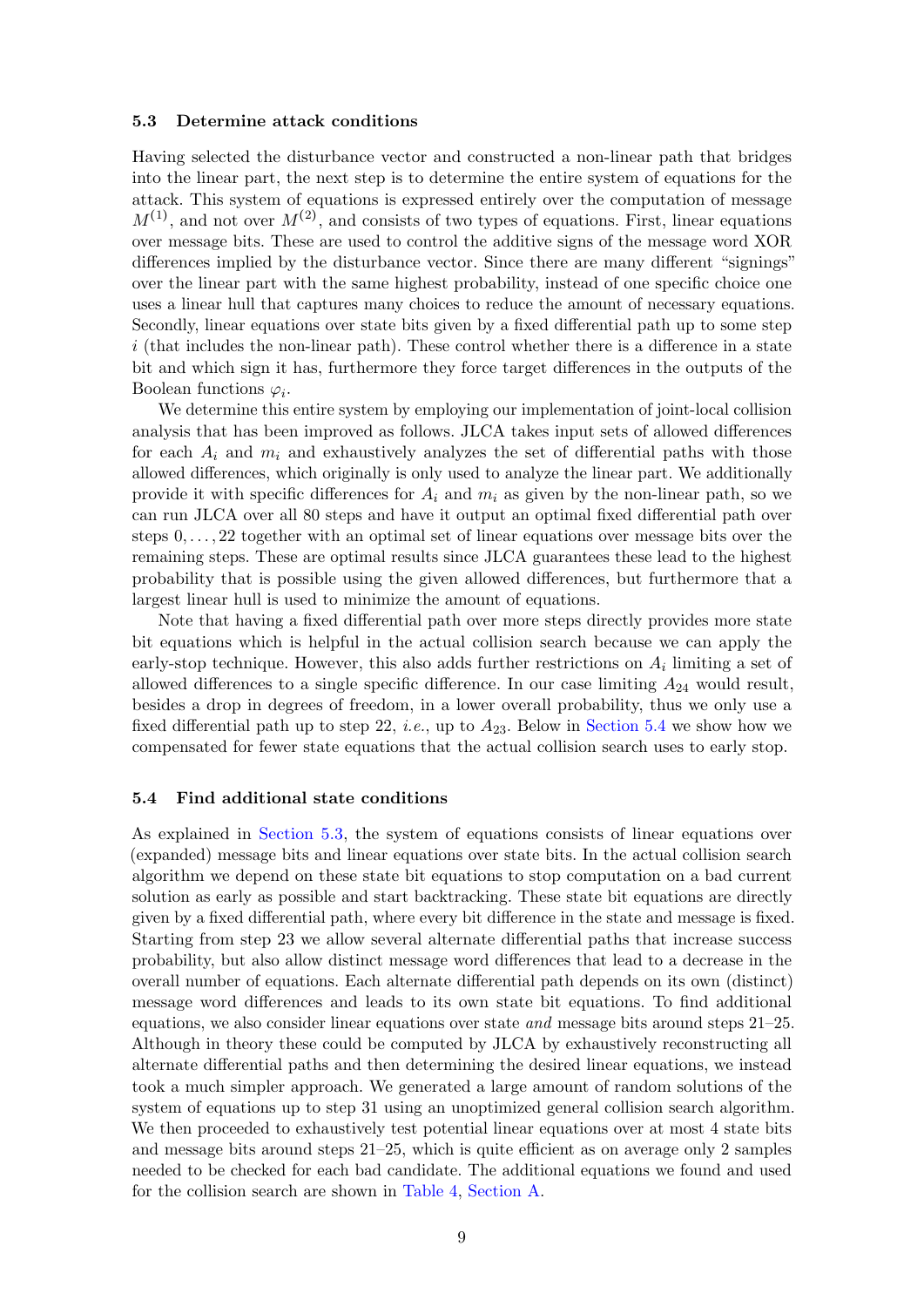#### <span id="page-9-0"></span>5.5 Fix solvability over first steps

This step is not required when there are sufficient degrees of freedom in the non-linear part, as was the case in the first near-collision attack. As already noted, in the case of the second near-collision attack, the non-linear path has to start will a fully fixed chaining value and has significantly more conditions in the first steps. As a result the construction of a very good and solvable non-linear differential path for the second near-collision attack turned out to be quite complex. Our initially constructed paths unfortunately proved to be unsolvable over the first few steps. We tried several approaches including using the guess-and-determine non-linear path construction to make corrections as done by Karpman *et al.* [\[18\]](#page-16-13), as well as using worse differential path construction parameters, but all these attempts led to results that not only were unsatisfactory but that even threatened the feasibility of the second near-collision attack. Specifically, both using the guess-and-determine approach as well as the meet-in-the-middle approach with a later connecting step, the resulting differential paths had significantly increased number of conditions bringing the total number of degrees of freedom critically low. Moreover, the additional conditions easily conflicted with candidate speed-up measures named "boomerangs" necessary to bring the attack's complexity down to a feasible level. Our final solution was to encode this problem into a satisfiability (SAT) problem and use a SAT solver to find a drop-in replacement differential path over the first eight steps that is solvable.

More specifically, we adapted the SHA-1 SAT system generator from Nossum<sup>[3](#page-9-1)</sup> to generate two independent 8-step compression function computations, which we then linked by adding constraints that set the given input chaining value pair, the message XOR differences over  $m_0, \ldots, m_7$ , the path differences of  $A_4, \ldots, A_8$  and the path conditions of  $A_5, \ldots, A_8$ . In effect, we allowed complete freedom over  $A_1, A_2, A_3$  and some freedom over  $A_4$  $A_4$ . All solutions were exhaustively generated by MiniSAT<sup>4</sup> and then converted into drop-in replacement paths, from which we kept the one with fewest conditions.

This allowed us to build our attack on the best non-linear path we found without any compromises and the corrected non-linear path is presented in [Figure 3,](#page-18-0) [Section A.](#page-17-12) Note that indeed the system of equations is over-defined: over the first five steps, there are only 15 state bits without an equation, while at the same time there are 23 message equations.

### 5.6 Find message modifications to speed-up collision search

To speed-up the collision search significantly it is important to employ message modification rules that make small changes in the current message block that do not affect any bit involved with the state and message bit equations up to some step  $n$  (with sufficiently high probability). This effectively allows such a message modification rule to be applied to one solution up to step  $n$  to generate several solutions up to the same step with almost no additional cost, thereby significantly reducing the average cost to generate solutions up to step n.

The first such speed-up technique that was developed in attacks of the MD-SHA family was called *neutral bits*, introduced by Biham and Chen to improve attacks on SHA-0 [\[2\]](#page-16-6). A message bit is *neutral* up to a step  $n$  if flipping this bit causes changes that do not interact with differential path conditions up to step n with high probability. As the diffusion of SHA-0/SHA-1's step function is rather slow, it is not hard to find many bits that are neutral for a few steps.

A nice improvement of the original neutral bits technique was ultimately described by Joux and Peyrin as "boomerangs" [\[17\]](#page-16-24). It consists in carefully selecting a few bits that are all flipped together in such a way that this effectively flips say only one state bit in

<span id="page-9-1"></span><sup>3</sup> <https://github.com/vegard/sha1-sat>

<span id="page-9-2"></span> $^4$  <http://minisat.se/>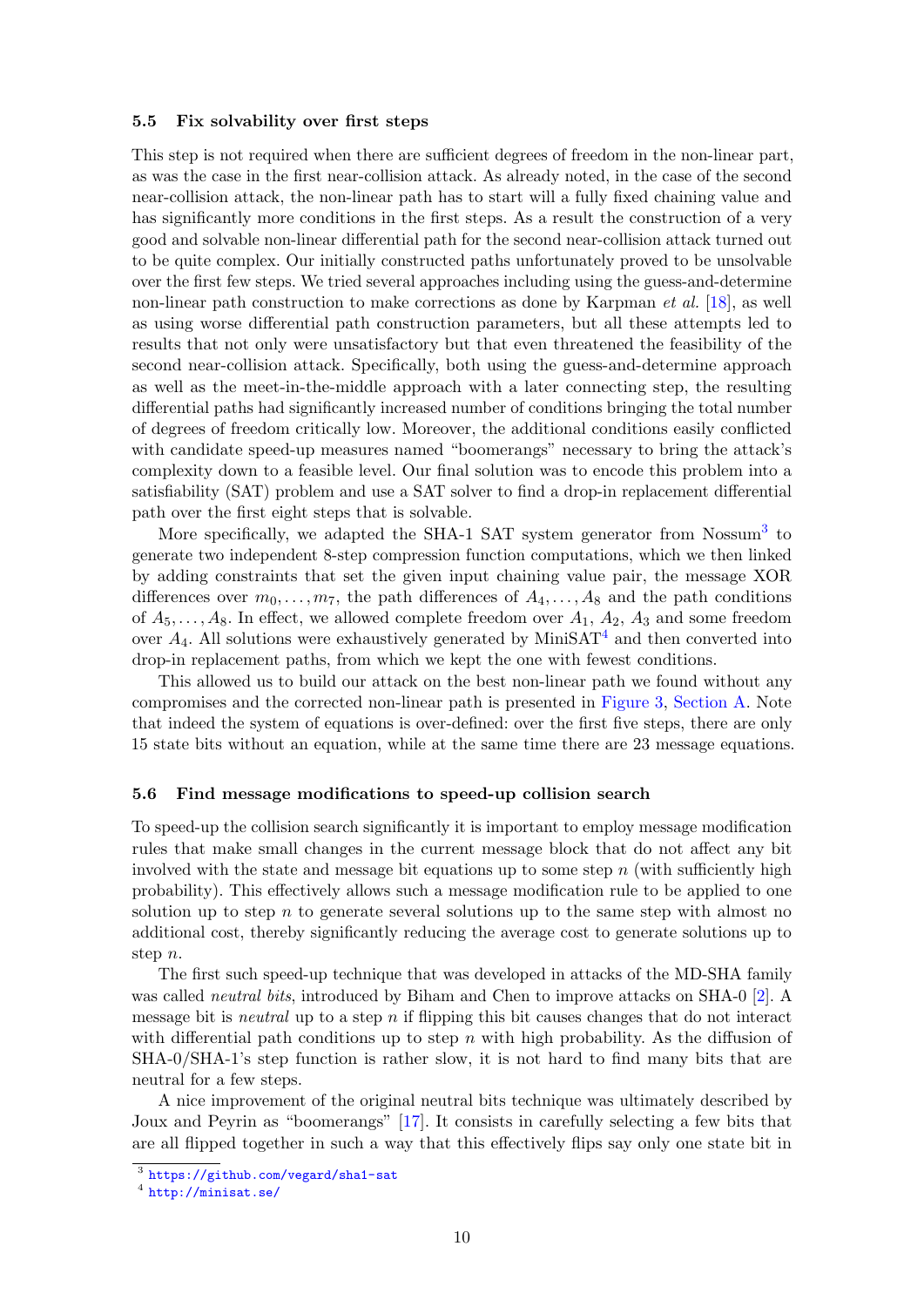the first 16 steps, and such that the diffusion of uncontrollable changes is significantly delayed. This idea can be instantiated efficiently by flipping together bits that form a local collision for the step function. This local collision will eventually introduce uncontrollable differences through the message expansion. However, these do not appear immediately, and if all conditions for the local collision to be successful are verified, the first few steps after the introduction of its initial perturbation will be free of any difference. Joux and Peyrin then noted that sufficient conditions for the local collision can be pre-satisfied when creating the initial partial solution, effectively leading to probability-one local collisions. This leads to a few powerful message modification rules that are neutral up to very late steps.

A closely related variant of boomerangs is named advanced message modification by Wang *et al.* in their attack of the MD-SHA family (see *e.g.*  $[42]$ ). While the objective of this technique is also to exploit the available freedom in the message, it applies this in a distinct way by identifying ways of interacting with an isolated differential path condition with high probability. Then, if an initial message pair fails to verify a condition for which a message modification exists, the bits of the latter are flipped, so that the resulting message pair now verifies the condition with high probability.

In our attack, we used both neutral bits and boomerangs as message modification rules. This choice was particularly motivated by the ability to efficiently implement these speed-up techniques on GPUs, used to compute the second block of the collision, similar to [\[18,](#page-16-13) [37\]](#page-17-8).

Our search process for finding the neutral bits follows the one described in [\[37\]](#page-17-8). Potential boomerangs are selected first, one being eligible if its initial perturbation does not interact with differential path conditions and if the corrections of the local collision do not break some linear message bit relation (this would typically happen if an odd number of bits to be flipped are part of such a relation). The probability with which a boomerang eventually interacts with path conditions is then evaluated experimentally by activating it on about 4000 independent partial solutions; the probability threshold used to determine up to which step a boomerang can be used is set to 0.9, meaning that it can be used to generate an additional partial solution at step  $n$  from an existing one if it does not interact with path conditions up to step n with probability more than 0.1. Once boomerangs have been selected, the sufficient conditions necessary to ensure that their corresponding local collisions occur with probability one are added to the differential path, and all remaining free message bits are tested for neutrality using the same process  $(i.e., a bit is only eligible$ if flipping it does not trivially violate path conditions or make it impossible to later satisfy message bit relations, and its quality is evaluated experimentally).

The list of neutral bits and boomerangs used for the second block of the attack is given in [Section A.](#page-17-12) There are 51 neutral bits, located on message words  $m_{11}$  to  $m_{15}$ , and three boomerangs each made of a single local collision started on  $m_{06}$  (for two of them) or  $m_{09}$ .

#### <span id="page-10-0"></span>5.7 Attack implementation

A final step in the design of the attack is to implement it. This is needed for obvious reasons if the goal is to find an actual collision as we do here, but it is also a necessary step if one wishes to obtain a precise estimate of the complexity of the attack. Indeed, while the complexity of the probabilistic phase of the attack can be accurately computed using JLCA (or can also be experimentally determined by sampling many mock partial solutions), there is much more uncertainty as to "where" this phase actually starts. In other words, it is hard to exactly predict how effective the speed-up techniques can be without actually implementing them. The only way to determine the real complexity of an attack is then to implement it, measure the rate of production of partial solutions up to a step where there is no difference in the differential path for five consecutive state words,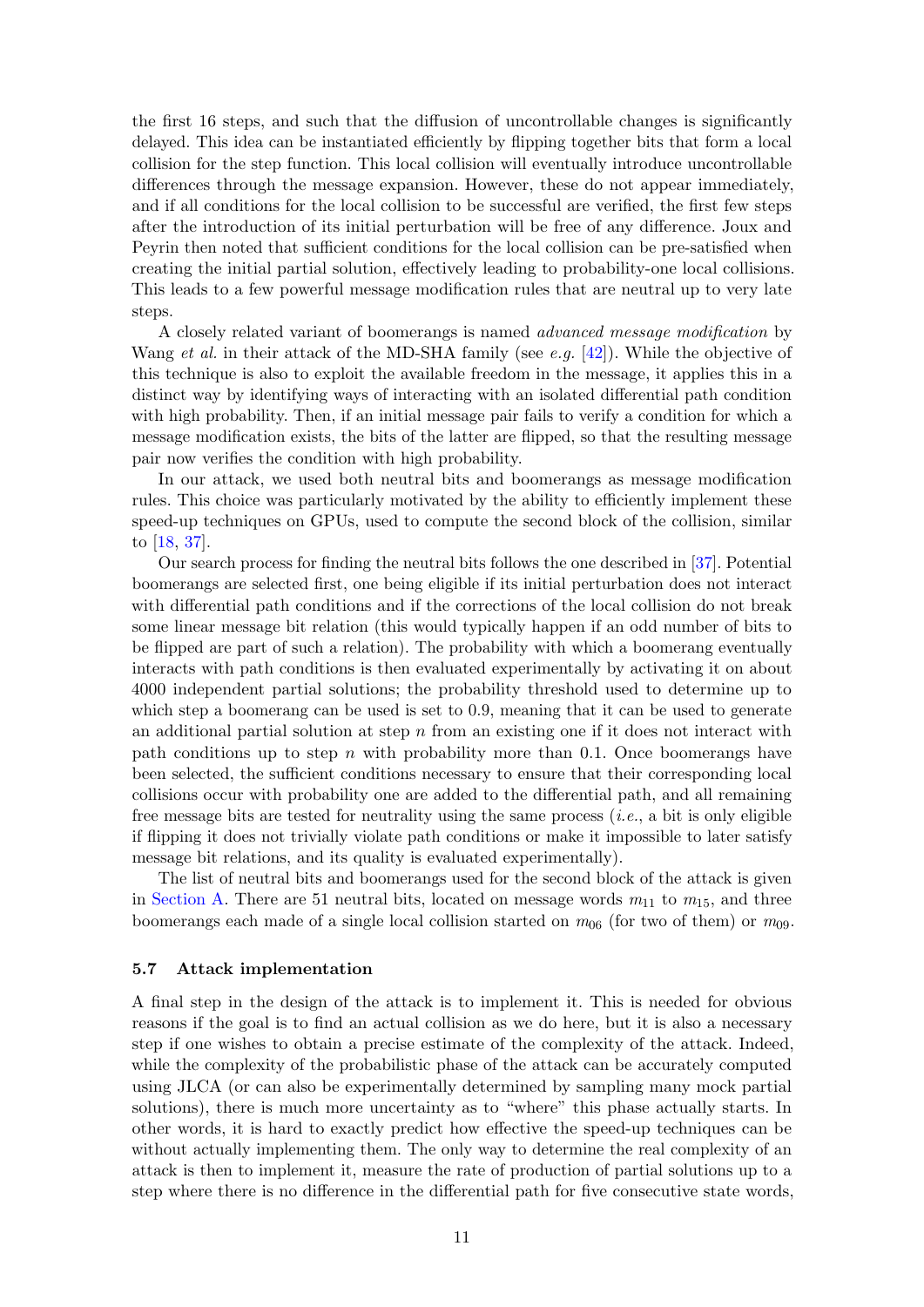and use JLCA to compute the exact probability of obtaining a (near-)collision over the remaining steps.

The first near-collision block pair of the attack was computed with CPUs, using an adapted version of the HashClash software [\[15\]](#page-16-21). As the original code was not suitable to run on a large scale, a significant effort was spent to make it efficient on the hundreds of cores necessary to obtain a near-collision in reasonable time. The more expensive computation of the second block was done on GPUs, based on the framework used by Karpman et al. [\[18\]](#page-16-13), which we briefly describe below.

The main structure used in this framework consists in first generating base solutions on CPUs that fix the sixteen free message words, and then to use GPUs to extend these to partial solutions up to a late step, by only exploiting the freedom offered by speed-up techniques (in particular neutral bits and boomerangs). These partial solutions are then sent back to a CPU to check if they result in collisions.

The main technical difficulty of this approach is to make the best use of the power offered by GPUs. Notably, their programming model differs from the one of CPUs in how diverse the computations run on their many available cores can be: on a multicore CPU, every core can be used to run an independent process; however, even if a recent GPU can feature many more cores than a CPU (for instance, the Nvidia GTX 970 used in [\[18,](#page-16-13) [37\]](#page-17-8) and the initial implementation of this attack features 1664 cores), they can only be programmed at the granularity of warps, made of 32 threads which must then run the same code. Furthermore, divergence in the control flow of threads of a single warp is dealt with by serializing the diverging computations; for instance, if a single thread takes a different branch than the rest of the warp in an if statement, all the other threads become idle while it is taking its own branch. This limitation would make a naïve parallel implementation of the usage of neutral bits rather inefficient, and there is instead a strong incentive to minimize control-flow divergence when implementing the attack.

The approach taken by [\[18\]](#page-16-13) to limit the impact of the inherent divergence in neutral bit usage is to decompose the attack process step by step and to use the fair amount of memory available on recent GPUs to store partial solutions up to many different steps in shared buffers. In a nutshell, all threads of a single warp are asked to load their own partial solution up to a certain state word  $A_i$ , and they will together apply all neutral bits available at this step, each time checking if the solution can be validly extended to a solution up to  $A_{i+1}$ ; if and only if this is the case, this solution is stored in the buffer for partial solutions up to  $A_{i+1}$ , and this selective writing operation is the only moment where the control flow of the warps may diverge.

To compute the second block pair of the attack, and hence obtain a full collision, we first generated base solutions consisting of partial solutions up to  $A_{14}$  on CPU, and used GPUs to generate additional partial solutions up to  $A_{26}$ . These were further probabilistically extended to partial solutions up to  $A_{53}$ , still using GPUs, and checking whether they resulted in a collision was finally done on a CPU. The probability of such a partial solution to also lead to a collision can be computed by JLCA to be equal to  $2^{-27.8}$ , and  $2^{-48.7}$ for partial solutions up to  $A_{33}$  (these probabilities could in fact both be reduced by a factor  $2^{0.6}$ ; however, the one indicated here correspond to the attack we carried out). On a GTX 970, a prototype implementation of the attack produced partial solutions up to  $A_{33}$ at a rate of approximately 58 100 per second, while the full SHA-1 compression function can be evaluated about  $2^{31.8}$  times per second on the same GPU. Thus, our attack has an expected complexity of  $2^{64.7}$  on this platform.

Finally, adapting the prototype GPU implementation to a large-scale infrastructure suitable to run such an expensive computation also required a fair amount of work.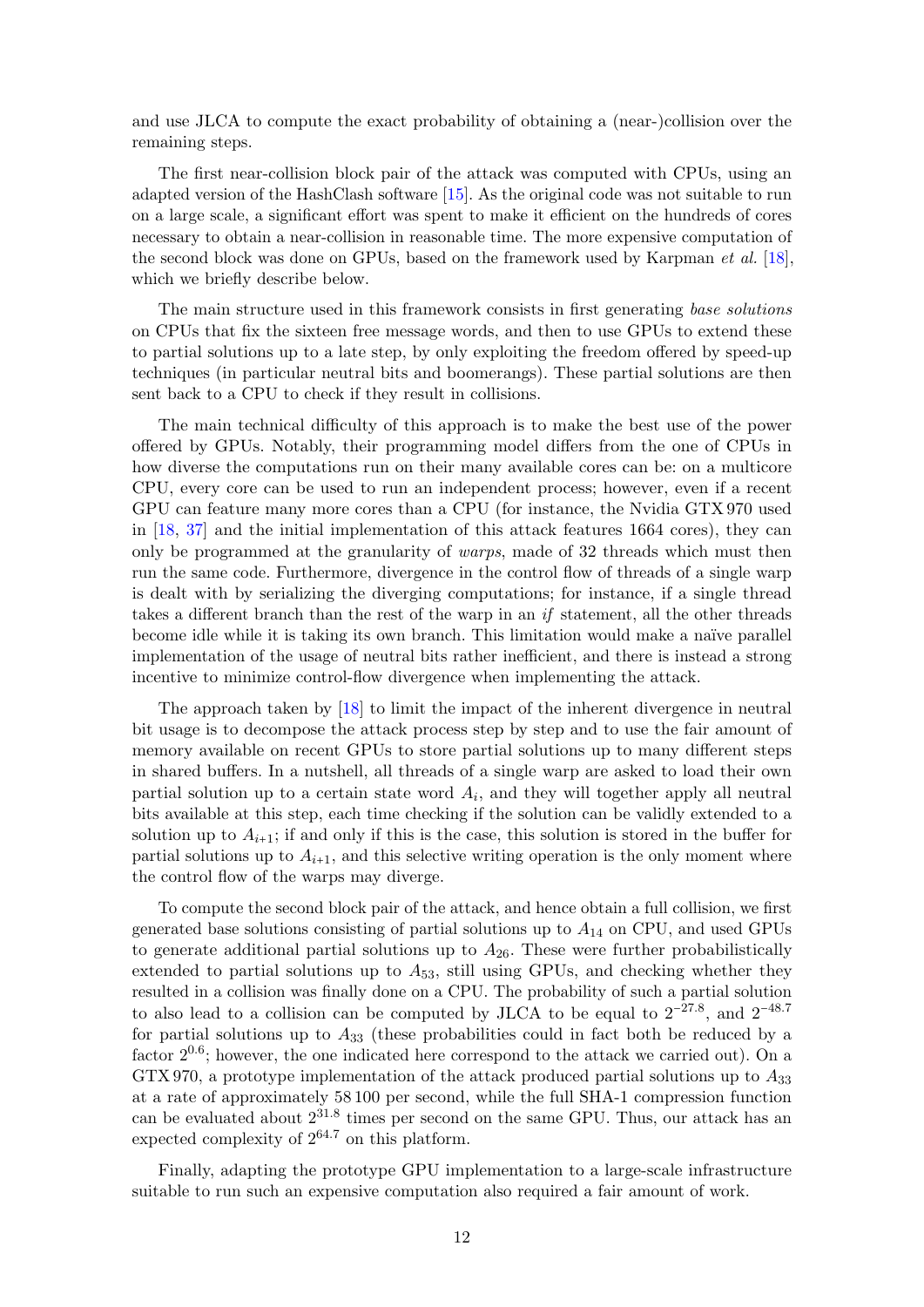# <span id="page-12-0"></span>6 Computation of the collision

This section gives some details about the computation of the collision and provides a few comparisons with notable cryptographic computations.

### 6.1 Units of complexity

The complexity figures given in this section follow the common practice in the cryptanalysis of symmetric schemes of comparing the efficiency of an attack to the cost of using a generic algorithm achieving the same result. This can be made by comparing the time needed, with the same resources, to e.g. compute a collision on a hash function by using a (memoryless) generic collision search versus by using a dedicated process. This comparison is usually expressed by dividing the time taken by the attack, e.g. in core hours, by the time taken to compute the attacked primitive once on the same platform; the cost of using a generic algorithm is then left implicit. This is for instance how the figure of  $2^{64.7}$  from [Section 5.7](#page-10-0) has been derived.

While this approach is reasonable, it is far from being as precise as what a number such as  $2^{64.7}$  seems to imply. We discuss below a few of its limitations.

The impact of code optimization. An experimental evaluation of the complexity of an attack is bound to be sensitive to the quality of the implementation, both of the attack itself and of the reference primitive used as a comparison. A hash function such as SHA-1 is easy to implement relatively efficiently, and the difference in performance between a reference and optimized implementation is likely to be small. This may however not be true for the implementation of an attack, which may have a more complex structure. A better implementation may then decrease the "complexity" of an attack without any cryptanalytical improvements.

Although we implemented our attack in the best way we could, one cannot exclude that a different approach or some modest further optimizations may lead to an improvement. However, barring a radical redesign, the associated gain should not be significant; the improvements brought by some of our own low-level optimizations was typically of about 15%.

The impact of the attack platform. The choice of the platform used to run the attack may have a more significant impact on its evaluated complexity. While a CPU is by definition suitable to run general-purpose computations, this is not the case of e.g. GPUs. Thus, the gap between how fast a simple computation, such as evaluating the compression function of SHA-1, and a more complex one, such as our attack, need not be the same on the two kinds of architectures. For instance, the authors of [\[18\]](#page-16-13) noticed that their 76-step freestart attack could be implemented on CPU (a 3.2 GHz Haswell Core i5) for a cost equivalent to  $2^{49.1}$  compression function computations, while this increased to  $2^{50.25}$  on their best-performing GTX 970, and  $2^{50.34}$  on average.

This difference leads to a slight paradox: from an attacker's point of view, it may seem best to implement the attack on a CPU in order to be able to claim a better attack complexity. However, a GPU being far more powerful, it is actually much more efficient to run it on the latter: the attack of [\[18\]](#page-16-13) takes only a bit more than four days to run on a single GTX 970, which is much less than the estimated 150 days it would take using a single quad-core CPU.

We did not write a CPU (resp. GPU) implementation of our own attack for the search of the second (resp. first) block, and are thus unable to make a similar comparison for the present full hash function attack. However, as we used the same framework as [\[18\]](#page-16-13), it is reasonable to assume that the gap would be of the same order.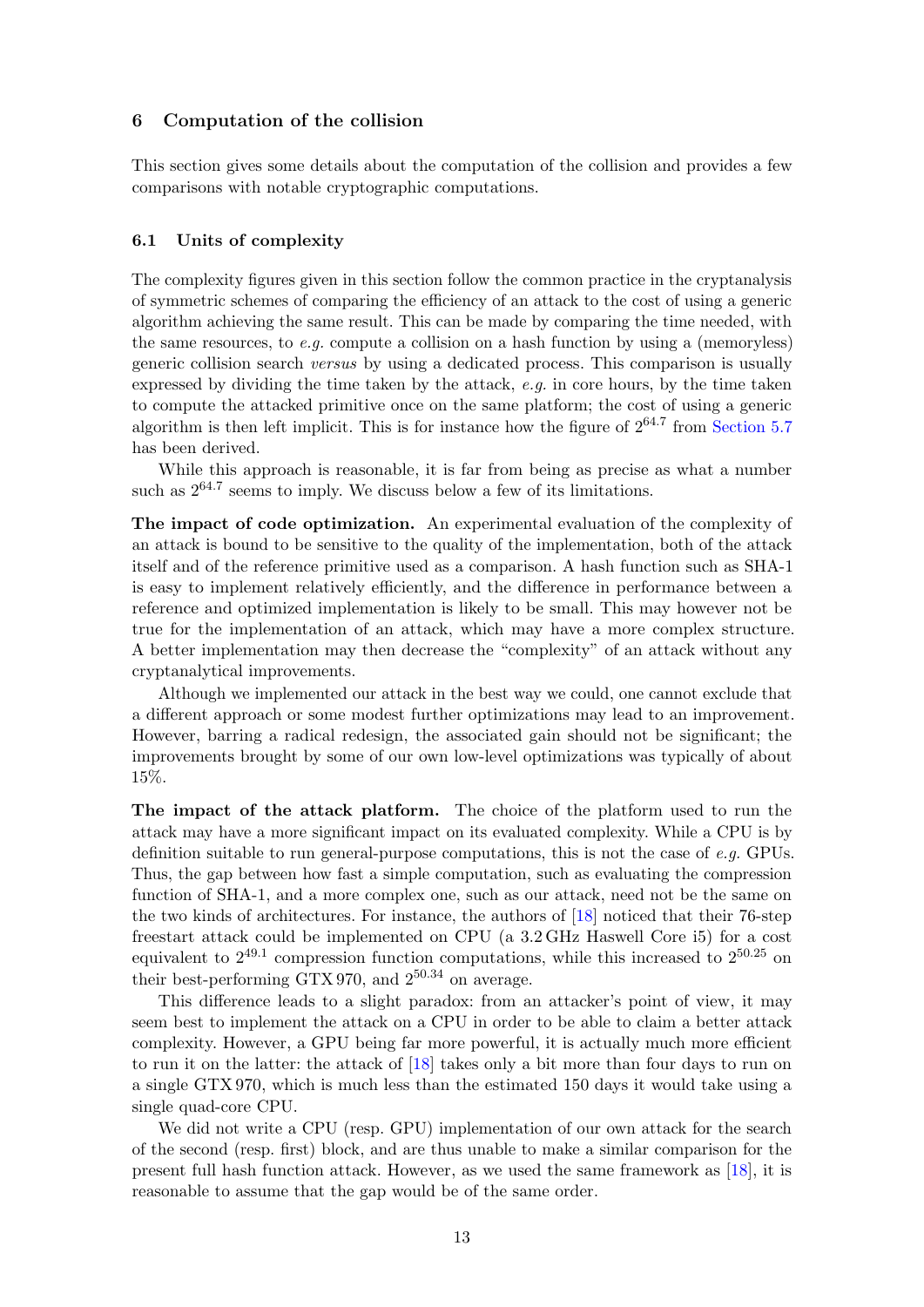How to pick the best generic attack. As we pointed out above, the common methodology for measuring the complexity of an attack leaves implicit the comparison with a generic approach. This may introduce a bias in suggesting a strategy for a generic attacker that is in fact not optimal. This was already hinted in the previous paragraph, where we remarked that an attack may seem to become worse when implemented on a more efficient platform. In fact, the underlying assumption that a generic attacker would use the same platform as the one on which the cryptanalytic attack is implemented may not always be justified: for instance, even if the latter is run on a CPU, there is no particular reason why a generic attacker would not use more energy-efficient GPUs or FPGAs. It may thus be hard to precisely estimate the absolute gain provided by a cryptanalytic attack compared to the best implementation of a generic algorithm with identical monetary and time resources, especially when these are high.

The issues raised here could all be addressed in principle by carefully implementing, say van Oorschot and Wiener's parallel collision search on a cluster of efficient platforms [\[41\]](#page-17-17). However, this is usually not done in practice, and we made no exception in our case.

Despite the few shortcomings of this usual methodology used to evaluate the complexity of attacks, it remains in our opinion a reliable measure thereof, that allows to compare different attack efforts reasonably well. For want of a better one, it is also the approach used in this paper.

#### 6.2 The computation

The major challenge when running our near-collision attacks distributed across the world was to adapt the attacks into a distributed computation model which pursues two goals: the geographically distributed workers should work independently without duplication of work, the number of the wasted computational time due to worker's failures should be minimized. The first goal required storage with the ability endure high loads of requests coming from all around the globe. For the second goal, the main sources of failures we found were: preemption by higher-priority workers and bugs in GPU hardware. To diminish the impact of these failures, we learned to predict failures in the early stages of computation and terminated workers without wasting significant amounts of computational time.

First near-collision attack. The first phase of the attack, corresponding to the generation of first-block near collisions, was run on a heterogeneous CPU cluster hosted by Google, spread over 8 physical locations. The computation was split into small jobs of expected running time of one hour, whose objectives were to compute partial solutions up to step 61. The running time of one hour proved to be the best choice to be resilient against various kind of failures (mostly machine failure, preemption by other users of the cluster, or network issues), while limiting the overhead of managing many jobs. A MapReduce paradigm was used to collect the solutions of a series of smaller jobs; in hindsight, this was not the best approach, as it introduced an unnecessary bottleneck in the reduce phase.

The first first-block near collision was found after spending about 3583 core years that had produced 180 711 partial solutions up to step 61. A second near collision block was then later computed; it required an additional 2987 core years and 148 975 partial solutions.

There was a variety of CPUs involved in this computation, but it is reasonable to assume that they all were roughly equivalent in performance. On a single core of a 2.3 GHz Xeon E5-2650v3, the OpenSSL implementation of SHA-1 can compute up to  $2^{23.3}$  compression functions per second. Taking this as a unit, the first near-collision block required an effort equivalent to  $2^{60}$  SHA-1 compression function calls, and the second first block required  $2^{59.75}$ .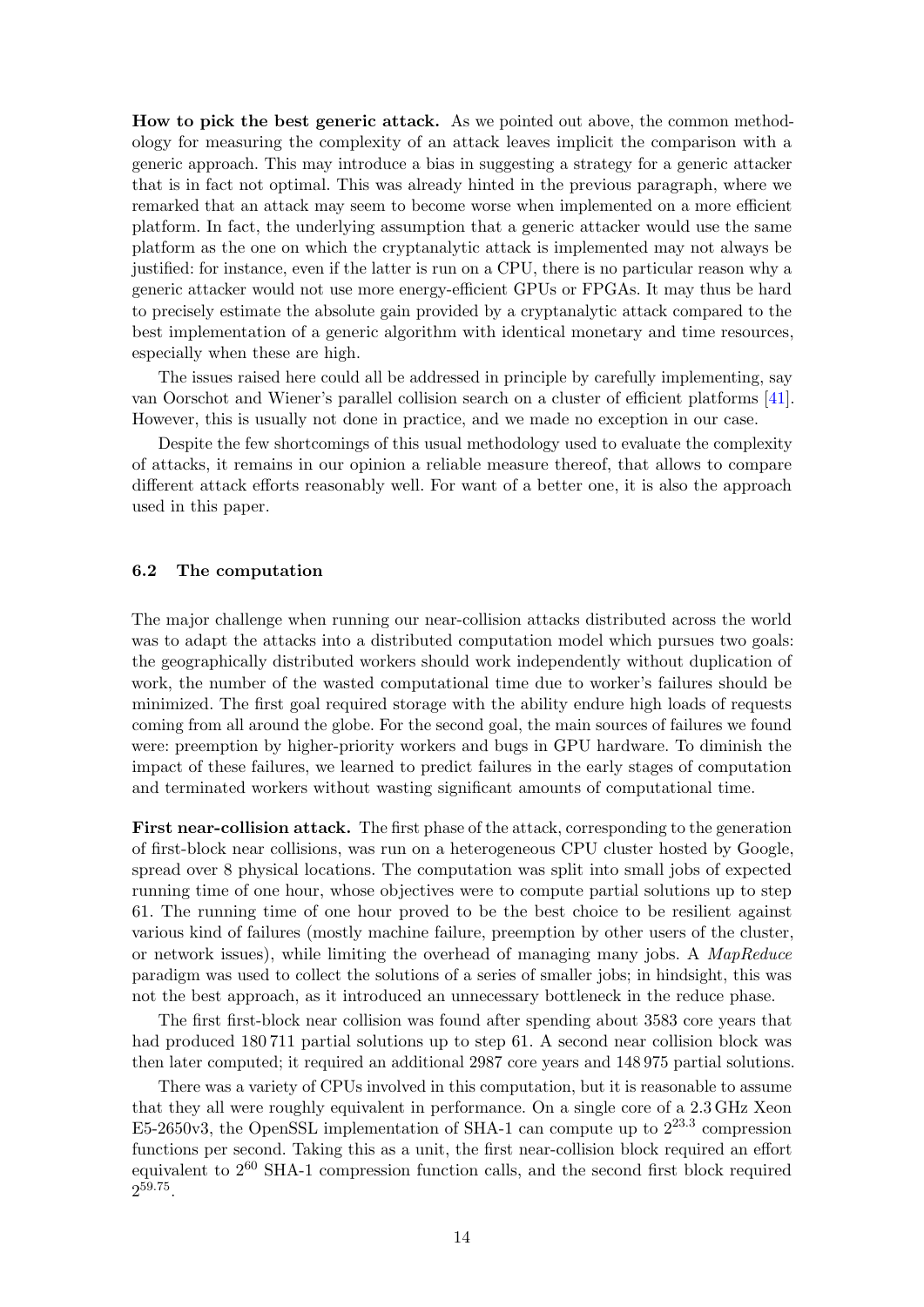Second near-collision attack. The second more expensive phase of the attack was run on a heterogeneous cluster of K20, K40 and K80 GPUs, also hosted by Google. It corresponded to the generation of a second-block near-collision leading to a full collision.

The overall setup of the computation was similar to the one of the first block, except that it did not use a MapReduce approach and resorted to using simpler queues holding the unprocessed jobs. A worker would then select a job, potentially produce one or several partial solutions up to step 61, and die on completion.

The collision was found after  $369985$  $369985$  partial solutions had been produced<sup>5</sup>. The production rates of partial 61-step solutions of the different devices used in the cluster were of 0.593 per hour for the K80 (which combines two GPU chips on one card), 0.444 for the K40 and 0.368 for the K20. The time needed for a homogeneous cluster to produce the collision would then have been of 114 K20-years, 95 K40-years or 71 K80-years.

The rate at which these various devices can compute the compression function of SHA-1 is, according to our measurements,  $2^{31.1} s^{-1}$  for the K20,  $2^{31.3} s^{-1}$  for the K40, and  $2^{31} s^{-1}$ for the K80  $(2^{30} s^{-1}$  per GPU). The effort of finding the second block of the collision for homogeneous clusters, measured in number of equivalent calls to the compression function, is thus equal to  $2^{62.8}$  for the K20 and K40 and  $2^{62.1}$  for the K80.

Although a GTX 970 was only used to prototype the attack, we can also consider its projected efficiency and measure the effort spent for the attack w.r.t. this GPU. From the measured production rate of 58 100 step 33 solutions per second, we can deduce that 0.415 step 61 solutions can be computed per hour on average. This leads to a computational effort of 102 GPU year, equivalent to  $2^{63.4}$  SHA-1 compression function calls.

The monetary cost of computing the second block of the attack by renting Amazon instances can be estimated from these various data. Using a p2.16xlarge instance, featuring 16 K80 GPUs and nominally costing US\$ 14.4 per hour would cost US\$ 560 K for the necessary 71 device years. It would be more economical for a patient attacker to wait for low "spot prices" of the smaller g2.8xlarge instances, which feature four K520 GPUs, roughly equivalent to a K40 or a GTX 970. Assuming thusly an effort of 100 device years, and a typical spot price of US\$ 0.5 per hour, the overall cost would be of US\$ 110 K.

Finally, summing the cost of each phase of the attack in terms of compression function calls, we obtain a total effort of  $2^{63.1}$ , including the redundant second near-colliding first block and taking the figure of  $2^{62.8}$  for the second block collision. This should however not be taken as an absolute number; depending on luck and equipment but without changing any of the cryptanalytical aspects of our attack, it is conceivable that the spent effort could have been anywhere from, say,  $2^{62.3}$  to  $2^{65.1}$  equivalent compression function calls.

#### 6.3 Complexity comparisons

We put our own result into perspective by briefly comparing its complexity to a few other relevant cryptographic computations.

Comparison with MD5 and SHA-0 collisions. An apt comparison is first to consider the cost of computing collisions for MD5 [\[31\]](#page-17-1), a once very popular hash function, and SHA-0 [\[26\]](#page-16-8), identical to SHA-1 but for a missing rotation in the message expansion. The best-known identical-prefix collision attacks for these three functions are all based on the same series of work from Wang *et al.* from the mid-2000s [\[43,](#page-17-2) [44,](#page-17-18) [42\]](#page-17-5), but have widely varying complexities.

The best current identical-prefix collision attacks on MD5 are due to Stevens et al., and require the equivalent of about  $2^{16}$  compression function calls [\[39\]](#page-17-4). Furthermore, in the same paper, *chosen-prefix* collisions are computed for a cost equivalent to about  $2^{39}$ 

<span id="page-14-0"></span> $5$  We were quite lucky in that respect. The expected number required is about 2.5 times more than that.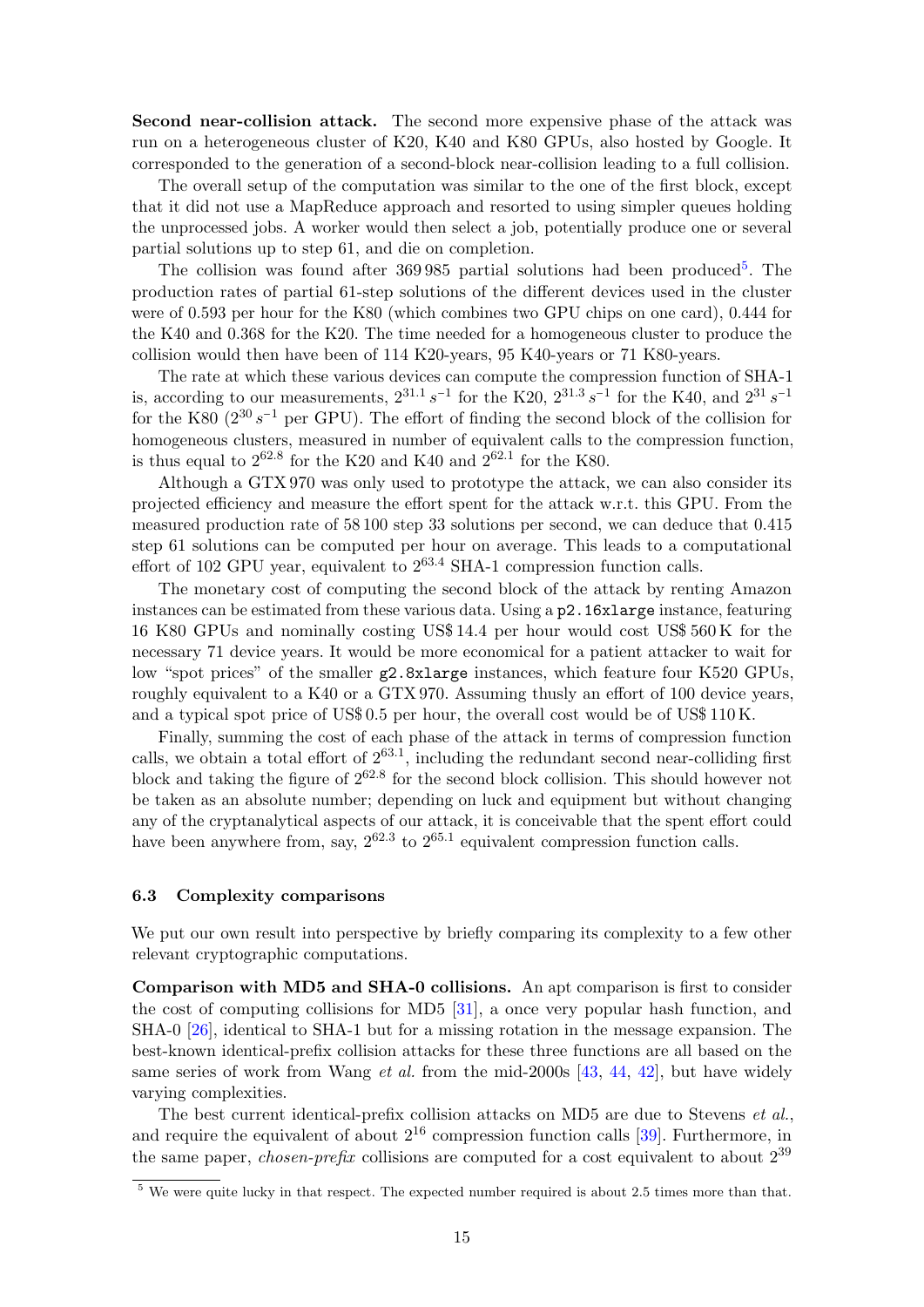calls, increasing to  $2^{49}$  calls for a three-block chosen-prefix collision as was generated on 200 PS3s for the rogue Certification Authority work.

Though very similar to SHA-1, SHA-0 is much weaker against collision attacks. The best current such attack on SHA-0 is due to Manuel and Peyrin [\[24\]](#page-16-25), and requires the equivalent of about  $2^{33.6}$  calls to the compression function.

Identical-prefix collisions for MD5 and SHA-0 can thus be obtained within a reasonable time by using very limited computational power, such as a decent smartphone.

Comparison with RSA modulus factorization and prime field discrete logarithm computation. Some of the most expensive attacks implemented in cryptography are in fact concerned with establishing records of factorization and discrete logarithm computations. We believe that it is instructive to compare the resources necessary in both cases. As an example, we consider the 2009 factorization of a 768-bit RSA modulus from Kleinjung et al. [\[19\]](#page-16-26) and the recent 2016 discrete logarithm computation in a 768-bit prime field from Kleinjung et al. [\[20\]](#page-16-27).

The 2009 factorization required about 2000 core years on a 2.2 GHz AMD Opteron of the time. The number of single instructions to have been executed is estimated to be of the order of  $2^{67}$  $2^{67}$  $2^{67}$  [\[19\]](#page-16-26). <sup>6</sup>

The 2016 discrete logarithm computation was a bit more than three times more expensive, and required about 5300 core years on a single core of a 2.2 GHz Xeon E5- 2660 [\[20\]](#page-16-27).

In both cases, the overall computational effort could have been decreased by reducing the time that was spent collecting relations [\[19,](#page-16-26) [20\]](#page-16-27). However, this would have made the following linear-algebra step harder to manage and a longer computation in calendar time. Kleinjung et al. estimated that a shorter sieving step could have resulted in a discrete logarithm computation in less than 4000 core hours [\[20\]](#page-16-27).

To compare the cost of the attacks, we can estimate how many SHA-1 (compression function) calls can be performed in the 5300 core years of the more expensive discrete logarithm record [\[20\]](#page-16-27). Considering again a 2.3 GHz Xeon E5-2650 (slightly faster than the CPU used as a unit by Kleinjung et al.) running at about  $2^{23.3}$  SHA-1 calls per second, the overall effort of  $[20]$  is equivalent to approximately  $2^{60.6}$  SHA-1 calls. It is reasonable to expect that even on an older processor the performance of running SHA-1 would not decrease significantly; taking the same base figure per core would mean that the effort of [\[19\]](#page-16-26) is equivalent to approximately  $2^{58.9} \sim 2^{59.2}$  SHA-1 calls.

In absolute value, this is less than the effort of our own attack, the more expensive discrete logarithm computation being about five times cheaper<sup>[7](#page-15-1)</sup>, and less than twice more expensive than computing a single first-block near collision. However, the use of GPUs for the computation of the second block of our attack allowed both to significantly decrease the calendar time necessary to perform the computation, and its efficiency in terms of necessary power: as an example, the peak power consumption of a K40 is only 2.5 times the one of a 10-core Xeon E5-2650, yet it is about 25 times faster at computing the compression function of SHA-1 than the whole CPU, and thence 10 times more energy efficient overall. The energy required to compute a collision using GPUs is thus about twice less than the one required for the discrete logarithm computation<sup>[8](#page-15-2)</sup>. As a conclusion, computing a collision for SHA-1 seems to need slightly more effort than 768-bit RSA factorization or prime-field discrete logarithm computation but, if done on GPUs, the amount of resources necessary to do so is slightly less.

<span id="page-15-0"></span> $6$  Note that the comparison between factorization and discrete logarithm computation mentioned in [\[20\]](#page-16-27) gives for the former a slightly lower figure of about 1700 core hours.

<span id="page-15-1"></span><sup>&</sup>lt;sup>7</sup> But now is also a good time to recall that directly comparing CPU and GPU cost is tricky.

<span id="page-15-2"></span><sup>&</sup>lt;sup>8</sup> This is assuming that the total energy requirements scale linearly with the consumption of the processing units.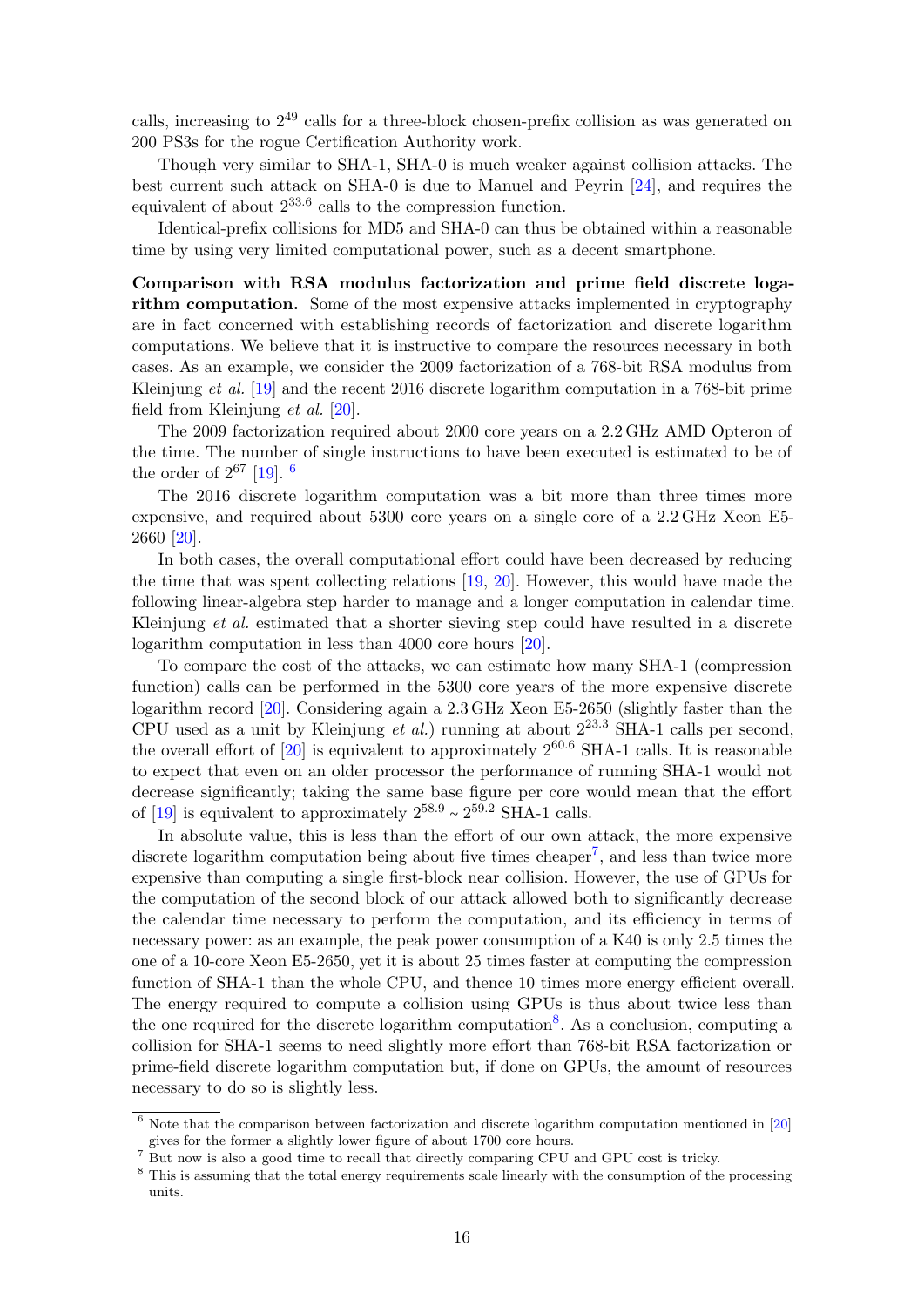### References

- <span id="page-16-20"></span>[1] Ange Albertini, Jean-Philippe Aumasson, Maria Eichlseder, Florian Mendel, and Martin Schläffer, [Malicious Hashing: Eve's Variant of SHA-1](http://dx.doi.org/10.1007/978-3-319-13051-4_1) , SAC 2014 (Antoine Joux and Amr M. Youssef, eds.), Lecture Notes in Computer Science, vol. 8781, Springer, 2014, pp. 1–19.
- <span id="page-16-6"></span>[2] Eli Biham and Rafi Chen, [Near-Collisions of SHA-0](http://dx.doi.org/10.1007/978-3-540-28628-8_18), CRYPTO (Matthew K. Franklin, ed.), Lecture Notes in Computer Science, vol. 3152, Springer, 2004, pp. 290–305.
- <span id="page-16-7"></span>[3] Eli Biham, Rafi Chen, Antoine Joux, Patrick Carribault, Christophe Lemuet, and William Jalby, [Collisions of SHA-0 and Reduced SHA-1](http://dx.doi.org/10.1007/11426639_3), EUROCRYPT (Ronald Cramer, ed.), Lecture Notes in Computer Science, vol. 3494, Springer, 2005, pp. 36–57.
- <span id="page-16-5"></span>[4] Florent Chabaud and Antoine Joux, *[Differential Collisions in SHA-0](http://dx.doi.org/10.1007/BFb0055720)*, CRYPTO (Hugo Krawczyk, ed.), Lecture Notes in Computer Science, vol. 1462, Springer, 1998, pp. 56–71.
- <span id="page-16-10"></span>[5] Christophe De Cannière, Florian Mendel, and Christian Rechberger, *[Collisions for 70-Step SHA-1:](http://dx.doi.org/10.1007/978-3-540-77360-3_4)* [On the Full Cost of Collision Search](http://dx.doi.org/10.1007/978-3-540-77360-3_4), SAC (Carlisle M. Adams, Ali Miri, and Michael J. Wiener, eds.), Lecture Notes in Computer Science, vol. 4876, Springer, 2007, pp. 56–73.
- <span id="page-16-9"></span>[6] Christophe De Cannière and Christian Rechberger, [Finding SHA-1 Characteristics: General Results](http://dx.doi.org/10.1007/11935230_1) [and Applications](http://dx.doi.org/10.1007/11935230_1), ASIACRYPT (Xuejia Lai and Kefei Chen, eds.), Lecture Notes in Computer Science, vol. 4284, Springer, 2006, pp. 1–20.
- <span id="page-16-0"></span>[7] Bert den Boer and Antoon Bosselaers, [An Attack on the Last Two Rounds of MD4](http://dx.doi.org/10.1007/3-540-46766-1_14) , CRYPTO (Joan Feigenbaum, ed.), Lecture Notes in Computer Science, vol. 576, Springer, 1991, pp. 194–203.
- <span id="page-16-2"></span>[8] Bert den Boer and Antoon Bosselaers, [Collisions for the Compression Function of MD5](http://dx.doi.org/10.1007/3-540-48285-7_26) , EUROCRYPT (Tor Helleseth, ed.), Lecture Notes in Computer Science, vol. 765, Springer, 1993, pp. 293–304.
- <span id="page-16-1"></span>Hans Dobbertin, [Cryptanalysis of MD4](http://dx.doi.org/10.1007/3-540-60865-6_43), FSE (Dieter Gollmann, ed.), Lecture Notes in Computer Science, vol. 1039, Springer, 1996, pp. 53–69.
- <span id="page-16-18"></span>[10] Max Fillinger and Marc Stevens, [Reverse-Engineering of the Cryptanalytic Attack Used in the Flame](http://dx.doi.org/10.1007/978-3-662-48800-3_24) [Super-Malware](http://dx.doi.org/10.1007/978-3-662-48800-3_24), ASIACRYPT 2015 (Tetsu Iwata and Jung Hee Cheon, eds.), Lecture Notes in Computer Science, vol. 9453, Springer, 2015, pp. 586–611.
- <span id="page-16-14"></span>[11] CA/Browser Forum, [Ballot 152 - Issuance of SHA-1 certificates through 2016](https://cabforum.org/pipermail/public/2015-October/006081.html) , Cabforum mailing list, 2015, <https://cabforum.org/pipermail/public/2015-October/006081.html>.
- <span id="page-16-19"></span>[12] M. Gebhardt, G. Illies, and W. Schindler, [A Note on Practical Value of Single Hash Collisions for](http://csrc.nist.gov/groups/ST/hash/documents/Illies_NIST_05.pdf) [Special File Formats](http://csrc.nist.gov/groups/ST/hash/documents/Illies_NIST_05.pdf), NIST First Cryptographic Hash Workshop, October 2005.
- <span id="page-16-11"></span>[13] E.A. Grechnikov, [Collisions for 72-step and 73-step SHA-1: Improvements in the Method of Charac](http://eprint.iacr.org/2010/413)[teristics](http://eprint.iacr.org/2010/413), Cryptology ePrint Archive, Report 2010/413, 2010.
- <span id="page-16-12"></span>[14] E.A. Grechnikov and A.V. Adinetz, [Collision for 75-step SHA-1: Intensive Parallelization with GPU](http://eprint.iacr.org/2011/641) , Cryptology ePrint Archive, Report 2011/641, 2011.
- <span id="page-16-21"></span>[15] HashClash project webpage, <https://marc-stevens.nl/p/hashclash/>.
- <span id="page-16-3"></span>[16] InfoWorld, *[Oracle to Java devs: Stop signing JAR files with MD5](http://www.infoworld.com/article/3159186/security/oracle-to-java-devs-stop-signing-jar-files-with-md5.html)*, January 2017.
- <span id="page-16-24"></span>[17] Antoine Joux and Thomas Peyrin, [Hash Functions and the \(Amplified\) Boomerang Attack](http://dx.doi.org/10.1007/978-3-540-74143-5_14) , CRYPTO (Alfred Menezes, ed.), Lecture Notes in Computer Science, vol. 4622, Springer, 2007, pp. 244–263.
- <span id="page-16-13"></span>[18] Pierre Karpman, Thomas Peyrin, and Marc Stevens, [Practical Free-Start Collision Attacks on 76-step](http://dx.doi.org/10.1007/978-3-662-47989-6_30) [SHA-1](http://dx.doi.org/10.1007/978-3-662-47989-6_30) , CRYPTO (Rosario Gennaro and Matthew Robshaw, eds.), Lecture Notes in Computer Science, vol. 9215, Springer, 2015, pp. 623–642.
- <span id="page-16-26"></span>[19] Thorsten Kleinjung, Kazumaro Aoki, Jens Franke, Arjen K. Lenstra, Emmanuel Thom´e, Joppe W. Bos, Pierrick Gaudry, Alexander Kruppa, Peter L. Montgomery, Dag Arne Osvik, Herman J. J. te Riele, Andrey Timofeev, and Paul Zimmermann, [Factorization of a 768-Bit RSA Modulus](http://dx.doi.org/10.1007/978-3-642-14623-7_18), CRYPTO 2010 (Tal Rabin, ed.), Lecture Notes in Computer Science, vol. 6223, Springer, 2010, pp. 333–350.
- <span id="page-16-27"></span>[20] Thorsten Kleinjung, Claus Diem, Arjen K. Lenstra, Christine Priplata, and Colin Stahlke, [Computation](http://eprint.iacr.org/2017/067.pdf) [of a 768-bit prime field discrete logarithm](http://eprint.iacr.org/2017/067.pdf), EUROCRYPT 2017 (J.-S. Coron and J.B. Nielsen, eds.), Lecture Notes in Computer Science, vol. 10210, Springer, Heidelberg, 2017, pp. 178–194.
- <span id="page-16-17"></span>[21] CrySyS Lab,  $sKyWIper$  (a.k.a. Flame a.k.a. Flamer): A complex malware for targeted attacks, Laboratory of Cryptography and System Security, Budapest University of Technology and Economics, May 31, 2012.
- <span id="page-16-16"></span>[22] Kaspersky Lab, [The Flame: Questions and Answers](https://www.securelist.com/en/blog/208193522/The_Flame_Questions_and_Answers), Securelist blog, May 28, 2012.
- <span id="page-16-23"></span>[23] Stéphane Manuel, *[Classification and generation of disturbance vectors for collision attacks against](http://dx.doi.org/10.1007/s10623-010-9458-9)* [SHA-1](http://dx.doi.org/10.1007/s10623-010-9458-9) , Des. Codes Cryptography 59 (2011), no. 1-3, 247–263.
- <span id="page-16-25"></span>[24] Stéphane Manuel and Thomas Peyrin, [Collisions on SHA-0 in One Hour](http://dx.doi.org/10.1007/978-3-540-71039-4_2), FSE 2008 (Kaisa Nyberg, ed.), Lecture Notes in Computer Science, vol. 5086, Springer, 2008, pp. 16–35.
- <span id="page-16-22"></span>[25] Florian Mendel, Norbert Pramstaller, Christian Rechberger, and Vincent Rijmen, [The Impact of](http://dx.doi.org/10.1007/11799313_18) [Carries on the Complexity of Collision Attacks on SHA-1](http://dx.doi.org/10.1007/11799313_18) , FSE (Matthew J. B. Robshaw, ed.), Lecture Notes in Computer Science, vol. 4047, Springer, 2006, pp. 278–292.
- <span id="page-16-8"></span>[26] National Institute of Standards and Technology, FIPS 180: Secure Hash Standard, May 1993.
- <span id="page-16-4"></span>[27] National Institute of Standards and Technology, FIPS 180-1: Secure Hash Standard, April 1995.
- <span id="page-16-15"></span>[28] The Washington Post, [U.S., Israel developed Flame computer virus to slow Iranian nuclear efforts,](http://articles.washingtonpost.com/2012-06-19/world/35460741_1_stuxnet-computer-virus-malware) [officials say](http://articles.washingtonpost.com/2012-06-19/world/35460741_1_stuxnet-computer-virus-malware), June 2012.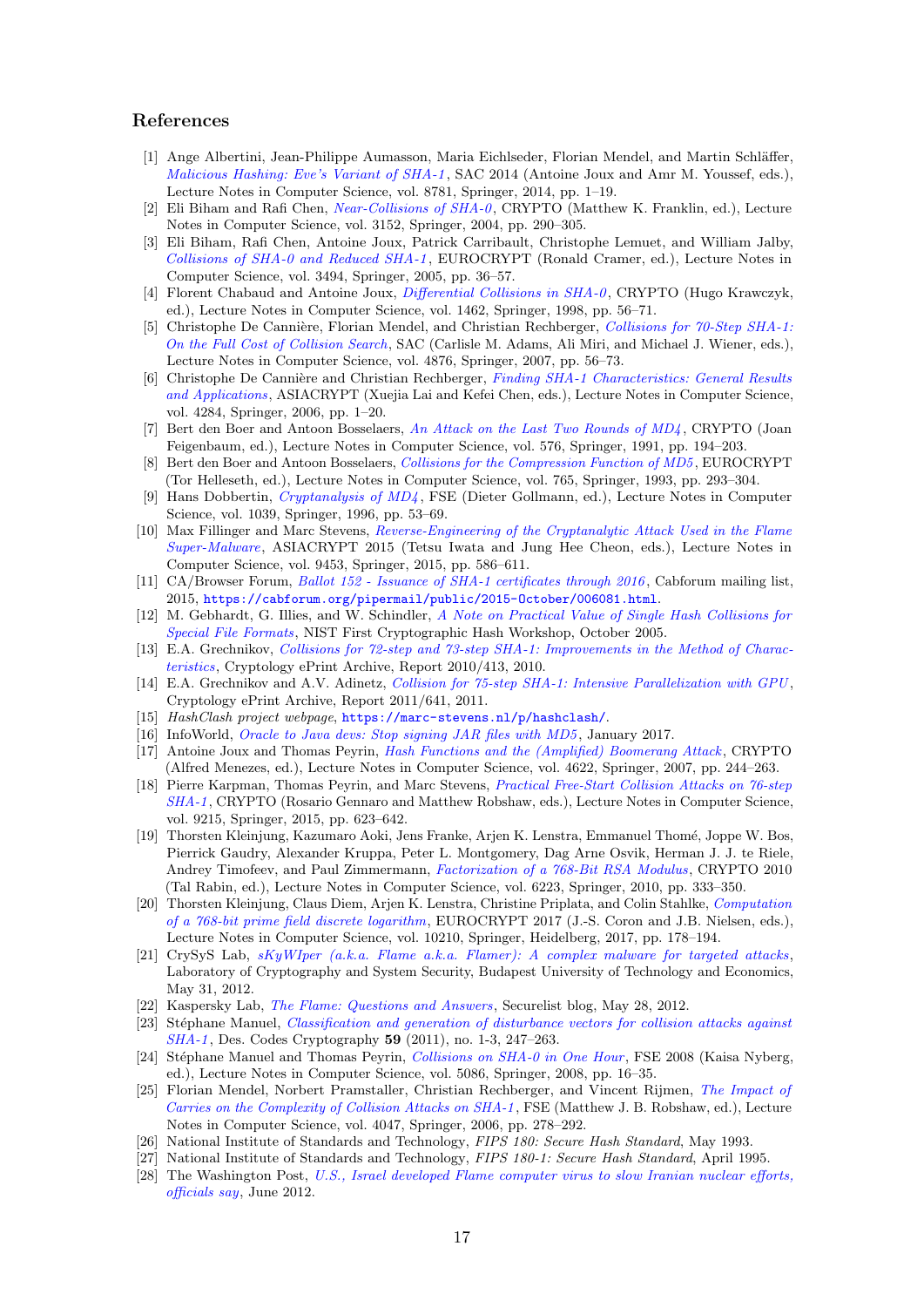- <span id="page-17-13"></span>[29] Norbert Pramstaller, Christian Rechberger, and Vincent Rijmen, [Exploiting Coding Theory for](http://dx.doi.org/10.1007/11586821_7) [Collision Attacks on SHA-1](http://dx.doi.org/10.1007/11586821_7) , Cryptography and Coding, 10th IMA International Conference (Nigel P. Smart, ed.), Lecture Notes in Computer Science, vol. 3796, Springer, 2005, pp. 78–95.
- <span id="page-17-0"></span>[30] Ronald L. Rivest, [The MD4 Message Digest Algorithm](http://dx.doi.org/10.1007/3-540-38424-3_22), CRYPTO (Alfred Menezes and Scott A. Vanstone, eds.), Lecture Notes in Computer Science, vol. 537, Springer, 1990, pp. 303–311.
- <span id="page-17-1"></span>[31] Ronald L. Rivest, [RFC 1321: The MD5 Message-Digest Algorithm](http://www.ietf.org/rfc/rfc1321.txt), April 1992.
- <span id="page-17-7"></span>[32] Bruce Schneier, [When Will We See Collisions for SHA-1?](https://www.schneier.com/blog/archives/2012/10/when_will_we_se.html), Blog, 2012.
- <span id="page-17-9"></span>[33] Amazon Web Services, Amazon EC2 - Virtual Server Hosting, aws.amazon.com, Retrieved Jan. 2016.
- <span id="page-17-15"></span>[34] Marc Stevens, [Attacks on Hash Functions and Applications](http://www.cwi.nl/system/files/PhD-Thesis-Marc-Stevens-Attacks-on-Hash-Functions-and-Applications.pdf), Ph.D. thesis, Leiden University, June 2012.
- <span id="page-17-11"></span>[35] Marc Stevens, *[Counter-Cryptanalysis](http://dx.doi.org/10.1007/978-3-642-40041-4_8)*, CRYPTO (Ran Canetti and Juan A. Garay, eds.), Lecture Notes in Computer Science, vol. 8042, Springer, 2013, pp. 129–146.
- <span id="page-17-6"></span>[36] Marc Stevens, [New Collision Attacks on SHA-1 Based on Optimal Joint Local-Collision Analysis](http://dx.doi.org/10.1007/978-3-642-38348-9_15), EUROCRYPT (Thomas Johansson and Phong Q. Nguyen, eds.), Lecture Notes in Computer Science, vol. 7881, Springer, 2013, pp. 245–261.
- <span id="page-17-8"></span>[37] Marc Stevens, Pierre Karpman, and Thomas Peyrin, [Freestart Collision for Full SHA-1](http://dx.doi.org/10.1007/978-3-662-49890-3_18), EUROCRYPT (Marc Fischlin and Jean-S' ebastien Coron, eds.), Lecture Notes in Computer Science, vol. 9665, Springer, 2016, pp. 459–483.
- <span id="page-17-3"></span>[38] Marc Stevens, Arjen K. Lenstra, and Benne de Weger, [Chosen-Prefix Collisions for MD5 and Colliding](http://dx.doi.org/10.1007/978-3-540-72540-4_1) [X.509 Certificates for Different Identities](http://dx.doi.org/10.1007/978-3-540-72540-4_1), EUROCRYPT (Moni Naor, ed.), Lecture Notes in Computer Science, vol. 4515, Springer, 2007, pp. 1–22.
- <span id="page-17-4"></span>[39] Marc Stevens, Alexander Sotirov, Jacob Appelbaum, Arjen K. Lenstra, David Molnar, Dag Arne Osvik, and Benne de Weger, [Short Chosen-Prefix Collisions for MD5 and the Creation of a Rogue](http://dx.doi.org/10.1007/978-3-642-03356-8_4) [CA Certificate](http://dx.doi.org/10.1007/978-3-642-03356-8_4), CRYPTO (Shai Halevi, ed.), Lecture Notes in Computer Science, vol. 5677, Springer, 2009, pp. 55–69.
- <span id="page-17-10"></span>[40] ThreadPost, *[SHA-1 end times have arrived](https://threatpost.com/sha-1-end-times-have-arrived/123061/)*, January 2017.
- <span id="page-17-17"></span>[41] Paul C. van Oorschot and Michael J. Wiener, *[Parallel Collision Search with Cryptanalytic Applications](http://dx.doi.org/10.1007/PL00003816)*, J. Cryptology 12 (1999), no. 1, 1–28.
- <span id="page-17-5"></span>[42] Xiaoyun Wang, Yiqun Lisa Yin, and Hongbo Yu, [Finding Collisions in the Full SHA-1](http://dx.doi.org/10.1007/11535218_2) , CRYPTO (Victor Shoup, ed.), Lecture Notes in Computer Science, vol. 3621, Springer, 2005, pp. 17–36.
- <span id="page-17-2"></span>[43] Xiaoyun Wang and Hongbo Yu, [How to Break MD5 and Other Hash Functions](http://dx.doi.org/10.1007/11426639_2), EUROCRYPT (Ronald Cramer, ed.), Lecture Notes in Computer Science, vol. 3494, Springer, 2005, pp. 19–35.
- <span id="page-17-18"></span>[44] Xiaoyun Wang, Hongbo Yu, and Yiqun Lisa Yin, *[Efficient Collision Search Attacks on SHA-0](http://dx.doi.org/10.1007/11535218_1)*, CRYTO (Victor Shoup, ed.), Lecture Notes in Computer Science, vol. 3621, Springer, 2005, pp. 1–16.
- <span id="page-17-14"></span>[45] Jun Yajima, Terutoshi Iwasaki, Yusuke Naito, Yu Sasaki, Takeshi Shimoyama, Thomas Peyrin, Noboru Kunihiro, and Kazuo Ohta, [A Strict Evaluation on the Number of Conditions for SHA-1 Collision](http://search.ieice.org/bin/summary.php?id=e92-a_1_87&category=A&year=2009&lang=E&abst=) [Search](http://search.ieice.org/bin/summary.php?id=e92-a_1_87&category=A&year=2009&lang=E&abst=), IEICE Transactions 92-A (2009), no. 1, 87–95.
- <span id="page-17-16"></span>[46] Jun Yajima, Yu Sasaki, Yusuke Naito, Terutoshi Iwasaki, Takeshi Shimoyama, Noboru Kunihiro, and Kazuo Ohta, [A New Strategy for Finding a Differential Path of SHA-1](http://dx.doi.org/10.1007/978-3-540-73458-1_4) , ACISP (Josef Pieprzyk, Hossein Ghodosi, and Ed Dawson, eds.), Lecture Notes in Computer Science, vol. 4586, Springer, 2007, pp. 45–58.

# <span id="page-17-12"></span>A The attack parameters

The first block of the attack uses the same path and conditions as the one given in [\[36,](#page-17-6) Section 5], which we refer to for a description. This section gives the differential path, linear (message) bit relations and neutral bits used in our second near-collision attack.

We use the notation of [Table 3](#page-18-1) to represent signed differences of the differential path and to indicate the position of neutral bits.

We give the differential path of the second block up to  $A_{23}$  in [Figure 3.](#page-18-0) We also give necessary conditions for  $A_{22}$  to  $A_{26}$  in [Table 4,](#page-19-0) which are required for all alternate differential paths allowed. In order to maximize the probability, some additional conditions are also imposed on the message. These message bit relations are given in [Table 5,](#page-19-1) and graphically in [Figure 7.](#page-21-1) The rest of the path can then be determined from the disturbance vector.

We also give the list of the neutral bits used in the attack. There are 51 of them over the seven message words  $m_{11}$  to  $m_{15}$ , distributed as follows (visualized in [Figure 4\)](#page-19-2):

 $m_{11}$ : bit positions (starting with the least significant bit at zero) 7, 8, 9, 10, 11, 12, 13, 14, 15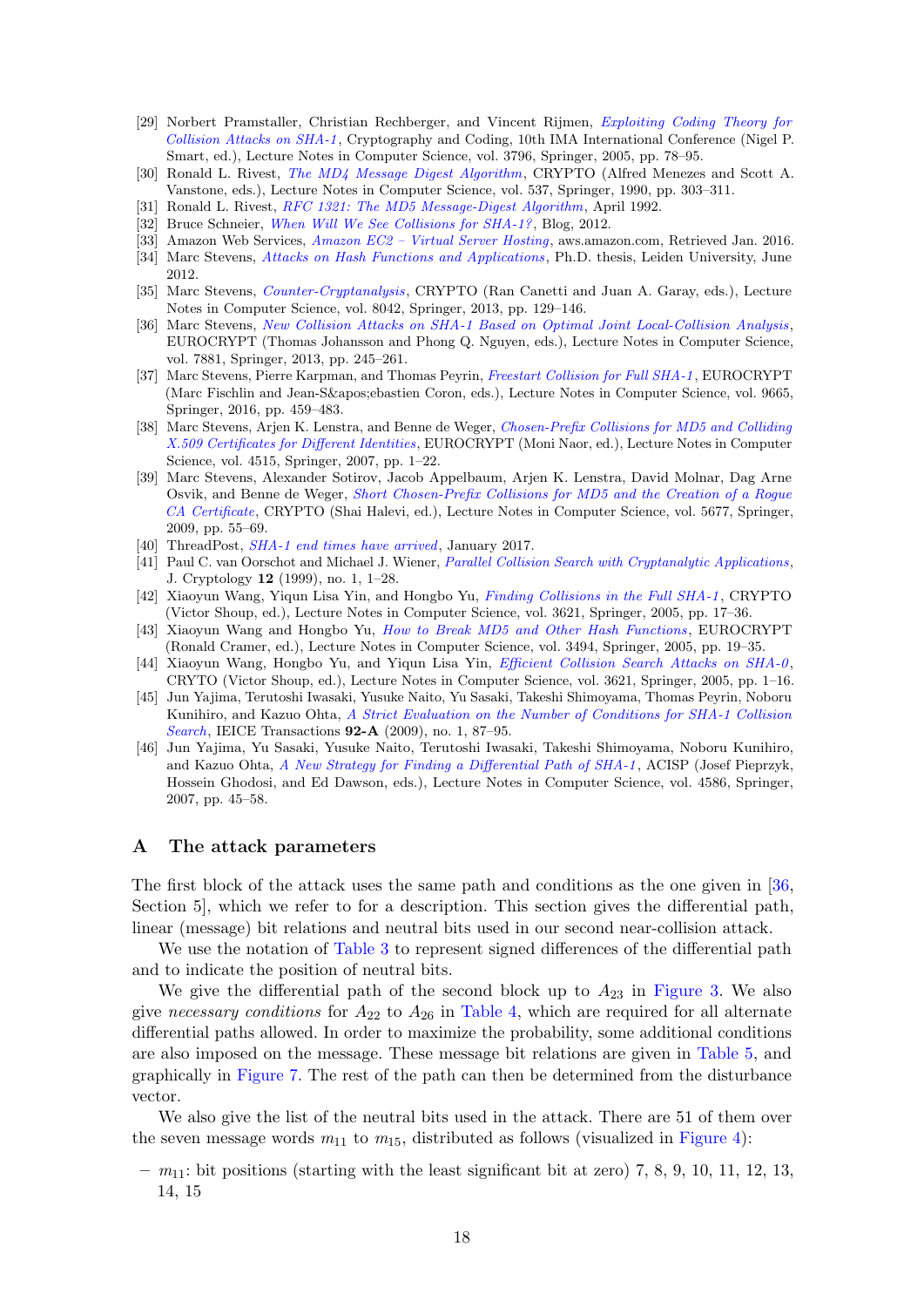<span id="page-18-0"></span>

| $\imath$ | $A_i$                                                              | $m_i$                                                                                                                                                                                                                                                                                                                                                                                                                                                                                                                                                                                                                                                                       |
|----------|--------------------------------------------------------------------|-----------------------------------------------------------------------------------------------------------------------------------------------------------------------------------------------------------------------------------------------------------------------------------------------------------------------------------------------------------------------------------------------------------------------------------------------------------------------------------------------------------------------------------------------------------------------------------------------------------------------------------------------------------------------------|
| -4       | ΔΔ<br><del>Ο</del> ΔΩΔΔΔΩΦ <i>ΩΩ</i> ΩΔΩΔΩΔΩ <del>Ω</del> ΩΔΩΔΔΩΔΩ |                                                                                                                                                                                                                                                                                                                                                                                                                                                                                                                                                                                                                                                                             |
| -3       | <b>ΦΑΦΦΦΦΦΦΦΦΦΦΦΦΦΦΦΦΦΦΦΦΦΦΦΦ</b>                                  |                                                                                                                                                                                                                                                                                                                                                                                                                                                                                                                                                                                                                                                                             |
| -2       | 77777777777777777777777777777                                      |                                                                                                                                                                                                                                                                                                                                                                                                                                                                                                                                                                                                                                                                             |
| -1       | △△△△★▲▲△▼●△△△△△△△△۞۞۞۞۞                                            |                                                                                                                                                                                                                                                                                                                                                                                                                                                                                                                                                                                                                                                                             |
| 0        | ◬▿▿▿▵◾▾◾▾◾◾◾◾◛◔◬▿▾▵▾◒▵▵▵▵◔◔▱◠                                      | $\mathbf{\triangledown}\mathbf{\triangledown}\mathbf{\triangle}\mathbf{A}\mathbf{\triangledown}\mathbf{\triangledown}\mathbf{\triangledown}\mathbf{\triangle}\mathbf{A}\cdots\mathbf{\triangledown}\mathbf{\triangle}\mathbf{A}\mathbf{\triangledown}\mathbf{\triangledown}\mathbf{\triangle}\mathbf{A}\mathbf{\triangledown}\mathbf{\triangle}\mathbf{A}\mathbf{\triangledown}\mathbf{\triangle}\mathbf{A}\mathbf{\triangledown}\mathbf{\triangle}\mathbf{A}\mathbf{\triangledown}\mathbf{\triangle}\mathbf{A}\mathbf{\triangledown}\mathbf{\triangle}\mathbf{A}\mathbf{\triangledown}\mathbf{\triangle}\mathbf{A}\mathbf{\triangledown}\mathbf{\triangle}\mathbf{A}\math$ |
| 1        | ▴ <sub>V</sub> <sub>V</sub> <sub>V</sub> <sub>V</sub> <sub>V</sub> |                                                                                                                                                                                                                                                                                                                                                                                                                                                                                                                                                                                                                                                                             |
| 2        | VVVVVVVVVVVVDVVVVVVVVV                                             | ▼△▼▲·▲ <sub>∇</sub> QQVQQQAQQAAQ∵△♡♡·△ <del>Ⅴ</del> ★★♡                                                                                                                                                                                                                                                                                                                                                                                                                                                                                                                                                                                                                     |
| 3        |                                                                    | ∙V▲▼★▼▽♡▽▽△△△△△△△△△←・・・△▽▽△・・▼♡△                                                                                                                                                                                                                                                                                                                                                                                                                                                                                                                                                                                                                                            |
| 4        |                                                                    | ●△▲▲▲▲△▽△▽△▽▽・▽・・・・・・・・・・・▲▼△▲△                                                                                                                                                                                                                                                                                                                                                                                                                                                                                                                                                                                                                                             |
| 5        |                                                                    | $\cdot \nabla \blacktriangle \cdot \cdot \cdot \cdot \nabla \triangle \nabla \triangle \Delta \nabla \cdot \cdot \cdot \cdot \cdot \wedge \triangle \cdot \cdot \cdot \cdot \cdot \cdot \blacktriangle \cdot \triangle \cdot \triangle$                                                                                                                                                                                                                                                                                                                                                                                                                                     |
| 6        |                                                                    |                                                                                                                                                                                                                                                                                                                                                                                                                                                                                                                                                                                                                                                                             |
| 7        | .▼▽▲▽▽・・・・・・・・・・・・・・・・・・・マ・▲▽▽△・▲                                  | ●▼▼・▼▼・・・・・・・・・・・・・・・・・・・・・・・・・・マ・▼・▽                                                                                                                                                                                                                                                                                                                                                                                                                                                                                                                                                                                                                                       |
| 8        | . ▲. <del>♡</del> ························ <b>▼</b> ··△·▲          |                                                                                                                                                                                                                                                                                                                                                                                                                                                                                                                                                                                                                                                                             |
| 9        |                                                                    | $\bullet$ $\bar{\bullet}$ $\cdot$ $\sim$ $\cdots$ $\cdots$ $\cdots$ $\cdots$ $\cdots$ $\cdots$ $\bullet$ $\cdots$                                                                                                                                                                                                                                                                                                                                                                                                                                                                                                                                                           |
| 10       | ☆△・△・△・・・・・・・・・・・・・・・・・・・・・・・・ ◇・・・                                |                                                                                                                                                                                                                                                                                                                                                                                                                                                                                                                                                                                                                                                                             |
| 11       |                                                                    | ••▲•▼▲•••••••••••••••••••••••••••                                                                                                                                                                                                                                                                                                                                                                                                                                                                                                                                                                                                                                           |
| 12       |                                                                    |                                                                                                                                                                                                                                                                                                                                                                                                                                                                                                                                                                                                                                                                             |
| 13       |                                                                    |                                                                                                                                                                                                                                                                                                                                                                                                                                                                                                                                                                                                                                                                             |
| 14       |                                                                    |                                                                                                                                                                                                                                                                                                                                                                                                                                                                                                                                                                                                                                                                             |
| 15       | ▼・△・△・・・・・・・・・・・・・・・・・・・・・・・・・・☆☆                                  |                                                                                                                                                                                                                                                                                                                                                                                                                                                                                                                                                                                                                                                                             |
| 16       | ★▲▽・▽・・・・・・・・・・・・・・・・・・・・・・・・・・・・★・                                |                                                                                                                                                                                                                                                                                                                                                                                                                                                                                                                                                                                                                                                                             |
| 17       | ▼・・△・・・・・・・・・・・・・・・・・・・・・・・・・・・・☆・                                 | • <del>AVAA</del> •••••••••••••••••••••••••• <del>A</del> ••••                                                                                                                                                                                                                                                                                                                                                                                                                                                                                                                                                                                                              |
| 18       |                                                                    |                                                                                                                                                                                                                                                                                                                                                                                                                                                                                                                                                                                                                                                                             |
| 19       | ▼•••■•••••••••••••••••••••••••••                                   |                                                                                                                                                                                                                                                                                                                                                                                                                                                                                                                                                                                                                                                                             |
| 20       | ▼・▼・◇・・・・・・・・・・・・・・・・・・・・・・・・・・                                    | ●・▲▼▼・・・・・・・・・・・・・・・・・・・・・・・・▲▲▼・・                                                                                                                                                                                                                                                                                                                                                                                                                                                                                                                                                                                                                                          |
| 21       | ・・・・☆・・・・・・・・・・・・・・・・・・・・・・・・・・・・・                                 |                                                                                                                                                                                                                                                                                                                                                                                                                                                                                                                                                                                                                                                                             |
| 22       |                                                                    |                                                                                                                                                                                                                                                                                                                                                                                                                                                                                                                                                                                                                                                                             |
| 23       | ▼・・・□・・・・・・・・・・・・・・・・・・・・・・・・・・・・ <del>★</del>                     |                                                                                                                                                                                                                                                                                                                                                                                                                                                                                                                                                                                                                                                                             |

Fig. 3: The differential path of the second block up to  $A_{23}$ .

- $m_{12}$ : positions 2, 5, 6, 7, 8, 9, 10, 11, 12, 13, 14, 15, 16, 17, 18, 19, 20
- $m_{13}$ : positions 5, 6, 7, 8, 9, 10, 11, 12, 13, 15, 16, 30
- $m_{14}$ : positions 4, 6, 7, 8, 9, 10
- $m_{15}$ : positions 5, 6, 7, 8, 9, 10, 12

Not all of the neutral bits of the same word (say  $m_{13}$ ) are neutral up to the same point. Their repartition in that respect is as follows, a graphical representation being also given in Figure 5.

 $m_{11}[9,10,11,12,13,14,15],$  $-$  Bits (included): neutral  $up$ to  $A_{14}$  $m_{12}[2,14,15,16,17,18,19,20], m_{13}[12,16]$ 

<span id="page-18-1"></span>Table 3: Meaning of the bit difference symbols, for a symbol located on  $A_t[i]$ . The same symbols are also used for  $m$ .

| Symbol                  | Condition on $(A,\widetilde{A})$             |                    | Symbol Condition on $(A,\widetilde{A})$                      |
|-------------------------|----------------------------------------------|--------------------|--------------------------------------------------------------|
| $\bullet$               | $A_t[i] = \widetilde{A}_t[i]$                | $\mathbf{\hat{x}}$ | $A_t[i] = \widetilde{A}_t[i] = A_{t-1}[i]$                   |
| $\bullet$               | $A_t[i] \neq \widetilde{A}_t[i]$             | $\bigstar$         | $A_t[i] = \widetilde{A}_t[i] \neq A_{t-1}[i]$                |
| $\blacktriangle$        | $A_t[i] = 0, \quad \widetilde{A}_t[i] = 1$   | $\Diamond$         | $A_t[i] = \widetilde{A}_t[i] = (A_{t-1}^{\bigcirc 2})[i]$    |
| $\overline{\mathbf{v}}$ | $A_t[i] = 1, \quad \widetilde{A}_t[i] = 0$   | $\bullet$          | $A_t[i] = \widetilde{A}_t[i] \neq (A_{t-1}^{\bigcirc 2})[i]$ |
| $\triangledown$         | $A_t[i] = \widetilde{A}_t[i] = 0$            | $\Box$             | $A_t[i] = \widetilde{A}_t[i] = (A_{t-2}^{\bigcirc 2})[i]$    |
| $\Delta$                | $A_t[i] = \widetilde{A}_t[i] = 1$            | $\blacksquare$     | $A_t[i] = \widetilde{A}_t[i] \neq (A_{t-2}^{O2})[i]$         |
| $\star$                 | No condition on $A_t[i], \widetilde{A}_t[i]$ |                    |                                                              |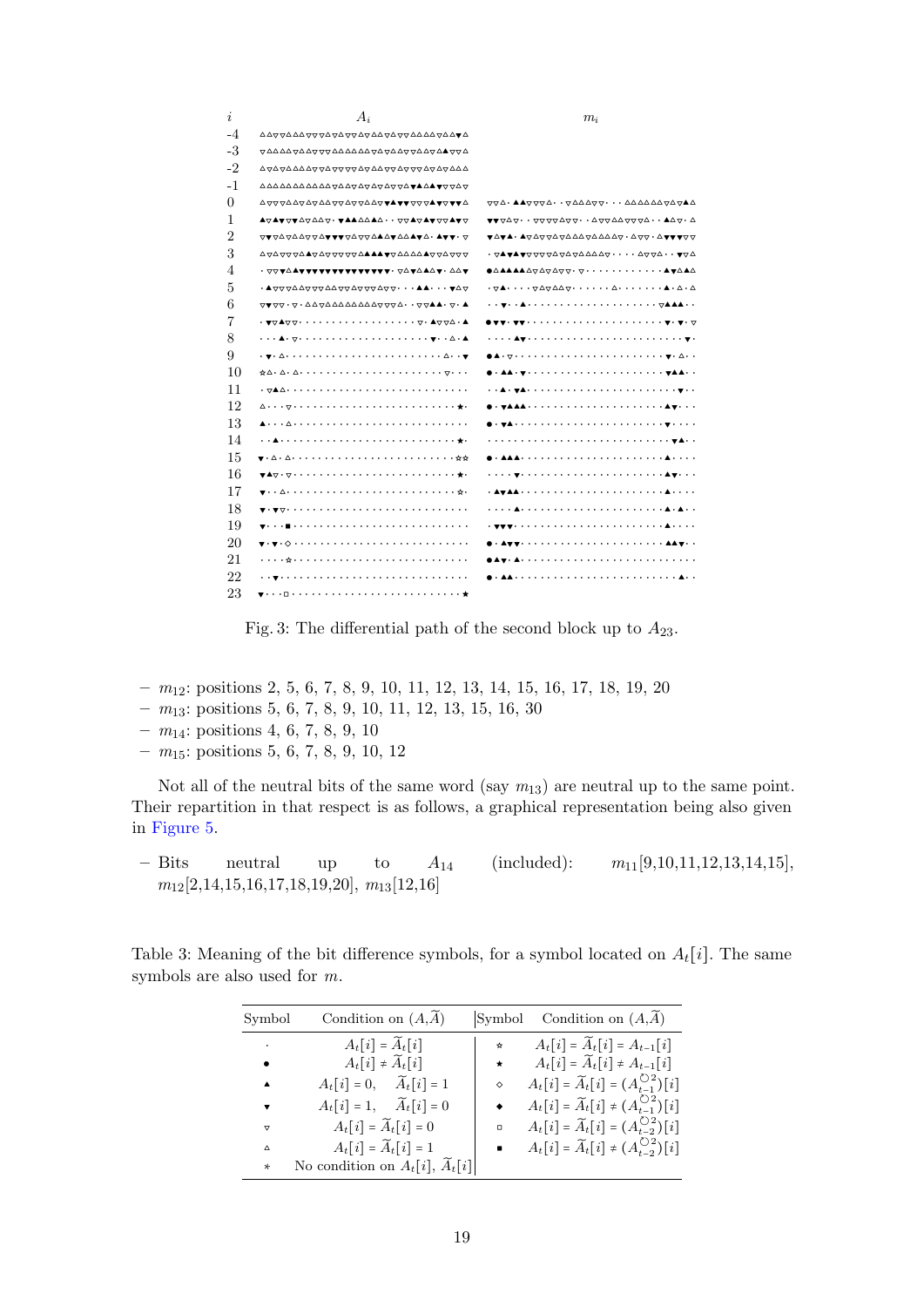<span id="page-19-0"></span>Table 4: Additional necessary conditions used for  $A_{22}$  to  $A_{26}$ .

 $A_{22}[27] \oplus m_{23}[27] = A_{21}[29] \oplus 1$  $A_{24}[27] \oplus m_{25}[27] = A_{23}[29]$  $A_{25}[28] \oplus m_{25}[27] = A_{23}[30] \oplus 1$  $A_{26}[27] \oplus m_{27}[27] = A_{25}[29]$  ${ \begin{aligned} A_{24}[30] &= m_{23}[30] : A_{24}[25] \cup m_{23}[21] \\ A_{24}[30] &= m_{23}[30] : A_{24}[31] = m_{23}[30] \end{aligned} }$  $\int A_{24}[30] = m_{23}[30]$  :  $A_{25}[29] \oplus m_{23}[27] = A_{24}[31]$ 

<span id="page-19-1"></span>Table 5: Linear part message bit relations for the second block path.

| $m_{23}[30] \oplus m_{28}[28] = 1$     | $m_{23}$ [30] $\oplus m_{24}$ [3] = 1  | $m_{23}[27] \oplus m_{23}[28] = 1$     |
|----------------------------------------|----------------------------------------|----------------------------------------|
| $m_{24}$ [29] = 0                      | $m_{24}$ [28] = 0                      | $m_{23}$ [4] = 0                       |
| $m_{27}$ [29] = 0                      | $m_{26}$ [28] $\oplus m_{26}$ [29] = 1 | $m_{24}[2] = 0$                        |
| $m_{36}[4] \oplus m_{44}[28] = 1$      | $m_{28}$ [4] $\oplus m_{32}$ [29] = 0  | $m_{28}[27] = 0$                       |
| $m_{40}$ [3] $\oplus m_{44}$ [28] = 0  | $m_{39}$ [30] $\oplus m_{44}$ [28] = 1 | $m_{38}[4] \oplus m_{44}[28] = 0$      |
| $m_{42}[28] \oplus m_{44}[28] = 0$     | $m_{41}[29] \oplus m_{41}[30] = 0$     | $m_{40}[4] \oplus m_{44}[28] = 1$      |
| $m_{43}[4] \oplus m_{47}[29] = 0$      | $m_{43}[29] \oplus m_{44}[28] = 1$     | $m_{43}$ [28] $\oplus m_{44}$ [28] = 0 |
| $m_{46}$ [29] $\oplus m_{47}$ [29] = 0 | $m_{45}$ [29] $\oplus m_{47}$ [29] = 0 | $m_{44}[28] \oplus m_{44}[29] = 1$     |
| $m_{51}$ [29] $\oplus m_{52}$ [29] = 0 | $m_{50}$ [29] $\oplus m_{52}$ [29] = 0 | $m_{48}$ [4] $\oplus m_{52}$ [29] = 0  |
| $m_{56}[4] \oplus m_{60}[29] = 0$      | $m_{56}$ [29] $\oplus m_{60}$ [29] = 1 | $m_{54}[4] \oplus m_{60}[29] = 1$      |
| $m_{67}$ [0] $\oplus m_{72}$ [30] = 1  | $m_{59}$ [29] $\oplus m_{60}$ [29] = 0 | $m_{57}$ [29] $\oplus m_{60}$ [29] = 1 |
| $m_{71}$ [0] $\oplus m_{76}$ [30] = 1  | $m_{70}[1] \oplus m_{71}[6] = 1$       | $m_{68}$ [5] $\oplus m_{72}$ [30] = 0  |
| $m_{74}$ [1] $\oplus m_{75}$ [6] = 1   | $m_{73}$ [2] $\oplus m_{78}$ [0] = 1   | $m_{72}[5] \oplus m_{76}[30] = 0$      |
| $m_{76}[0] \oplus m_{76}[1] = 1$       | $m_{75}$ [1] $\oplus m_{76}$ [6] = 1   | $m_{74}[7] \oplus m_{78}[0] = 0$       |
| $m_{77}$ [0] $\oplus m_{77}$ [2] = 1   | $m_{77} 0 \oplus m_{77} 1 =0$          | $m_{76}$ [3] = 1                       |
| $m_{78}[7] = 0$                        | $m_{78}[3] = 1$                        | $m_{77}$ [8] = 0                       |
|                                        | $m_{79}$ [4] = 1                       | $m_{79}$ [2] = 0                       |
|                                        |                                        |                                        |



<span id="page-19-2"></span>Fig. 4: The 51 single neutral bits used in the second block attack.

– Bits neutral up to  $A_{15}$  (included):  $m_{11}[7,8], m_{12}[9,10,11,12,13], m_{13}[15,30]$ 

- Bits neutral up to  $A_{16}$  (included):  $m_{12}[5,6,7], m_{13}[10,11,13]$
- Bits neutral up to  $A_{17}$  (included):  $m_{13}[5,6,7,8,9], m_{14}[10]$
- Bits neutral up to  $A_{18}$  (included):  $m_{14}[6,7,9], m_{15}[10,12]$
- Bits neutral up to  $A_{19}$  (included):  $m_{14}[4,8], m_{15}[5,6,7,8,9]$

A bit neutral to  $A_i$  is then used to produce partial solutions at  $A_{i+1}$ . One should also note that this list only includes a single bit per neutral bit group, and some additional flips may be necessary to preserve message bit relations.

Out of the three boomerangs used in the attack, one first introduced a perturbation on  $m_{09}$  on bit 7, and the other two on  $m_{06}$ , on bit 6 and on bit 8. All three boomerangs then introduce corrections to ensure a local collision. Because these local collisions happen in the first round, where the Boolean function is a bitwise  $IF$ , only two corrections are necessary for each of them.

The lone boomerang introduced on  $m_{09}$  is neutral up to  $A_{22}$ , and the couple introduced on  $m_{06}$  are neutral up to  $A_{25}$ . The complete sets of message bits defining all of them are shown in [Figure 6,](#page-20-1) using a "difference notation".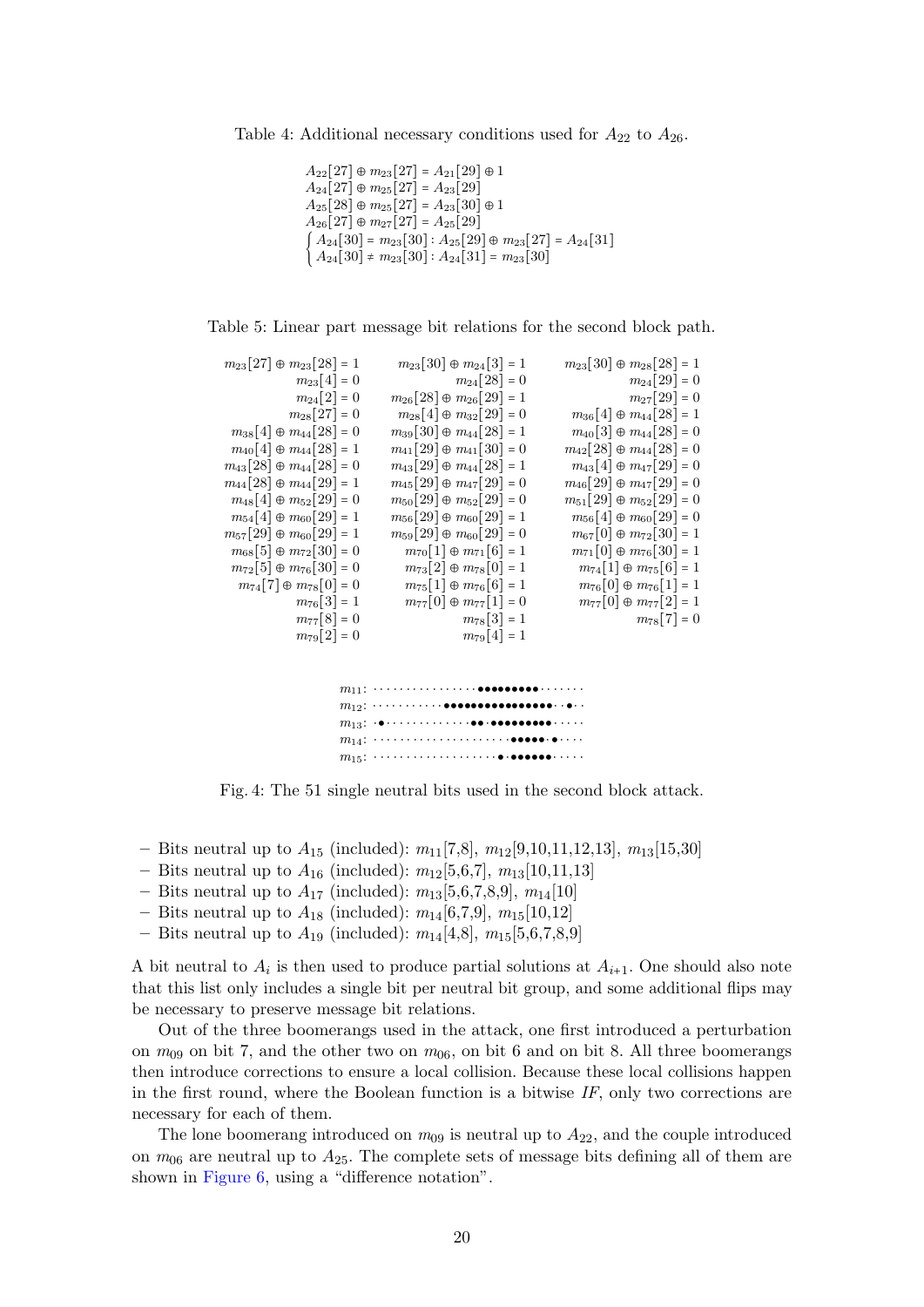<span id="page-20-0"></span>

| $A_{14}:$  |                                                                                                                         |  |  |  |  |  |  |  |  |  |  |  |  |
|------------|-------------------------------------------------------------------------------------------------------------------------|--|--|--|--|--|--|--|--|--|--|--|--|
|            |                                                                                                                         |  |  |  |  |  |  |  |  |  |  |  |  |
|            | $m_{13}$ :                                                                                                              |  |  |  |  |  |  |  |  |  |  |  |  |
| $A_{15}$ : |                                                                                                                         |  |  |  |  |  |  |  |  |  |  |  |  |
|            | $m_{12}: \cdots \cdots \cdots \cdots \cdots \cdots \bullet \bullet \bullet \bullet \bullet \cdots \cdots \cdots$        |  |  |  |  |  |  |  |  |  |  |  |  |
|            | $m_{13}: \cdots \cdots \cdots \cdots \cdots \bullet \cdots \cdots \cdots \cdots \cdots$                                 |  |  |  |  |  |  |  |  |  |  |  |  |
| $A_{16}$ : |                                                                                                                         |  |  |  |  |  |  |  |  |  |  |  |  |
|            | $m_{13}: \cdots \cdots \cdots \cdots \cdots \cdots \bullet \bullet \bullet \cdots \cdots \cdots$                        |  |  |  |  |  |  |  |  |  |  |  |  |
| $A_{17}$ : | $m_{13}: \cdots \cdots \cdots \cdots \cdots \cdots \cdots \cdots \bullet \bullet \bullet \bullet \bullet \cdots \cdots$ |  |  |  |  |  |  |  |  |  |  |  |  |
|            | $m_{14}: \cdots \cdots \cdots \cdots \cdots \cdots \cdots \bullet \cdots \cdots \cdots$                                 |  |  |  |  |  |  |  |  |  |  |  |  |
| $A_{18}$ : | $m_{14}$ :                                                                                                              |  |  |  |  |  |  |  |  |  |  |  |  |
|            | $m_{15}$ :                                                                                                              |  |  |  |  |  |  |  |  |  |  |  |  |
| $A_{19}$ : | $m_{14}$ :                                                                                                              |  |  |  |  |  |  |  |  |  |  |  |  |
|            | $m_{15}: \cdots \cdots \cdots \cdots \cdots \cdots \cdots \cdots \bullet \bullet \bullet \bullet \bullet \cdots \cdots$ |  |  |  |  |  |  |  |  |  |  |  |  |

Fig. 5: The 51 single neutral bits regrouped by up to where they are neutral.

| $m_{12}: \cdots \cdots \cdots \cdots \cdots \cdots \cdots \cdots \cdots \cdots \cdots$          |  |  |  |  |  |  |  |  |  |  |  |  |  |  |  |  |
|-------------------------------------------------------------------------------------------------|--|--|--|--|--|--|--|--|--|--|--|--|--|--|--|--|
| $m_{13}: \cdots \cdots \cdots \cdots \cdots \cdots \cdots \cdots \cdots \cdots \cdots$          |  |  |  |  |  |  |  |  |  |  |  |  |  |  |  |  |
| $m_{14}: \cdots \cdots \cdots \cdots \cdots \cdots \cdots \cdots \cdots \diamond \cdots \cdots$ |  |  |  |  |  |  |  |  |  |  |  |  |  |  |  |  |

<span id="page-20-1"></span>Fig. 6: Boomerang local collision patterns using symbols. First perturbation difference is highlighted with a black symbol. Associated correcting differences are identified with the corresponding white symbol.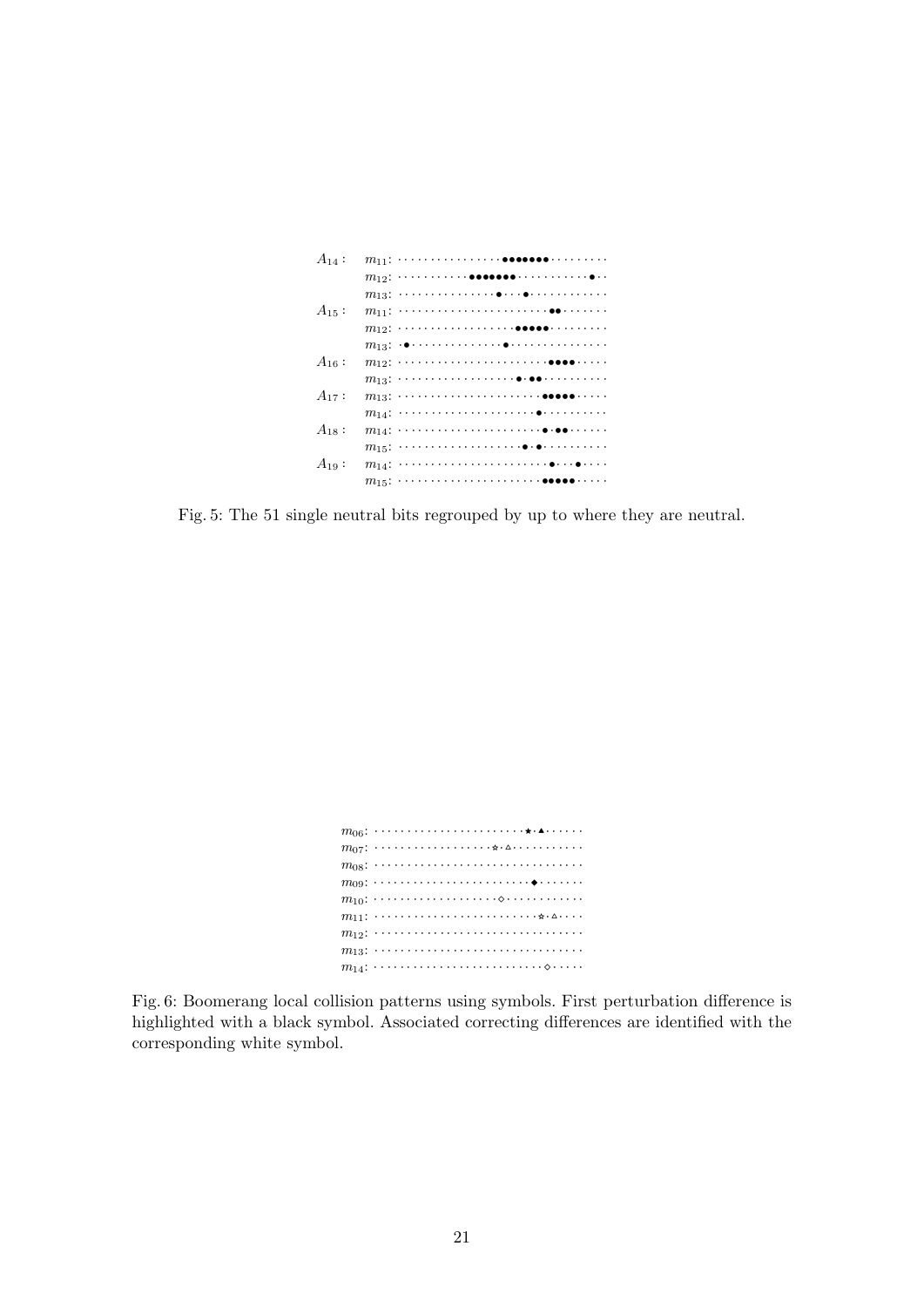#### <span id="page-21-1"></span> $\bf{B}$ **Auxiliary material**

| m24:<br>$\mathsf{o}$<br>$\ddot{\phantom{a}}$<br>B<br>$\circ$<br>$\ddot{\phantom{a}}$<br>$\overline{\phantom{a}}$<br>$\ddot{\phantom{0}}$<br>$\ddot{\phantom{0}}$<br>$\ddot{\phantom{a}}$<br>$\ddot{\phantom{a}}$<br>$\ddot{\phantom{0}}$<br>$\ddot{\phantom{a}}$<br>$\ddot{\phantom{0}}$<br>$\ddot{\phantom{0}}$<br>$\ddot{\phantom{a}}$<br>$\ddot{\phantom{a}}$<br>$\ddot{\phantom{a}}$<br>$\ddot{\phantom{a}}$<br>$\ddot{\phantom{0}}$<br>$\ddot{\phantom{a}}$<br>$\ddot{\phantom{0}}$<br>$\ddot{\phantom{0}}$<br>$\ddot{\phantom{0}}$<br>$\ddot{\phantom{a}}$<br>$\ddot{\phantom{a}}$<br>$\ddot{\phantom{0}}$<br>$\ddot{\phantom{a}}$<br>$\ddot{\phantom{0}}$<br>$\ddot{\phantom{0}}$<br>$\ddot{\phantom{0}}$<br>m25:<br>$\ddot{\phantom{a}}$<br>$\ddot{\phantom{a}}$<br>$\ddot{\phantom{a}}$<br>$\overline{a}$<br>$\overline{a}$<br>$\ddot{\phantom{a}}$<br>$\overline{a}$<br>$\overline{a}$<br>$\ddot{\phantom{a}}$<br>$\ddot{\phantom{0}}$<br>$\overline{a}$<br>$\overline{a}$<br>$\cdot$<br>$\mathbf{C}$<br>$\overline{c}$<br>m26:<br>$\ddot{\phantom{a}}$<br>$\cdot$<br>$\ddot{\phantom{a}}$<br>$\ddot{\phantom{0}}$<br>$\ddot{\phantom{0}}$<br>$\ddot{\phantom{0}}$<br>l<br>$\ddot{\phantom{0}}$<br>$\overline{a}$<br>$\cdot$<br>$\ddot{\phantom{0}}$<br>$\cdot$<br>$\ddot{\phantom{0}}$<br>$\overline{a}$<br>m27:<br>$\circ$<br>$\ddot{\phantom{a}}$<br>$\cdot$<br>$\overline{a}$<br>$\ddot{\phantom{a}}$<br>$\cdot$<br>$\ddot{\phantom{a}}$<br>l,<br>$\overline{a}$<br>$\overline{a}$<br>$\overline{a}$<br>m28:<br>$\overline{B}$<br>d<br>$\mathbf 0$<br>$\ddot{\phantom{a}}$<br>$\ddot{\phantom{a}}$<br>$\ddot{\phantom{0}}$<br>$\ddot{\phantom{0}}$<br>$\overline{a}$<br>$\overline{a}$<br>$\cdot$<br>$\overline{a}$<br>$\ddot{\phantom{0}}$<br>$\overline{a}$<br>$\overline{a}$<br>m29:<br>$\ddot{\phantom{0}}$<br>l<br>$\overline{a}$<br>J<br>m30:<br>$\ddot{\phantom{a}}$<br>$\ddot{\phantom{a}}$<br>$\ddot{\phantom{a}}$<br>$\ddot{\phantom{0}}$<br>$\ddot{\phantom{0}}$<br>$\overline{a}$<br>$\ddot{\phantom{0}}$<br>$\ddot{\phantom{0}}$<br>l<br>$\ddot{\phantom{0}}$<br>$\ddot{\phantom{0}}$<br>$\ddot{\phantom{0}}$<br>$\overline{a}$<br>l<br>$\overline{a}$<br>$\overline{a}$<br>l<br>l,<br>$\cdot$<br>$m31$ :<br>$\cdot$<br>$\overline{a}$<br>l<br>$\overline{a}$<br>$\overline{a}$<br>$\overline{a}$<br>l,<br>l<br>$\overline{a}$<br>J<br>l<br>m32:<br>$\mathbf d$<br>$\ddot{\phantom{a}}$<br>$\ddot{\phantom{0}}$<br>$\ddot{\phantom{0}}$<br>$\cdot$<br>l.<br>$\ddot{\phantom{0}}$<br>$\ddot{\phantom{0}}$<br>$\overline{a}$<br>$\cdot$<br>$\ddot{\phantom{0}}$<br>$\cdot$<br>$\overline{a}$<br>$\ddot{\phantom{0}}$<br>l<br>$\overline{a}$<br>l<br>$\ddot{\phantom{a}}$<br>m36:<br>e<br>$\ddot{\phantom{0}}$<br>$\cdot$<br>$\ddot{\phantom{0}}$<br>$\ddot{\phantom{0}}$<br>$\ddot{\phantom{0}}$<br>$\ddot{\phantom{0}}$<br>$\ddot{\phantom{0}}$<br>$\ddot{\phantom{0}}$<br>$\ddot{\phantom{0}}$<br>$\ddot{\phantom{0}}$<br>$\ddot{\phantom{0}}$<br>$\overline{a}$<br>$\cdot$<br>$\cdot$<br>$\ddot{\phantom{0}}$<br>m37:<br>$\overline{a}$<br>$\overline{a}$<br>m38:<br>E<br>$\ddot{\phantom{0}}$<br>$\ddot{\phantom{0}}$<br>$\ddot{\phantom{0}}$<br>$\overline{a}$<br>$\ddot{\phantom{0}}$<br>$\ddot{\phantom{0}}$<br>$\cdot$<br>l,<br>$\ddot{\phantom{0}}$<br>$\ddot{\phantom{0}}$<br>l,<br>$\overline{a}$<br>l<br>l<br>J<br>l<br>$\ddot{\phantom{0}}$<br>$\overline{a}$<br>$\overline{a}$<br>$\ddot{\phantom{0}}$<br>$\ddot{\phantom{0}}$<br>$\overline{a}$<br>m39:<br>ė<br>$\overline{a}$<br>$\overline{a}$<br>m40:<br>e<br>E<br>$\ddot{\phantom{0}}$<br>$\ddot{\phantom{0}}$<br>$\ddot{\phantom{0}}$<br>$\ddot{\phantom{0}}$<br>$\ddot{\phantom{0}}$<br>$\ddot{\phantom{0}}$<br>$\ddot{\phantom{0}}$<br>$\ddot{\phantom{0}}$<br>m41:<br>f<br>f<br>l<br>m42:<br>E<br>$\overline{a}$<br>$\ddot{\phantom{a}}$<br>$\ddot{\phantom{0}}$<br>$\cdot$<br>l.<br>$\ddot{\phantom{0}}$<br>$\ddot{\phantom{0}}$<br>$\ddot{\phantom{0}}$<br>$\cdot$<br>$\overline{a}$<br>$\cdot$<br>$\ddot{\phantom{0}}$<br>$\overline{a}$<br>m43:<br>E<br>$\ddot{\text{e}}$<br>g<br>$\cdot$<br>$\overline{a}$<br>$\overline{a}$<br>l<br>l<br>$\overline{a}$<br>m44:<br>E<br>$\ddot{\textbf{e}}$<br>$\cdot$<br>$\ddot{\phantom{a}}$<br>$\ddot{\phantom{0}}$<br>$\ddot{\phantom{0}}$<br>$\cdot$<br>l.<br>$\ddot{\phantom{0}}$<br>$\ddot{\phantom{0}}$<br>$\ddot{\phantom{0}}$<br>$\ddot{\phantom{0}}$<br>l,<br>l,<br>$\overline{a}$<br>$\overline{a}$<br>$\overline{a}$<br>$\overline{a}$<br>$\ddot{\phantom{0}}$<br>$\overline{a}$<br>m45:<br>g<br>$\ddot{\phantom{a}}$<br>$\cdot$<br>l<br>$\ddot{\phantom{0}}$<br>$\overline{a}$<br>l<br>m46:<br>g<br>$\ddot{\phantom{0}}$<br>$\ddot{\phantom{0}}$<br>$\ddot{\phantom{0}}$<br>$\overline{a}$<br>$\cdot$<br>$\ddot{\phantom{0}}$<br>$\ddot{\phantom{0}}$<br>$\ddot{\phantom{0}}$<br>J<br>l,<br>m47:<br>g<br>$\cdot$<br>l.<br>m48:<br>h<br>$\overline{a}$<br>$\overline{a}$<br>$\ddot{\phantom{0}}$<br>$\overline{a}$<br>$\cdot$<br>$\overline{a}$<br>l,<br>$\overline{a}$<br>m49:<br>m50:<br>h<br>$\ddot{\phantom{a}}$<br>$\ddot{\phantom{0}}$<br>$\cdot$<br>$\overline{a}$<br>J.<br>$\mathbf h$<br>$m51$ :<br>l.<br>$\cdot$<br>m52:<br>$\,$ h<br>$\cdot$<br>$\ddot{\phantom{a}}$<br>$\ddot{\phantom{0}}$<br>l.<br>$\ddot{\phantom{0}}$<br>$\ddot{\phantom{0}}$<br>$\overline{a}$<br>$\ddot{\phantom{0}}$<br>$\ddot{\phantom{0}}$<br>m53:<br>m54:<br>i<br>l.<br>$\ddot{\phantom{0}}$<br>$\overline{a}$<br>m55:<br>l.<br>$\overline{a}$<br>$\overline{a}$<br>$\overline{a}$<br>$\overline{a}$<br>l<br>m56:<br>i<br>I<br>l.<br>$\overline{a}$<br>l.<br>$\ddot{\phantom{0}}$<br>$\ddot{\phantom{0}}$<br>l<br>$\overline{a}$<br>$\cdot$<br>i<br>m57:<br>l.<br>$\overline{a}$<br>m58:<br>$\ddot{\phantom{a}}$<br>$\ddot{\phantom{0}}$<br>$\overline{a}$<br>I<br>m59:<br>$\ddot{\phantom{0}}$<br>$\ddot{\phantom{0}}$<br>$\ddot{\phantom{0}}$<br>$\cdot$<br>$\overline{a}$<br>I<br>m60:<br>J<br>$\ddot{\phantom{1}}$<br>l.<br>$\overline{a}$<br>$\overline{a}$<br>m67:<br>j<br>$\overline{a}$<br>$\overline{a}$<br>J<br>m68:<br>$\ddot{\phantom{0}}$<br>$\ddot{\phantom{0}}$<br>$\overline{a}$<br>m69:<br>$\overline{a}$<br>m70:<br>$\mathbf k$<br>$\cdot$<br>$\ddot{\phantom{0}}$<br>$\ddot{\phantom{0}}$<br>$m71$ :<br>$\overline{a}$<br>$\mathbf{1}$<br>Κ<br>$\ddot{\phantom{0}}$<br>$\ddot{\phantom{0}}$<br>$\overline{a}$<br>m72:<br>J<br>L<br>l.<br>l.<br>l.<br>$\overline{a}$<br>$\overline{a}$<br>$\cdot$<br>$\overline{a}$<br>m73:<br>$\overline{m}$<br>$\ddot{\phantom{0}}$<br>m74:<br>M<br>$\ddot{\phantom{a}}$<br>$\ddot{\phantom{0}}$<br>$\overline{\mathbf{n}}$<br>$\cdot$<br>$\ddot{\phantom{0}}$<br>$\overline{a}$<br>$\overline{a}$<br>l.<br>$\overline{a}$<br>$\overline{a}$<br>$\cdot$<br>$\ddot{\phantom{0}}$<br>l<br>m75:<br>N<br>p<br>$\ddot{\phantom{0}}$<br>$\ddot{\phantom{0}}$<br>$\ddot{\phantom{0}}$<br>m76:<br>$\overline{P}$<br>$\mathbf{1}$<br>Q<br>L<br>$\ddot{\phantom{0}}$<br>q<br>$\overline{a}$<br>$\overline{a}$<br>$\cdot$<br>$\ddot{\phantom{0}}$<br>$\ddot{\phantom{0}}$<br>$\cdot$<br>$\ddot{\phantom{0}}$<br>$\, {\bf R}$<br>m77:<br>$\overline{0}$<br>$\overline{a}$<br>$\dot{\mathbf{r}}$<br>$\overline{a}$<br>$\overline{a}$<br>$\mathbf r$<br>m78:<br>$\mathbf{1}$<br>$\mathbf 0$<br>M<br>$\ddot{\phantom{a}}$<br>$\ddot{\phantom{a}}$<br>$\overline{a}$<br>$\ddot{\phantom{a}}$<br>$\ddot{\phantom{a}}$<br>$\cdot$<br>$\ddot{\phantom{a}}$<br>$\ddot{\phantom{0}}$<br>$\overline{a}$<br>$\overline{a}$<br>$\ddot{\phantom{0}}$<br>$\overline{1}$<br>m79:<br>$\mathbf 0$<br>$\ddot{\phantom{a}}$<br>$\ddot{\phantom{a}}$<br>l,<br>$\overline{a}$<br>$\ddot{\phantom{0}}$ | m23: | $\ddot{\phantom{a}}$ | b | $\ddot{\phantom{a}}$ | $\mathtt A$ | a | $\cdot$ |  |  |  | $\overline{a}$ | $\ddot{\phantom{0}}$ |  |  | $\overline{a}$ | $\ddot{\phantom{a}}$ |  |  |  | $\ddot{\phantom{a}}$ | $\mathbf 0$ | $\ddot{\phantom{a}}$ | $\ddot{\phantom{a}}$ |  |
|-------------------------------------------------------------------------------------------------------------------------------------------------------------------------------------------------------------------------------------------------------------------------------------------------------------------------------------------------------------------------------------------------------------------------------------------------------------------------------------------------------------------------------------------------------------------------------------------------------------------------------------------------------------------------------------------------------------------------------------------------------------------------------------------------------------------------------------------------------------------------------------------------------------------------------------------------------------------------------------------------------------------------------------------------------------------------------------------------------------------------------------------------------------------------------------------------------------------------------------------------------------------------------------------------------------------------------------------------------------------------------------------------------------------------------------------------------------------------------------------------------------------------------------------------------------------------------------------------------------------------------------------------------------------------------------------------------------------------------------------------------------------------------------------------------------------------------------------------------------------------------------------------------------------------------------------------------------------------------------------------------------------------------------------------------------------------------------------------------------------------------------------------------------------------------------------------------------------------------------------------------------------------------------------------------------------------------------------------------------------------------------------------------------------------------------------------------------------------------------------------------------------------------------------------------------------------------------------------------------------------------------------------------------------------------------------------------------------------------------------------------------------------------------------------------------------------------------------------------------------------------------------------------------------------------------------------------------------------------------------------------------------------------------------------------------------------------------------------------------------------------------------------------------------------------------------------------------------------------------------------------------------------------------------------------------------------------------------------------------------------------------------------------------------------------------------------------------------------------------------------------------------------------------------------------------------------------------------------------------------------------------------------------------------------------------------------------------------------------------------------------------------------------------------------------------------------------------------------------------------------------------------------------------------------------------------------------------------------------------------------------------------------------------------------------------------------------------------------------------------------------------------------------------------------------------------------------------------------------------------------------------------------------------------------------------------------------------------------------------------------------------------------------------------------------------------------------------------------------------------------------------------------------------------------------------------------------------------------------------------------------------------------------------------------------------------------------------------------------------------------------------------------------------------------------------------------------------------------------------------------------------------------------------------------------------------------------------------------------------------------------------------------------------------------------------------------------------------------------------------------------------------------------------------------------------------------------------------------------------------------------------------------------------------------------------------------------------------------------------------------------------------------------------------------------------------------------------------------------------------------------------------------------------------------------------------------------------------------------------------------------------------------------------------------------------------------------------------------------------------------------------------------------------------------------------------------------------------------------------------------------------------------------------------------------------------------------------------------------------------------------------------------------------------------------------------------------------------------------------------------------------------------------------------------------------------------------------------------------------------------------------------------------------------------------------------------------------------------------------------------------------------------------------------------------------------------------------------------------------------------------------------------------------------------------------------------------------------------------------------------------------------------------------------------------------------------------------------------------------------------------------------------------------------------------------------------------------------------------------------------------------------------------------------------------------------------------------------------------------------------------------------------------------------------------------------------------------------------------------------------------------------------------------------------------------------------------------------------------------------------------------------------------------------------------------------------------------------------------------------------------------------------------------------------------------------------------------------------------------------------------------------------------------------------------------------------------------------------------------------------------------------------------------------|------|----------------------|---|----------------------|-------------|---|---------|--|--|--|----------------|----------------------|--|--|----------------|----------------------|--|--|--|----------------------|-------------|----------------------|----------------------|--|
|                                                                                                                                                                                                                                                                                                                                                                                                                                                                                                                                                                                                                                                                                                                                                                                                                                                                                                                                                                                                                                                                                                                                                                                                                                                                                                                                                                                                                                                                                                                                                                                                                                                                                                                                                                                                                                                                                                                                                                                                                                                                                                                                                                                                                                                                                                                                                                                                                                                                                                                                                                                                                                                                                                                                                                                                                                                                                                                                                                                                                                                                                                                                                                                                                                                                                                                                                                                                                                                                                                                                                                                                                                                                                                                                                                                                                                                                                                                                                                                                                                                                                                                                                                                                                                                                                                                                                                                                                                                                                                                                                                                                                                                                                                                                                                                                                                                                                                                                                                                                                                                                                                                                                                                                                                                                                                                                                                                                                                                                                                                                                                                                                                                                                                                                                                                                                                                                                                                                                                                                                                                                                                                                                                                                                                                                                                                                                                                                                                                                                                                                                                                                                                                                                                                                                                                                                                                                                                                                                                                                                                                                                                                                                                                                                                                                                                                                                                                                                                                                                                                                                                                                                                                                   |      |                      |   |                      | $\circ$     |   |         |  |  |  |                |                      |  |  |                |                      |  |  |  |                      |             |                      |                      |  |
|                                                                                                                                                                                                                                                                                                                                                                                                                                                                                                                                                                                                                                                                                                                                                                                                                                                                                                                                                                                                                                                                                                                                                                                                                                                                                                                                                                                                                                                                                                                                                                                                                                                                                                                                                                                                                                                                                                                                                                                                                                                                                                                                                                                                                                                                                                                                                                                                                                                                                                                                                                                                                                                                                                                                                                                                                                                                                                                                                                                                                                                                                                                                                                                                                                                                                                                                                                                                                                                                                                                                                                                                                                                                                                                                                                                                                                                                                                                                                                                                                                                                                                                                                                                                                                                                                                                                                                                                                                                                                                                                                                                                                                                                                                                                                                                                                                                                                                                                                                                                                                                                                                                                                                                                                                                                                                                                                                                                                                                                                                                                                                                                                                                                                                                                                                                                                                                                                                                                                                                                                                                                                                                                                                                                                                                                                                                                                                                                                                                                                                                                                                                                                                                                                                                                                                                                                                                                                                                                                                                                                                                                                                                                                                                                                                                                                                                                                                                                                                                                                                                                                                                                                                                                   |      |                      |   |                      |             |   |         |  |  |  |                |                      |  |  |                |                      |  |  |  |                      |             |                      |                      |  |
|                                                                                                                                                                                                                                                                                                                                                                                                                                                                                                                                                                                                                                                                                                                                                                                                                                                                                                                                                                                                                                                                                                                                                                                                                                                                                                                                                                                                                                                                                                                                                                                                                                                                                                                                                                                                                                                                                                                                                                                                                                                                                                                                                                                                                                                                                                                                                                                                                                                                                                                                                                                                                                                                                                                                                                                                                                                                                                                                                                                                                                                                                                                                                                                                                                                                                                                                                                                                                                                                                                                                                                                                                                                                                                                                                                                                                                                                                                                                                                                                                                                                                                                                                                                                                                                                                                                                                                                                                                                                                                                                                                                                                                                                                                                                                                                                                                                                                                                                                                                                                                                                                                                                                                                                                                                                                                                                                                                                                                                                                                                                                                                                                                                                                                                                                                                                                                                                                                                                                                                                                                                                                                                                                                                                                                                                                                                                                                                                                                                                                                                                                                                                                                                                                                                                                                                                                                                                                                                                                                                                                                                                                                                                                                                                                                                                                                                                                                                                                                                                                                                                                                                                                                                                   |      |                      |   |                      |             |   |         |  |  |  |                |                      |  |  |                |                      |  |  |  |                      |             |                      |                      |  |
|                                                                                                                                                                                                                                                                                                                                                                                                                                                                                                                                                                                                                                                                                                                                                                                                                                                                                                                                                                                                                                                                                                                                                                                                                                                                                                                                                                                                                                                                                                                                                                                                                                                                                                                                                                                                                                                                                                                                                                                                                                                                                                                                                                                                                                                                                                                                                                                                                                                                                                                                                                                                                                                                                                                                                                                                                                                                                                                                                                                                                                                                                                                                                                                                                                                                                                                                                                                                                                                                                                                                                                                                                                                                                                                                                                                                                                                                                                                                                                                                                                                                                                                                                                                                                                                                                                                                                                                                                                                                                                                                                                                                                                                                                                                                                                                                                                                                                                                                                                                                                                                                                                                                                                                                                                                                                                                                                                                                                                                                                                                                                                                                                                                                                                                                                                                                                                                                                                                                                                                                                                                                                                                                                                                                                                                                                                                                                                                                                                                                                                                                                                                                                                                                                                                                                                                                                                                                                                                                                                                                                                                                                                                                                                                                                                                                                                                                                                                                                                                                                                                                                                                                                                                                   |      |                      |   |                      |             |   |         |  |  |  |                |                      |  |  |                |                      |  |  |  |                      |             |                      |                      |  |
|                                                                                                                                                                                                                                                                                                                                                                                                                                                                                                                                                                                                                                                                                                                                                                                                                                                                                                                                                                                                                                                                                                                                                                                                                                                                                                                                                                                                                                                                                                                                                                                                                                                                                                                                                                                                                                                                                                                                                                                                                                                                                                                                                                                                                                                                                                                                                                                                                                                                                                                                                                                                                                                                                                                                                                                                                                                                                                                                                                                                                                                                                                                                                                                                                                                                                                                                                                                                                                                                                                                                                                                                                                                                                                                                                                                                                                                                                                                                                                                                                                                                                                                                                                                                                                                                                                                                                                                                                                                                                                                                                                                                                                                                                                                                                                                                                                                                                                                                                                                                                                                                                                                                                                                                                                                                                                                                                                                                                                                                                                                                                                                                                                                                                                                                                                                                                                                                                                                                                                                                                                                                                                                                                                                                                                                                                                                                                                                                                                                                                                                                                                                                                                                                                                                                                                                                                                                                                                                                                                                                                                                                                                                                                                                                                                                                                                                                                                                                                                                                                                                                                                                                                                                                   |      |                      |   |                      |             |   |         |  |  |  |                |                      |  |  |                |                      |  |  |  |                      |             |                      |                      |  |
|                                                                                                                                                                                                                                                                                                                                                                                                                                                                                                                                                                                                                                                                                                                                                                                                                                                                                                                                                                                                                                                                                                                                                                                                                                                                                                                                                                                                                                                                                                                                                                                                                                                                                                                                                                                                                                                                                                                                                                                                                                                                                                                                                                                                                                                                                                                                                                                                                                                                                                                                                                                                                                                                                                                                                                                                                                                                                                                                                                                                                                                                                                                                                                                                                                                                                                                                                                                                                                                                                                                                                                                                                                                                                                                                                                                                                                                                                                                                                                                                                                                                                                                                                                                                                                                                                                                                                                                                                                                                                                                                                                                                                                                                                                                                                                                                                                                                                                                                                                                                                                                                                                                                                                                                                                                                                                                                                                                                                                                                                                                                                                                                                                                                                                                                                                                                                                                                                                                                                                                                                                                                                                                                                                                                                                                                                                                                                                                                                                                                                                                                                                                                                                                                                                                                                                                                                                                                                                                                                                                                                                                                                                                                                                                                                                                                                                                                                                                                                                                                                                                                                                                                                                                                   |      |                      |   |                      |             |   |         |  |  |  |                |                      |  |  |                |                      |  |  |  |                      |             |                      |                      |  |
|                                                                                                                                                                                                                                                                                                                                                                                                                                                                                                                                                                                                                                                                                                                                                                                                                                                                                                                                                                                                                                                                                                                                                                                                                                                                                                                                                                                                                                                                                                                                                                                                                                                                                                                                                                                                                                                                                                                                                                                                                                                                                                                                                                                                                                                                                                                                                                                                                                                                                                                                                                                                                                                                                                                                                                                                                                                                                                                                                                                                                                                                                                                                                                                                                                                                                                                                                                                                                                                                                                                                                                                                                                                                                                                                                                                                                                                                                                                                                                                                                                                                                                                                                                                                                                                                                                                                                                                                                                                                                                                                                                                                                                                                                                                                                                                                                                                                                                                                                                                                                                                                                                                                                                                                                                                                                                                                                                                                                                                                                                                                                                                                                                                                                                                                                                                                                                                                                                                                                                                                                                                                                                                                                                                                                                                                                                                                                                                                                                                                                                                                                                                                                                                                                                                                                                                                                                                                                                                                                                                                                                                                                                                                                                                                                                                                                                                                                                                                                                                                                                                                                                                                                                                                   |      |                      |   |                      |             |   |         |  |  |  |                |                      |  |  |                |                      |  |  |  |                      |             |                      |                      |  |
|                                                                                                                                                                                                                                                                                                                                                                                                                                                                                                                                                                                                                                                                                                                                                                                                                                                                                                                                                                                                                                                                                                                                                                                                                                                                                                                                                                                                                                                                                                                                                                                                                                                                                                                                                                                                                                                                                                                                                                                                                                                                                                                                                                                                                                                                                                                                                                                                                                                                                                                                                                                                                                                                                                                                                                                                                                                                                                                                                                                                                                                                                                                                                                                                                                                                                                                                                                                                                                                                                                                                                                                                                                                                                                                                                                                                                                                                                                                                                                                                                                                                                                                                                                                                                                                                                                                                                                                                                                                                                                                                                                                                                                                                                                                                                                                                                                                                                                                                                                                                                                                                                                                                                                                                                                                                                                                                                                                                                                                                                                                                                                                                                                                                                                                                                                                                                                                                                                                                                                                                                                                                                                                                                                                                                                                                                                                                                                                                                                                                                                                                                                                                                                                                                                                                                                                                                                                                                                                                                                                                                                                                                                                                                                                                                                                                                                                                                                                                                                                                                                                                                                                                                                                                   |      |                      |   |                      |             |   |         |  |  |  |                |                      |  |  |                |                      |  |  |  |                      |             |                      |                      |  |
|                                                                                                                                                                                                                                                                                                                                                                                                                                                                                                                                                                                                                                                                                                                                                                                                                                                                                                                                                                                                                                                                                                                                                                                                                                                                                                                                                                                                                                                                                                                                                                                                                                                                                                                                                                                                                                                                                                                                                                                                                                                                                                                                                                                                                                                                                                                                                                                                                                                                                                                                                                                                                                                                                                                                                                                                                                                                                                                                                                                                                                                                                                                                                                                                                                                                                                                                                                                                                                                                                                                                                                                                                                                                                                                                                                                                                                                                                                                                                                                                                                                                                                                                                                                                                                                                                                                                                                                                                                                                                                                                                                                                                                                                                                                                                                                                                                                                                                                                                                                                                                                                                                                                                                                                                                                                                                                                                                                                                                                                                                                                                                                                                                                                                                                                                                                                                                                                                                                                                                                                                                                                                                                                                                                                                                                                                                                                                                                                                                                                                                                                                                                                                                                                                                                                                                                                                                                                                                                                                                                                                                                                                                                                                                                                                                                                                                                                                                                                                                                                                                                                                                                                                                                                   |      |                      |   |                      |             |   |         |  |  |  |                |                      |  |  |                |                      |  |  |  |                      |             |                      |                      |  |
|                                                                                                                                                                                                                                                                                                                                                                                                                                                                                                                                                                                                                                                                                                                                                                                                                                                                                                                                                                                                                                                                                                                                                                                                                                                                                                                                                                                                                                                                                                                                                                                                                                                                                                                                                                                                                                                                                                                                                                                                                                                                                                                                                                                                                                                                                                                                                                                                                                                                                                                                                                                                                                                                                                                                                                                                                                                                                                                                                                                                                                                                                                                                                                                                                                                                                                                                                                                                                                                                                                                                                                                                                                                                                                                                                                                                                                                                                                                                                                                                                                                                                                                                                                                                                                                                                                                                                                                                                                                                                                                                                                                                                                                                                                                                                                                                                                                                                                                                                                                                                                                                                                                                                                                                                                                                                                                                                                                                                                                                                                                                                                                                                                                                                                                                                                                                                                                                                                                                                                                                                                                                                                                                                                                                                                                                                                                                                                                                                                                                                                                                                                                                                                                                                                                                                                                                                                                                                                                                                                                                                                                                                                                                                                                                                                                                                                                                                                                                                                                                                                                                                                                                                                                                   |      |                      |   |                      |             |   |         |  |  |  |                |                      |  |  |                |                      |  |  |  |                      |             |                      |                      |  |
|                                                                                                                                                                                                                                                                                                                                                                                                                                                                                                                                                                                                                                                                                                                                                                                                                                                                                                                                                                                                                                                                                                                                                                                                                                                                                                                                                                                                                                                                                                                                                                                                                                                                                                                                                                                                                                                                                                                                                                                                                                                                                                                                                                                                                                                                                                                                                                                                                                                                                                                                                                                                                                                                                                                                                                                                                                                                                                                                                                                                                                                                                                                                                                                                                                                                                                                                                                                                                                                                                                                                                                                                                                                                                                                                                                                                                                                                                                                                                                                                                                                                                                                                                                                                                                                                                                                                                                                                                                                                                                                                                                                                                                                                                                                                                                                                                                                                                                                                                                                                                                                                                                                                                                                                                                                                                                                                                                                                                                                                                                                                                                                                                                                                                                                                                                                                                                                                                                                                                                                                                                                                                                                                                                                                                                                                                                                                                                                                                                                                                                                                                                                                                                                                                                                                                                                                                                                                                                                                                                                                                                                                                                                                                                                                                                                                                                                                                                                                                                                                                                                                                                                                                                                                   |      |                      |   |                      |             |   |         |  |  |  |                |                      |  |  |                |                      |  |  |  |                      |             |                      |                      |  |
|                                                                                                                                                                                                                                                                                                                                                                                                                                                                                                                                                                                                                                                                                                                                                                                                                                                                                                                                                                                                                                                                                                                                                                                                                                                                                                                                                                                                                                                                                                                                                                                                                                                                                                                                                                                                                                                                                                                                                                                                                                                                                                                                                                                                                                                                                                                                                                                                                                                                                                                                                                                                                                                                                                                                                                                                                                                                                                                                                                                                                                                                                                                                                                                                                                                                                                                                                                                                                                                                                                                                                                                                                                                                                                                                                                                                                                                                                                                                                                                                                                                                                                                                                                                                                                                                                                                                                                                                                                                                                                                                                                                                                                                                                                                                                                                                                                                                                                                                                                                                                                                                                                                                                                                                                                                                                                                                                                                                                                                                                                                                                                                                                                                                                                                                                                                                                                                                                                                                                                                                                                                                                                                                                                                                                                                                                                                                                                                                                                                                                                                                                                                                                                                                                                                                                                                                                                                                                                                                                                                                                                                                                                                                                                                                                                                                                                                                                                                                                                                                                                                                                                                                                                                                   |      |                      |   |                      |             |   |         |  |  |  |                |                      |  |  |                |                      |  |  |  |                      |             |                      |                      |  |
|                                                                                                                                                                                                                                                                                                                                                                                                                                                                                                                                                                                                                                                                                                                                                                                                                                                                                                                                                                                                                                                                                                                                                                                                                                                                                                                                                                                                                                                                                                                                                                                                                                                                                                                                                                                                                                                                                                                                                                                                                                                                                                                                                                                                                                                                                                                                                                                                                                                                                                                                                                                                                                                                                                                                                                                                                                                                                                                                                                                                                                                                                                                                                                                                                                                                                                                                                                                                                                                                                                                                                                                                                                                                                                                                                                                                                                                                                                                                                                                                                                                                                                                                                                                                                                                                                                                                                                                                                                                                                                                                                                                                                                                                                                                                                                                                                                                                                                                                                                                                                                                                                                                                                                                                                                                                                                                                                                                                                                                                                                                                                                                                                                                                                                                                                                                                                                                                                                                                                                                                                                                                                                                                                                                                                                                                                                                                                                                                                                                                                                                                                                                                                                                                                                                                                                                                                                                                                                                                                                                                                                                                                                                                                                                                                                                                                                                                                                                                                                                                                                                                                                                                                                                                   |      |                      |   |                      |             |   |         |  |  |  |                |                      |  |  |                |                      |  |  |  |                      |             |                      |                      |  |
|                                                                                                                                                                                                                                                                                                                                                                                                                                                                                                                                                                                                                                                                                                                                                                                                                                                                                                                                                                                                                                                                                                                                                                                                                                                                                                                                                                                                                                                                                                                                                                                                                                                                                                                                                                                                                                                                                                                                                                                                                                                                                                                                                                                                                                                                                                                                                                                                                                                                                                                                                                                                                                                                                                                                                                                                                                                                                                                                                                                                                                                                                                                                                                                                                                                                                                                                                                                                                                                                                                                                                                                                                                                                                                                                                                                                                                                                                                                                                                                                                                                                                                                                                                                                                                                                                                                                                                                                                                                                                                                                                                                                                                                                                                                                                                                                                                                                                                                                                                                                                                                                                                                                                                                                                                                                                                                                                                                                                                                                                                                                                                                                                                                                                                                                                                                                                                                                                                                                                                                                                                                                                                                                                                                                                                                                                                                                                                                                                                                                                                                                                                                                                                                                                                                                                                                                                                                                                                                                                                                                                                                                                                                                                                                                                                                                                                                                                                                                                                                                                                                                                                                                                                                                   |      |                      |   |                      |             |   |         |  |  |  |                |                      |  |  |                |                      |  |  |  |                      |             |                      |                      |  |
|                                                                                                                                                                                                                                                                                                                                                                                                                                                                                                                                                                                                                                                                                                                                                                                                                                                                                                                                                                                                                                                                                                                                                                                                                                                                                                                                                                                                                                                                                                                                                                                                                                                                                                                                                                                                                                                                                                                                                                                                                                                                                                                                                                                                                                                                                                                                                                                                                                                                                                                                                                                                                                                                                                                                                                                                                                                                                                                                                                                                                                                                                                                                                                                                                                                                                                                                                                                                                                                                                                                                                                                                                                                                                                                                                                                                                                                                                                                                                                                                                                                                                                                                                                                                                                                                                                                                                                                                                                                                                                                                                                                                                                                                                                                                                                                                                                                                                                                                                                                                                                                                                                                                                                                                                                                                                                                                                                                                                                                                                                                                                                                                                                                                                                                                                                                                                                                                                                                                                                                                                                                                                                                                                                                                                                                                                                                                                                                                                                                                                                                                                                                                                                                                                                                                                                                                                                                                                                                                                                                                                                                                                                                                                                                                                                                                                                                                                                                                                                                                                                                                                                                                                                                                   |      |                      |   |                      |             |   |         |  |  |  |                |                      |  |  |                |                      |  |  |  |                      |             |                      |                      |  |
|                                                                                                                                                                                                                                                                                                                                                                                                                                                                                                                                                                                                                                                                                                                                                                                                                                                                                                                                                                                                                                                                                                                                                                                                                                                                                                                                                                                                                                                                                                                                                                                                                                                                                                                                                                                                                                                                                                                                                                                                                                                                                                                                                                                                                                                                                                                                                                                                                                                                                                                                                                                                                                                                                                                                                                                                                                                                                                                                                                                                                                                                                                                                                                                                                                                                                                                                                                                                                                                                                                                                                                                                                                                                                                                                                                                                                                                                                                                                                                                                                                                                                                                                                                                                                                                                                                                                                                                                                                                                                                                                                                                                                                                                                                                                                                                                                                                                                                                                                                                                                                                                                                                                                                                                                                                                                                                                                                                                                                                                                                                                                                                                                                                                                                                                                                                                                                                                                                                                                                                                                                                                                                                                                                                                                                                                                                                                                                                                                                                                                                                                                                                                                                                                                                                                                                                                                                                                                                                                                                                                                                                                                                                                                                                                                                                                                                                                                                                                                                                                                                                                                                                                                                                                   |      |                      |   |                      |             |   |         |  |  |  |                |                      |  |  |                |                      |  |  |  |                      |             |                      |                      |  |
|                                                                                                                                                                                                                                                                                                                                                                                                                                                                                                                                                                                                                                                                                                                                                                                                                                                                                                                                                                                                                                                                                                                                                                                                                                                                                                                                                                                                                                                                                                                                                                                                                                                                                                                                                                                                                                                                                                                                                                                                                                                                                                                                                                                                                                                                                                                                                                                                                                                                                                                                                                                                                                                                                                                                                                                                                                                                                                                                                                                                                                                                                                                                                                                                                                                                                                                                                                                                                                                                                                                                                                                                                                                                                                                                                                                                                                                                                                                                                                                                                                                                                                                                                                                                                                                                                                                                                                                                                                                                                                                                                                                                                                                                                                                                                                                                                                                                                                                                                                                                                                                                                                                                                                                                                                                                                                                                                                                                                                                                                                                                                                                                                                                                                                                                                                                                                                                                                                                                                                                                                                                                                                                                                                                                                                                                                                                                                                                                                                                                                                                                                                                                                                                                                                                                                                                                                                                                                                                                                                                                                                                                                                                                                                                                                                                                                                                                                                                                                                                                                                                                                                                                                                                                   |      |                      |   |                      |             |   |         |  |  |  |                |                      |  |  |                |                      |  |  |  |                      |             |                      |                      |  |
|                                                                                                                                                                                                                                                                                                                                                                                                                                                                                                                                                                                                                                                                                                                                                                                                                                                                                                                                                                                                                                                                                                                                                                                                                                                                                                                                                                                                                                                                                                                                                                                                                                                                                                                                                                                                                                                                                                                                                                                                                                                                                                                                                                                                                                                                                                                                                                                                                                                                                                                                                                                                                                                                                                                                                                                                                                                                                                                                                                                                                                                                                                                                                                                                                                                                                                                                                                                                                                                                                                                                                                                                                                                                                                                                                                                                                                                                                                                                                                                                                                                                                                                                                                                                                                                                                                                                                                                                                                                                                                                                                                                                                                                                                                                                                                                                                                                                                                                                                                                                                                                                                                                                                                                                                                                                                                                                                                                                                                                                                                                                                                                                                                                                                                                                                                                                                                                                                                                                                                                                                                                                                                                                                                                                                                                                                                                                                                                                                                                                                                                                                                                                                                                                                                                                                                                                                                                                                                                                                                                                                                                                                                                                                                                                                                                                                                                                                                                                                                                                                                                                                                                                                                                                   |      |                      |   |                      |             |   |         |  |  |  |                |                      |  |  |                |                      |  |  |  |                      |             |                      |                      |  |
|                                                                                                                                                                                                                                                                                                                                                                                                                                                                                                                                                                                                                                                                                                                                                                                                                                                                                                                                                                                                                                                                                                                                                                                                                                                                                                                                                                                                                                                                                                                                                                                                                                                                                                                                                                                                                                                                                                                                                                                                                                                                                                                                                                                                                                                                                                                                                                                                                                                                                                                                                                                                                                                                                                                                                                                                                                                                                                                                                                                                                                                                                                                                                                                                                                                                                                                                                                                                                                                                                                                                                                                                                                                                                                                                                                                                                                                                                                                                                                                                                                                                                                                                                                                                                                                                                                                                                                                                                                                                                                                                                                                                                                                                                                                                                                                                                                                                                                                                                                                                                                                                                                                                                                                                                                                                                                                                                                                                                                                                                                                                                                                                                                                                                                                                                                                                                                                                                                                                                                                                                                                                                                                                                                                                                                                                                                                                                                                                                                                                                                                                                                                                                                                                                                                                                                                                                                                                                                                                                                                                                                                                                                                                                                                                                                                                                                                                                                                                                                                                                                                                                                                                                                                                   |      |                      |   |                      |             |   |         |  |  |  |                |                      |  |  |                |                      |  |  |  |                      |             |                      |                      |  |
|                                                                                                                                                                                                                                                                                                                                                                                                                                                                                                                                                                                                                                                                                                                                                                                                                                                                                                                                                                                                                                                                                                                                                                                                                                                                                                                                                                                                                                                                                                                                                                                                                                                                                                                                                                                                                                                                                                                                                                                                                                                                                                                                                                                                                                                                                                                                                                                                                                                                                                                                                                                                                                                                                                                                                                                                                                                                                                                                                                                                                                                                                                                                                                                                                                                                                                                                                                                                                                                                                                                                                                                                                                                                                                                                                                                                                                                                                                                                                                                                                                                                                                                                                                                                                                                                                                                                                                                                                                                                                                                                                                                                                                                                                                                                                                                                                                                                                                                                                                                                                                                                                                                                                                                                                                                                                                                                                                                                                                                                                                                                                                                                                                                                                                                                                                                                                                                                                                                                                                                                                                                                                                                                                                                                                                                                                                                                                                                                                                                                                                                                                                                                                                                                                                                                                                                                                                                                                                                                                                                                                                                                                                                                                                                                                                                                                                                                                                                                                                                                                                                                                                                                                                                                   |      |                      |   |                      |             |   |         |  |  |  |                |                      |  |  |                |                      |  |  |  |                      |             |                      |                      |  |
|                                                                                                                                                                                                                                                                                                                                                                                                                                                                                                                                                                                                                                                                                                                                                                                                                                                                                                                                                                                                                                                                                                                                                                                                                                                                                                                                                                                                                                                                                                                                                                                                                                                                                                                                                                                                                                                                                                                                                                                                                                                                                                                                                                                                                                                                                                                                                                                                                                                                                                                                                                                                                                                                                                                                                                                                                                                                                                                                                                                                                                                                                                                                                                                                                                                                                                                                                                                                                                                                                                                                                                                                                                                                                                                                                                                                                                                                                                                                                                                                                                                                                                                                                                                                                                                                                                                                                                                                                                                                                                                                                                                                                                                                                                                                                                                                                                                                                                                                                                                                                                                                                                                                                                                                                                                                                                                                                                                                                                                                                                                                                                                                                                                                                                                                                                                                                                                                                                                                                                                                                                                                                                                                                                                                                                                                                                                                                                                                                                                                                                                                                                                                                                                                                                                                                                                                                                                                                                                                                                                                                                                                                                                                                                                                                                                                                                                                                                                                                                                                                                                                                                                                                                                                   |      |                      |   |                      |             |   |         |  |  |  |                |                      |  |  |                |                      |  |  |  |                      |             |                      |                      |  |
|                                                                                                                                                                                                                                                                                                                                                                                                                                                                                                                                                                                                                                                                                                                                                                                                                                                                                                                                                                                                                                                                                                                                                                                                                                                                                                                                                                                                                                                                                                                                                                                                                                                                                                                                                                                                                                                                                                                                                                                                                                                                                                                                                                                                                                                                                                                                                                                                                                                                                                                                                                                                                                                                                                                                                                                                                                                                                                                                                                                                                                                                                                                                                                                                                                                                                                                                                                                                                                                                                                                                                                                                                                                                                                                                                                                                                                                                                                                                                                                                                                                                                                                                                                                                                                                                                                                                                                                                                                                                                                                                                                                                                                                                                                                                                                                                                                                                                                                                                                                                                                                                                                                                                                                                                                                                                                                                                                                                                                                                                                                                                                                                                                                                                                                                                                                                                                                                                                                                                                                                                                                                                                                                                                                                                                                                                                                                                                                                                                                                                                                                                                                                                                                                                                                                                                                                                                                                                                                                                                                                                                                                                                                                                                                                                                                                                                                                                                                                                                                                                                                                                                                                                                                                   |      |                      |   |                      |             |   |         |  |  |  |                |                      |  |  |                |                      |  |  |  |                      |             |                      |                      |  |
|                                                                                                                                                                                                                                                                                                                                                                                                                                                                                                                                                                                                                                                                                                                                                                                                                                                                                                                                                                                                                                                                                                                                                                                                                                                                                                                                                                                                                                                                                                                                                                                                                                                                                                                                                                                                                                                                                                                                                                                                                                                                                                                                                                                                                                                                                                                                                                                                                                                                                                                                                                                                                                                                                                                                                                                                                                                                                                                                                                                                                                                                                                                                                                                                                                                                                                                                                                                                                                                                                                                                                                                                                                                                                                                                                                                                                                                                                                                                                                                                                                                                                                                                                                                                                                                                                                                                                                                                                                                                                                                                                                                                                                                                                                                                                                                                                                                                                                                                                                                                                                                                                                                                                                                                                                                                                                                                                                                                                                                                                                                                                                                                                                                                                                                                                                                                                                                                                                                                                                                                                                                                                                                                                                                                                                                                                                                                                                                                                                                                                                                                                                                                                                                                                                                                                                                                                                                                                                                                                                                                                                                                                                                                                                                                                                                                                                                                                                                                                                                                                                                                                                                                                                                                   |      |                      |   |                      |             |   |         |  |  |  |                |                      |  |  |                |                      |  |  |  |                      |             |                      |                      |  |
|                                                                                                                                                                                                                                                                                                                                                                                                                                                                                                                                                                                                                                                                                                                                                                                                                                                                                                                                                                                                                                                                                                                                                                                                                                                                                                                                                                                                                                                                                                                                                                                                                                                                                                                                                                                                                                                                                                                                                                                                                                                                                                                                                                                                                                                                                                                                                                                                                                                                                                                                                                                                                                                                                                                                                                                                                                                                                                                                                                                                                                                                                                                                                                                                                                                                                                                                                                                                                                                                                                                                                                                                                                                                                                                                                                                                                                                                                                                                                                                                                                                                                                                                                                                                                                                                                                                                                                                                                                                                                                                                                                                                                                                                                                                                                                                                                                                                                                                                                                                                                                                                                                                                                                                                                                                                                                                                                                                                                                                                                                                                                                                                                                                                                                                                                                                                                                                                                                                                                                                                                                                                                                                                                                                                                                                                                                                                                                                                                                                                                                                                                                                                                                                                                                                                                                                                                                                                                                                                                                                                                                                                                                                                                                                                                                                                                                                                                                                                                                                                                                                                                                                                                                                                   |      |                      |   |                      |             |   |         |  |  |  |                |                      |  |  |                |                      |  |  |  |                      |             |                      |                      |  |
|                                                                                                                                                                                                                                                                                                                                                                                                                                                                                                                                                                                                                                                                                                                                                                                                                                                                                                                                                                                                                                                                                                                                                                                                                                                                                                                                                                                                                                                                                                                                                                                                                                                                                                                                                                                                                                                                                                                                                                                                                                                                                                                                                                                                                                                                                                                                                                                                                                                                                                                                                                                                                                                                                                                                                                                                                                                                                                                                                                                                                                                                                                                                                                                                                                                                                                                                                                                                                                                                                                                                                                                                                                                                                                                                                                                                                                                                                                                                                                                                                                                                                                                                                                                                                                                                                                                                                                                                                                                                                                                                                                                                                                                                                                                                                                                                                                                                                                                                                                                                                                                                                                                                                                                                                                                                                                                                                                                                                                                                                                                                                                                                                                                                                                                                                                                                                                                                                                                                                                                                                                                                                                                                                                                                                                                                                                                                                                                                                                                                                                                                                                                                                                                                                                                                                                                                                                                                                                                                                                                                                                                                                                                                                                                                                                                                                                                                                                                                                                                                                                                                                                                                                                                                   |      |                      |   |                      |             |   |         |  |  |  |                |                      |  |  |                |                      |  |  |  |                      |             |                      |                      |  |
|                                                                                                                                                                                                                                                                                                                                                                                                                                                                                                                                                                                                                                                                                                                                                                                                                                                                                                                                                                                                                                                                                                                                                                                                                                                                                                                                                                                                                                                                                                                                                                                                                                                                                                                                                                                                                                                                                                                                                                                                                                                                                                                                                                                                                                                                                                                                                                                                                                                                                                                                                                                                                                                                                                                                                                                                                                                                                                                                                                                                                                                                                                                                                                                                                                                                                                                                                                                                                                                                                                                                                                                                                                                                                                                                                                                                                                                                                                                                                                                                                                                                                                                                                                                                                                                                                                                                                                                                                                                                                                                                                                                                                                                                                                                                                                                                                                                                                                                                                                                                                                                                                                                                                                                                                                                                                                                                                                                                                                                                                                                                                                                                                                                                                                                                                                                                                                                                                                                                                                                                                                                                                                                                                                                                                                                                                                                                                                                                                                                                                                                                                                                                                                                                                                                                                                                                                                                                                                                                                                                                                                                                                                                                                                                                                                                                                                                                                                                                                                                                                                                                                                                                                                                                   |      |                      |   |                      |             |   |         |  |  |  |                |                      |  |  |                |                      |  |  |  |                      |             |                      |                      |  |
|                                                                                                                                                                                                                                                                                                                                                                                                                                                                                                                                                                                                                                                                                                                                                                                                                                                                                                                                                                                                                                                                                                                                                                                                                                                                                                                                                                                                                                                                                                                                                                                                                                                                                                                                                                                                                                                                                                                                                                                                                                                                                                                                                                                                                                                                                                                                                                                                                                                                                                                                                                                                                                                                                                                                                                                                                                                                                                                                                                                                                                                                                                                                                                                                                                                                                                                                                                                                                                                                                                                                                                                                                                                                                                                                                                                                                                                                                                                                                                                                                                                                                                                                                                                                                                                                                                                                                                                                                                                                                                                                                                                                                                                                                                                                                                                                                                                                                                                                                                                                                                                                                                                                                                                                                                                                                                                                                                                                                                                                                                                                                                                                                                                                                                                                                                                                                                                                                                                                                                                                                                                                                                                                                                                                                                                                                                                                                                                                                                                                                                                                                                                                                                                                                                                                                                                                                                                                                                                                                                                                                                                                                                                                                                                                                                                                                                                                                                                                                                                                                                                                                                                                                                                                   |      |                      |   |                      |             |   |         |  |  |  |                |                      |  |  |                |                      |  |  |  |                      |             |                      |                      |  |
|                                                                                                                                                                                                                                                                                                                                                                                                                                                                                                                                                                                                                                                                                                                                                                                                                                                                                                                                                                                                                                                                                                                                                                                                                                                                                                                                                                                                                                                                                                                                                                                                                                                                                                                                                                                                                                                                                                                                                                                                                                                                                                                                                                                                                                                                                                                                                                                                                                                                                                                                                                                                                                                                                                                                                                                                                                                                                                                                                                                                                                                                                                                                                                                                                                                                                                                                                                                                                                                                                                                                                                                                                                                                                                                                                                                                                                                                                                                                                                                                                                                                                                                                                                                                                                                                                                                                                                                                                                                                                                                                                                                                                                                                                                                                                                                                                                                                                                                                                                                                                                                                                                                                                                                                                                                                                                                                                                                                                                                                                                                                                                                                                                                                                                                                                                                                                                                                                                                                                                                                                                                                                                                                                                                                                                                                                                                                                                                                                                                                                                                                                                                                                                                                                                                                                                                                                                                                                                                                                                                                                                                                                                                                                                                                                                                                                                                                                                                                                                                                                                                                                                                                                                                                   |      |                      |   |                      |             |   |         |  |  |  |                |                      |  |  |                |                      |  |  |  |                      |             |                      |                      |  |
|                                                                                                                                                                                                                                                                                                                                                                                                                                                                                                                                                                                                                                                                                                                                                                                                                                                                                                                                                                                                                                                                                                                                                                                                                                                                                                                                                                                                                                                                                                                                                                                                                                                                                                                                                                                                                                                                                                                                                                                                                                                                                                                                                                                                                                                                                                                                                                                                                                                                                                                                                                                                                                                                                                                                                                                                                                                                                                                                                                                                                                                                                                                                                                                                                                                                                                                                                                                                                                                                                                                                                                                                                                                                                                                                                                                                                                                                                                                                                                                                                                                                                                                                                                                                                                                                                                                                                                                                                                                                                                                                                                                                                                                                                                                                                                                                                                                                                                                                                                                                                                                                                                                                                                                                                                                                                                                                                                                                                                                                                                                                                                                                                                                                                                                                                                                                                                                                                                                                                                                                                                                                                                                                                                                                                                                                                                                                                                                                                                                                                                                                                                                                                                                                                                                                                                                                                                                                                                                                                                                                                                                                                                                                                                                                                                                                                                                                                                                                                                                                                                                                                                                                                                                                   |      |                      |   |                      |             |   |         |  |  |  |                |                      |  |  |                |                      |  |  |  |                      |             |                      |                      |  |
|                                                                                                                                                                                                                                                                                                                                                                                                                                                                                                                                                                                                                                                                                                                                                                                                                                                                                                                                                                                                                                                                                                                                                                                                                                                                                                                                                                                                                                                                                                                                                                                                                                                                                                                                                                                                                                                                                                                                                                                                                                                                                                                                                                                                                                                                                                                                                                                                                                                                                                                                                                                                                                                                                                                                                                                                                                                                                                                                                                                                                                                                                                                                                                                                                                                                                                                                                                                                                                                                                                                                                                                                                                                                                                                                                                                                                                                                                                                                                                                                                                                                                                                                                                                                                                                                                                                                                                                                                                                                                                                                                                                                                                                                                                                                                                                                                                                                                                                                                                                                                                                                                                                                                                                                                                                                                                                                                                                                                                                                                                                                                                                                                                                                                                                                                                                                                                                                                                                                                                                                                                                                                                                                                                                                                                                                                                                                                                                                                                                                                                                                                                                                                                                                                                                                                                                                                                                                                                                                                                                                                                                                                                                                                                                                                                                                                                                                                                                                                                                                                                                                                                                                                                                                   |      |                      |   |                      |             |   |         |  |  |  |                |                      |  |  |                |                      |  |  |  |                      |             |                      |                      |  |
|                                                                                                                                                                                                                                                                                                                                                                                                                                                                                                                                                                                                                                                                                                                                                                                                                                                                                                                                                                                                                                                                                                                                                                                                                                                                                                                                                                                                                                                                                                                                                                                                                                                                                                                                                                                                                                                                                                                                                                                                                                                                                                                                                                                                                                                                                                                                                                                                                                                                                                                                                                                                                                                                                                                                                                                                                                                                                                                                                                                                                                                                                                                                                                                                                                                                                                                                                                                                                                                                                                                                                                                                                                                                                                                                                                                                                                                                                                                                                                                                                                                                                                                                                                                                                                                                                                                                                                                                                                                                                                                                                                                                                                                                                                                                                                                                                                                                                                                                                                                                                                                                                                                                                                                                                                                                                                                                                                                                                                                                                                                                                                                                                                                                                                                                                                                                                                                                                                                                                                                                                                                                                                                                                                                                                                                                                                                                                                                                                                                                                                                                                                                                                                                                                                                                                                                                                                                                                                                                                                                                                                                                                                                                                                                                                                                                                                                                                                                                                                                                                                                                                                                                                                                                   |      |                      |   |                      |             |   |         |  |  |  |                |                      |  |  |                |                      |  |  |  |                      |             |                      |                      |  |
|                                                                                                                                                                                                                                                                                                                                                                                                                                                                                                                                                                                                                                                                                                                                                                                                                                                                                                                                                                                                                                                                                                                                                                                                                                                                                                                                                                                                                                                                                                                                                                                                                                                                                                                                                                                                                                                                                                                                                                                                                                                                                                                                                                                                                                                                                                                                                                                                                                                                                                                                                                                                                                                                                                                                                                                                                                                                                                                                                                                                                                                                                                                                                                                                                                                                                                                                                                                                                                                                                                                                                                                                                                                                                                                                                                                                                                                                                                                                                                                                                                                                                                                                                                                                                                                                                                                                                                                                                                                                                                                                                                                                                                                                                                                                                                                                                                                                                                                                                                                                                                                                                                                                                                                                                                                                                                                                                                                                                                                                                                                                                                                                                                                                                                                                                                                                                                                                                                                                                                                                                                                                                                                                                                                                                                                                                                                                                                                                                                                                                                                                                                                                                                                                                                                                                                                                                                                                                                                                                                                                                                                                                                                                                                                                                                                                                                                                                                                                                                                                                                                                                                                                                                                                   |      |                      |   |                      |             |   |         |  |  |  |                |                      |  |  |                |                      |  |  |  |                      |             |                      |                      |  |
|                                                                                                                                                                                                                                                                                                                                                                                                                                                                                                                                                                                                                                                                                                                                                                                                                                                                                                                                                                                                                                                                                                                                                                                                                                                                                                                                                                                                                                                                                                                                                                                                                                                                                                                                                                                                                                                                                                                                                                                                                                                                                                                                                                                                                                                                                                                                                                                                                                                                                                                                                                                                                                                                                                                                                                                                                                                                                                                                                                                                                                                                                                                                                                                                                                                                                                                                                                                                                                                                                                                                                                                                                                                                                                                                                                                                                                                                                                                                                                                                                                                                                                                                                                                                                                                                                                                                                                                                                                                                                                                                                                                                                                                                                                                                                                                                                                                                                                                                                                                                                                                                                                                                                                                                                                                                                                                                                                                                                                                                                                                                                                                                                                                                                                                                                                                                                                                                                                                                                                                                                                                                                                                                                                                                                                                                                                                                                                                                                                                                                                                                                                                                                                                                                                                                                                                                                                                                                                                                                                                                                                                                                                                                                                                                                                                                                                                                                                                                                                                                                                                                                                                                                                                                   |      |                      |   |                      |             |   |         |  |  |  |                |                      |  |  |                |                      |  |  |  |                      |             |                      |                      |  |
|                                                                                                                                                                                                                                                                                                                                                                                                                                                                                                                                                                                                                                                                                                                                                                                                                                                                                                                                                                                                                                                                                                                                                                                                                                                                                                                                                                                                                                                                                                                                                                                                                                                                                                                                                                                                                                                                                                                                                                                                                                                                                                                                                                                                                                                                                                                                                                                                                                                                                                                                                                                                                                                                                                                                                                                                                                                                                                                                                                                                                                                                                                                                                                                                                                                                                                                                                                                                                                                                                                                                                                                                                                                                                                                                                                                                                                                                                                                                                                                                                                                                                                                                                                                                                                                                                                                                                                                                                                                                                                                                                                                                                                                                                                                                                                                                                                                                                                                                                                                                                                                                                                                                                                                                                                                                                                                                                                                                                                                                                                                                                                                                                                                                                                                                                                                                                                                                                                                                                                                                                                                                                                                                                                                                                                                                                                                                                                                                                                                                                                                                                                                                                                                                                                                                                                                                                                                                                                                                                                                                                                                                                                                                                                                                                                                                                                                                                                                                                                                                                                                                                                                                                                                                   |      |                      |   |                      |             |   |         |  |  |  |                |                      |  |  |                |                      |  |  |  |                      |             |                      |                      |  |
|                                                                                                                                                                                                                                                                                                                                                                                                                                                                                                                                                                                                                                                                                                                                                                                                                                                                                                                                                                                                                                                                                                                                                                                                                                                                                                                                                                                                                                                                                                                                                                                                                                                                                                                                                                                                                                                                                                                                                                                                                                                                                                                                                                                                                                                                                                                                                                                                                                                                                                                                                                                                                                                                                                                                                                                                                                                                                                                                                                                                                                                                                                                                                                                                                                                                                                                                                                                                                                                                                                                                                                                                                                                                                                                                                                                                                                                                                                                                                                                                                                                                                                                                                                                                                                                                                                                                                                                                                                                                                                                                                                                                                                                                                                                                                                                                                                                                                                                                                                                                                                                                                                                                                                                                                                                                                                                                                                                                                                                                                                                                                                                                                                                                                                                                                                                                                                                                                                                                                                                                                                                                                                                                                                                                                                                                                                                                                                                                                                                                                                                                                                                                                                                                                                                                                                                                                                                                                                                                                                                                                                                                                                                                                                                                                                                                                                                                                                                                                                                                                                                                                                                                                                                                   |      |                      |   |                      |             |   |         |  |  |  |                |                      |  |  |                |                      |  |  |  |                      |             |                      |                      |  |
|                                                                                                                                                                                                                                                                                                                                                                                                                                                                                                                                                                                                                                                                                                                                                                                                                                                                                                                                                                                                                                                                                                                                                                                                                                                                                                                                                                                                                                                                                                                                                                                                                                                                                                                                                                                                                                                                                                                                                                                                                                                                                                                                                                                                                                                                                                                                                                                                                                                                                                                                                                                                                                                                                                                                                                                                                                                                                                                                                                                                                                                                                                                                                                                                                                                                                                                                                                                                                                                                                                                                                                                                                                                                                                                                                                                                                                                                                                                                                                                                                                                                                                                                                                                                                                                                                                                                                                                                                                                                                                                                                                                                                                                                                                                                                                                                                                                                                                                                                                                                                                                                                                                                                                                                                                                                                                                                                                                                                                                                                                                                                                                                                                                                                                                                                                                                                                                                                                                                                                                                                                                                                                                                                                                                                                                                                                                                                                                                                                                                                                                                                                                                                                                                                                                                                                                                                                                                                                                                                                                                                                                                                                                                                                                                                                                                                                                                                                                                                                                                                                                                                                                                                                                                   |      |                      |   |                      |             |   |         |  |  |  |                |                      |  |  |                |                      |  |  |  |                      |             |                      |                      |  |
|                                                                                                                                                                                                                                                                                                                                                                                                                                                                                                                                                                                                                                                                                                                                                                                                                                                                                                                                                                                                                                                                                                                                                                                                                                                                                                                                                                                                                                                                                                                                                                                                                                                                                                                                                                                                                                                                                                                                                                                                                                                                                                                                                                                                                                                                                                                                                                                                                                                                                                                                                                                                                                                                                                                                                                                                                                                                                                                                                                                                                                                                                                                                                                                                                                                                                                                                                                                                                                                                                                                                                                                                                                                                                                                                                                                                                                                                                                                                                                                                                                                                                                                                                                                                                                                                                                                                                                                                                                                                                                                                                                                                                                                                                                                                                                                                                                                                                                                                                                                                                                                                                                                                                                                                                                                                                                                                                                                                                                                                                                                                                                                                                                                                                                                                                                                                                                                                                                                                                                                                                                                                                                                                                                                                                                                                                                                                                                                                                                                                                                                                                                                                                                                                                                                                                                                                                                                                                                                                                                                                                                                                                                                                                                                                                                                                                                                                                                                                                                                                                                                                                                                                                                                                   |      |                      |   |                      |             |   |         |  |  |  |                |                      |  |  |                |                      |  |  |  |                      |             |                      |                      |  |
|                                                                                                                                                                                                                                                                                                                                                                                                                                                                                                                                                                                                                                                                                                                                                                                                                                                                                                                                                                                                                                                                                                                                                                                                                                                                                                                                                                                                                                                                                                                                                                                                                                                                                                                                                                                                                                                                                                                                                                                                                                                                                                                                                                                                                                                                                                                                                                                                                                                                                                                                                                                                                                                                                                                                                                                                                                                                                                                                                                                                                                                                                                                                                                                                                                                                                                                                                                                                                                                                                                                                                                                                                                                                                                                                                                                                                                                                                                                                                                                                                                                                                                                                                                                                                                                                                                                                                                                                                                                                                                                                                                                                                                                                                                                                                                                                                                                                                                                                                                                                                                                                                                                                                                                                                                                                                                                                                                                                                                                                                                                                                                                                                                                                                                                                                                                                                                                                                                                                                                                                                                                                                                                                                                                                                                                                                                                                                                                                                                                                                                                                                                                                                                                                                                                                                                                                                                                                                                                                                                                                                                                                                                                                                                                                                                                                                                                                                                                                                                                                                                                                                                                                                                                                   |      |                      |   |                      |             |   |         |  |  |  |                |                      |  |  |                |                      |  |  |  |                      |             |                      |                      |  |
|                                                                                                                                                                                                                                                                                                                                                                                                                                                                                                                                                                                                                                                                                                                                                                                                                                                                                                                                                                                                                                                                                                                                                                                                                                                                                                                                                                                                                                                                                                                                                                                                                                                                                                                                                                                                                                                                                                                                                                                                                                                                                                                                                                                                                                                                                                                                                                                                                                                                                                                                                                                                                                                                                                                                                                                                                                                                                                                                                                                                                                                                                                                                                                                                                                                                                                                                                                                                                                                                                                                                                                                                                                                                                                                                                                                                                                                                                                                                                                                                                                                                                                                                                                                                                                                                                                                                                                                                                                                                                                                                                                                                                                                                                                                                                                                                                                                                                                                                                                                                                                                                                                                                                                                                                                                                                                                                                                                                                                                                                                                                                                                                                                                                                                                                                                                                                                                                                                                                                                                                                                                                                                                                                                                                                                                                                                                                                                                                                                                                                                                                                                                                                                                                                                                                                                                                                                                                                                                                                                                                                                                                                                                                                                                                                                                                                                                                                                                                                                                                                                                                                                                                                                                                   |      |                      |   |                      |             |   |         |  |  |  |                |                      |  |  |                |                      |  |  |  |                      |             |                      |                      |  |
|                                                                                                                                                                                                                                                                                                                                                                                                                                                                                                                                                                                                                                                                                                                                                                                                                                                                                                                                                                                                                                                                                                                                                                                                                                                                                                                                                                                                                                                                                                                                                                                                                                                                                                                                                                                                                                                                                                                                                                                                                                                                                                                                                                                                                                                                                                                                                                                                                                                                                                                                                                                                                                                                                                                                                                                                                                                                                                                                                                                                                                                                                                                                                                                                                                                                                                                                                                                                                                                                                                                                                                                                                                                                                                                                                                                                                                                                                                                                                                                                                                                                                                                                                                                                                                                                                                                                                                                                                                                                                                                                                                                                                                                                                                                                                                                                                                                                                                                                                                                                                                                                                                                                                                                                                                                                                                                                                                                                                                                                                                                                                                                                                                                                                                                                                                                                                                                                                                                                                                                                                                                                                                                                                                                                                                                                                                                                                                                                                                                                                                                                                                                                                                                                                                                                                                                                                                                                                                                                                                                                                                                                                                                                                                                                                                                                                                                                                                                                                                                                                                                                                                                                                                                                   |      |                      |   |                      |             |   |         |  |  |  |                |                      |  |  |                |                      |  |  |  |                      |             |                      |                      |  |
|                                                                                                                                                                                                                                                                                                                                                                                                                                                                                                                                                                                                                                                                                                                                                                                                                                                                                                                                                                                                                                                                                                                                                                                                                                                                                                                                                                                                                                                                                                                                                                                                                                                                                                                                                                                                                                                                                                                                                                                                                                                                                                                                                                                                                                                                                                                                                                                                                                                                                                                                                                                                                                                                                                                                                                                                                                                                                                                                                                                                                                                                                                                                                                                                                                                                                                                                                                                                                                                                                                                                                                                                                                                                                                                                                                                                                                                                                                                                                                                                                                                                                                                                                                                                                                                                                                                                                                                                                                                                                                                                                                                                                                                                                                                                                                                                                                                                                                                                                                                                                                                                                                                                                                                                                                                                                                                                                                                                                                                                                                                                                                                                                                                                                                                                                                                                                                                                                                                                                                                                                                                                                                                                                                                                                                                                                                                                                                                                                                                                                                                                                                                                                                                                                                                                                                                                                                                                                                                                                                                                                                                                                                                                                                                                                                                                                                                                                                                                                                                                                                                                                                                                                                                                   |      |                      |   |                      |             |   |         |  |  |  |                |                      |  |  |                |                      |  |  |  |                      |             |                      |                      |  |
|                                                                                                                                                                                                                                                                                                                                                                                                                                                                                                                                                                                                                                                                                                                                                                                                                                                                                                                                                                                                                                                                                                                                                                                                                                                                                                                                                                                                                                                                                                                                                                                                                                                                                                                                                                                                                                                                                                                                                                                                                                                                                                                                                                                                                                                                                                                                                                                                                                                                                                                                                                                                                                                                                                                                                                                                                                                                                                                                                                                                                                                                                                                                                                                                                                                                                                                                                                                                                                                                                                                                                                                                                                                                                                                                                                                                                                                                                                                                                                                                                                                                                                                                                                                                                                                                                                                                                                                                                                                                                                                                                                                                                                                                                                                                                                                                                                                                                                                                                                                                                                                                                                                                                                                                                                                                                                                                                                                                                                                                                                                                                                                                                                                                                                                                                                                                                                                                                                                                                                                                                                                                                                                                                                                                                                                                                                                                                                                                                                                                                                                                                                                                                                                                                                                                                                                                                                                                                                                                                                                                                                                                                                                                                                                                                                                                                                                                                                                                                                                                                                                                                                                                                                                                   |      |                      |   |                      |             |   |         |  |  |  |                |                      |  |  |                |                      |  |  |  |                      |             |                      |                      |  |
|                                                                                                                                                                                                                                                                                                                                                                                                                                                                                                                                                                                                                                                                                                                                                                                                                                                                                                                                                                                                                                                                                                                                                                                                                                                                                                                                                                                                                                                                                                                                                                                                                                                                                                                                                                                                                                                                                                                                                                                                                                                                                                                                                                                                                                                                                                                                                                                                                                                                                                                                                                                                                                                                                                                                                                                                                                                                                                                                                                                                                                                                                                                                                                                                                                                                                                                                                                                                                                                                                                                                                                                                                                                                                                                                                                                                                                                                                                                                                                                                                                                                                                                                                                                                                                                                                                                                                                                                                                                                                                                                                                                                                                                                                                                                                                                                                                                                                                                                                                                                                                                                                                                                                                                                                                                                                                                                                                                                                                                                                                                                                                                                                                                                                                                                                                                                                                                                                                                                                                                                                                                                                                                                                                                                                                                                                                                                                                                                                                                                                                                                                                                                                                                                                                                                                                                                                                                                                                                                                                                                                                                                                                                                                                                                                                                                                                                                                                                                                                                                                                                                                                                                                                                                   |      |                      |   |                      |             |   |         |  |  |  |                |                      |  |  |                |                      |  |  |  |                      |             |                      |                      |  |
|                                                                                                                                                                                                                                                                                                                                                                                                                                                                                                                                                                                                                                                                                                                                                                                                                                                                                                                                                                                                                                                                                                                                                                                                                                                                                                                                                                                                                                                                                                                                                                                                                                                                                                                                                                                                                                                                                                                                                                                                                                                                                                                                                                                                                                                                                                                                                                                                                                                                                                                                                                                                                                                                                                                                                                                                                                                                                                                                                                                                                                                                                                                                                                                                                                                                                                                                                                                                                                                                                                                                                                                                                                                                                                                                                                                                                                                                                                                                                                                                                                                                                                                                                                                                                                                                                                                                                                                                                                                                                                                                                                                                                                                                                                                                                                                                                                                                                                                                                                                                                                                                                                                                                                                                                                                                                                                                                                                                                                                                                                                                                                                                                                                                                                                                                                                                                                                                                                                                                                                                                                                                                                                                                                                                                                                                                                                                                                                                                                                                                                                                                                                                                                                                                                                                                                                                                                                                                                                                                                                                                                                                                                                                                                                                                                                                                                                                                                                                                                                                                                                                                                                                                                                                   |      |                      |   |                      |             |   |         |  |  |  |                |                      |  |  |                |                      |  |  |  |                      |             |                      |                      |  |
|                                                                                                                                                                                                                                                                                                                                                                                                                                                                                                                                                                                                                                                                                                                                                                                                                                                                                                                                                                                                                                                                                                                                                                                                                                                                                                                                                                                                                                                                                                                                                                                                                                                                                                                                                                                                                                                                                                                                                                                                                                                                                                                                                                                                                                                                                                                                                                                                                                                                                                                                                                                                                                                                                                                                                                                                                                                                                                                                                                                                                                                                                                                                                                                                                                                                                                                                                                                                                                                                                                                                                                                                                                                                                                                                                                                                                                                                                                                                                                                                                                                                                                                                                                                                                                                                                                                                                                                                                                                                                                                                                                                                                                                                                                                                                                                                                                                                                                                                                                                                                                                                                                                                                                                                                                                                                                                                                                                                                                                                                                                                                                                                                                                                                                                                                                                                                                                                                                                                                                                                                                                                                                                                                                                                                                                                                                                                                                                                                                                                                                                                                                                                                                                                                                                                                                                                                                                                                                                                                                                                                                                                                                                                                                                                                                                                                                                                                                                                                                                                                                                                                                                                                                                                   |      |                      |   |                      |             |   |         |  |  |  |                |                      |  |  |                |                      |  |  |  |                      |             |                      |                      |  |
|                                                                                                                                                                                                                                                                                                                                                                                                                                                                                                                                                                                                                                                                                                                                                                                                                                                                                                                                                                                                                                                                                                                                                                                                                                                                                                                                                                                                                                                                                                                                                                                                                                                                                                                                                                                                                                                                                                                                                                                                                                                                                                                                                                                                                                                                                                                                                                                                                                                                                                                                                                                                                                                                                                                                                                                                                                                                                                                                                                                                                                                                                                                                                                                                                                                                                                                                                                                                                                                                                                                                                                                                                                                                                                                                                                                                                                                                                                                                                                                                                                                                                                                                                                                                                                                                                                                                                                                                                                                                                                                                                                                                                                                                                                                                                                                                                                                                                                                                                                                                                                                                                                                                                                                                                                                                                                                                                                                                                                                                                                                                                                                                                                                                                                                                                                                                                                                                                                                                                                                                                                                                                                                                                                                                                                                                                                                                                                                                                                                                                                                                                                                                                                                                                                                                                                                                                                                                                                                                                                                                                                                                                                                                                                                                                                                                                                                                                                                                                                                                                                                                                                                                                                                                   |      |                      |   |                      |             |   |         |  |  |  |                |                      |  |  |                |                      |  |  |  |                      |             |                      |                      |  |
|                                                                                                                                                                                                                                                                                                                                                                                                                                                                                                                                                                                                                                                                                                                                                                                                                                                                                                                                                                                                                                                                                                                                                                                                                                                                                                                                                                                                                                                                                                                                                                                                                                                                                                                                                                                                                                                                                                                                                                                                                                                                                                                                                                                                                                                                                                                                                                                                                                                                                                                                                                                                                                                                                                                                                                                                                                                                                                                                                                                                                                                                                                                                                                                                                                                                                                                                                                                                                                                                                                                                                                                                                                                                                                                                                                                                                                                                                                                                                                                                                                                                                                                                                                                                                                                                                                                                                                                                                                                                                                                                                                                                                                                                                                                                                                                                                                                                                                                                                                                                                                                                                                                                                                                                                                                                                                                                                                                                                                                                                                                                                                                                                                                                                                                                                                                                                                                                                                                                                                                                                                                                                                                                                                                                                                                                                                                                                                                                                                                                                                                                                                                                                                                                                                                                                                                                                                                                                                                                                                                                                                                                                                                                                                                                                                                                                                                                                                                                                                                                                                                                                                                                                                                                   |      |                      |   |                      |             |   |         |  |  |  |                |                      |  |  |                |                      |  |  |  |                      |             |                      |                      |  |
|                                                                                                                                                                                                                                                                                                                                                                                                                                                                                                                                                                                                                                                                                                                                                                                                                                                                                                                                                                                                                                                                                                                                                                                                                                                                                                                                                                                                                                                                                                                                                                                                                                                                                                                                                                                                                                                                                                                                                                                                                                                                                                                                                                                                                                                                                                                                                                                                                                                                                                                                                                                                                                                                                                                                                                                                                                                                                                                                                                                                                                                                                                                                                                                                                                                                                                                                                                                                                                                                                                                                                                                                                                                                                                                                                                                                                                                                                                                                                                                                                                                                                                                                                                                                                                                                                                                                                                                                                                                                                                                                                                                                                                                                                                                                                                                                                                                                                                                                                                                                                                                                                                                                                                                                                                                                                                                                                                                                                                                                                                                                                                                                                                                                                                                                                                                                                                                                                                                                                                                                                                                                                                                                                                                                                                                                                                                                                                                                                                                                                                                                                                                                                                                                                                                                                                                                                                                                                                                                                                                                                                                                                                                                                                                                                                                                                                                                                                                                                                                                                                                                                                                                                                                                   |      |                      |   |                      |             |   |         |  |  |  |                |                      |  |  |                |                      |  |  |  |                      |             |                      |                      |  |
|                                                                                                                                                                                                                                                                                                                                                                                                                                                                                                                                                                                                                                                                                                                                                                                                                                                                                                                                                                                                                                                                                                                                                                                                                                                                                                                                                                                                                                                                                                                                                                                                                                                                                                                                                                                                                                                                                                                                                                                                                                                                                                                                                                                                                                                                                                                                                                                                                                                                                                                                                                                                                                                                                                                                                                                                                                                                                                                                                                                                                                                                                                                                                                                                                                                                                                                                                                                                                                                                                                                                                                                                                                                                                                                                                                                                                                                                                                                                                                                                                                                                                                                                                                                                                                                                                                                                                                                                                                                                                                                                                                                                                                                                                                                                                                                                                                                                                                                                                                                                                                                                                                                                                                                                                                                                                                                                                                                                                                                                                                                                                                                                                                                                                                                                                                                                                                                                                                                                                                                                                                                                                                                                                                                                                                                                                                                                                                                                                                                                                                                                                                                                                                                                                                                                                                                                                                                                                                                                                                                                                                                                                                                                                                                                                                                                                                                                                                                                                                                                                                                                                                                                                                                                   |      |                      |   |                      |             |   |         |  |  |  |                |                      |  |  |                |                      |  |  |  |                      |             |                      |                      |  |
|                                                                                                                                                                                                                                                                                                                                                                                                                                                                                                                                                                                                                                                                                                                                                                                                                                                                                                                                                                                                                                                                                                                                                                                                                                                                                                                                                                                                                                                                                                                                                                                                                                                                                                                                                                                                                                                                                                                                                                                                                                                                                                                                                                                                                                                                                                                                                                                                                                                                                                                                                                                                                                                                                                                                                                                                                                                                                                                                                                                                                                                                                                                                                                                                                                                                                                                                                                                                                                                                                                                                                                                                                                                                                                                                                                                                                                                                                                                                                                                                                                                                                                                                                                                                                                                                                                                                                                                                                                                                                                                                                                                                                                                                                                                                                                                                                                                                                                                                                                                                                                                                                                                                                                                                                                                                                                                                                                                                                                                                                                                                                                                                                                                                                                                                                                                                                                                                                                                                                                                                                                                                                                                                                                                                                                                                                                                                                                                                                                                                                                                                                                                                                                                                                                                                                                                                                                                                                                                                                                                                                                                                                                                                                                                                                                                                                                                                                                                                                                                                                                                                                                                                                                                                   |      |                      |   |                      |             |   |         |  |  |  |                |                      |  |  |                |                      |  |  |  |                      |             |                      |                      |  |

Fig. 7: Graphical representation of the linear equations of Table 5. A "." means no equation, a "0" or "1" means equal to 0 or 1, respectively. A pair of two identical letters x means that the two bits have the same value. A pair of two letters  $x$  and  $X$  means that the two bits have different values.

#### <span id="page-21-0"></span> $B.1$ An example of two colliding PDF files

We give in Figure 8 the base64-encoded data of two compressed PDF files with same SHA-1 hash and distinct visual content. To check this, simply copy the string into a text file "coll.tar.bz2.b64" and type the following commands in a terminal:

```
$ base64 -- decode coll. tar.bz2.b64 > coll. tar.bz2$ tar -xvf coll.tar.bz2
```